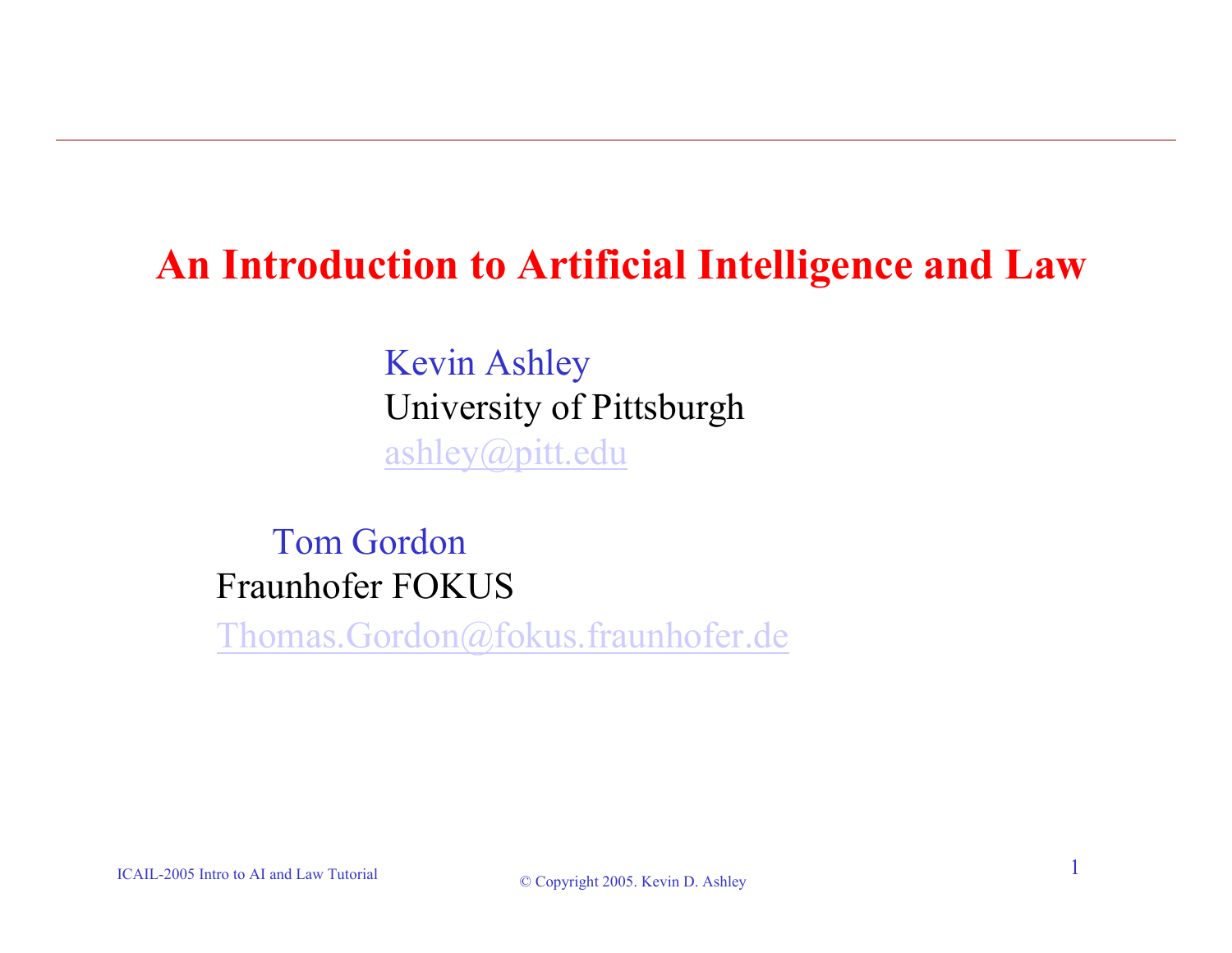### **An Introduction to Artificial Intelligence and Law**

### **Contents**

### Part I. – Kevin Ashley

Overview; Representing Legal Rules, Concepts & Cases; Integrating Legal Prediction and Explanation; Legal Information Retrieval

### Part II. – Tom Gordon

Artificial Intelligence Models of Legal Argumentation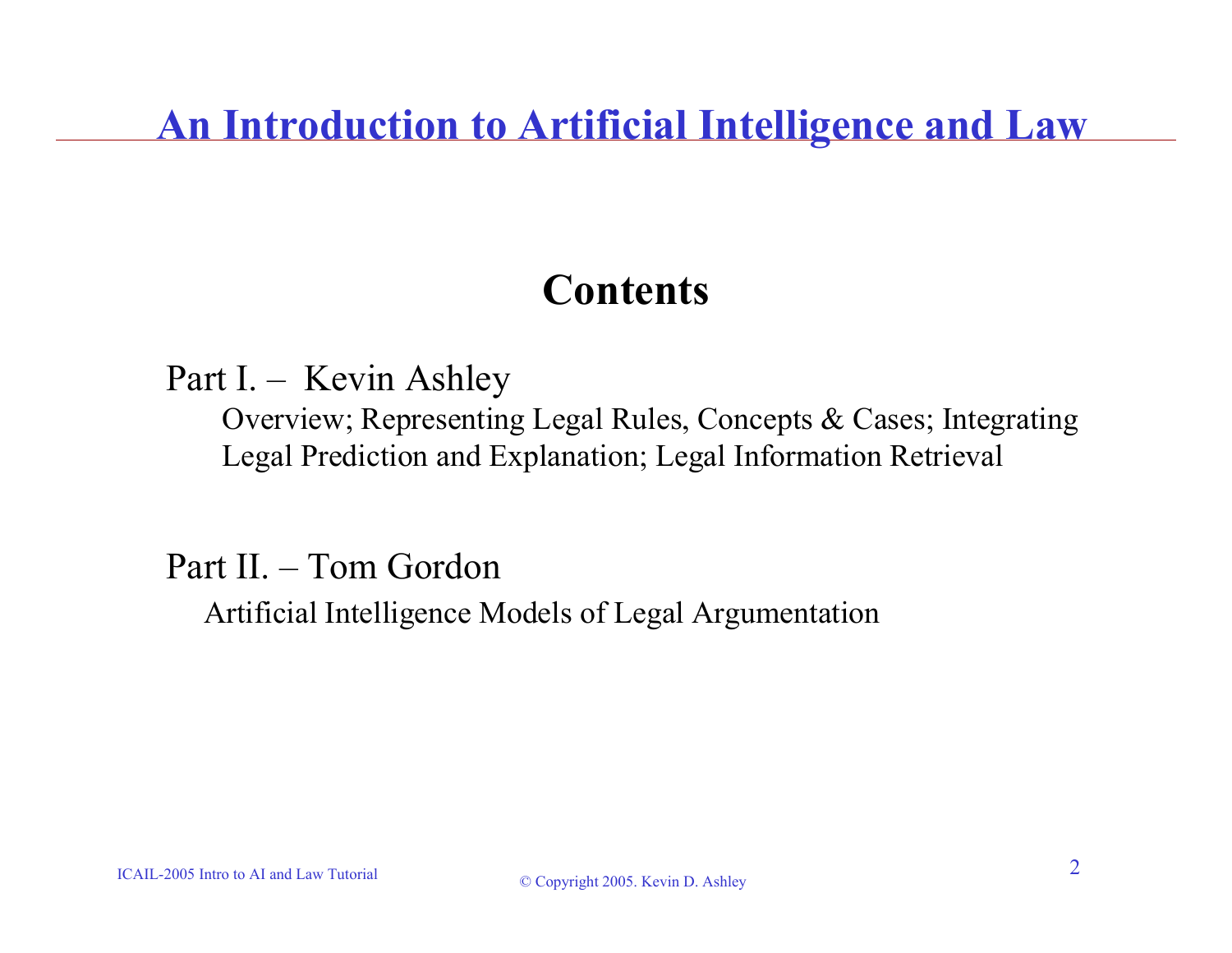# **Part 1. Outline**

- 1. Overview of AI&Law -- Goals, Challenges and Applications
- 2. Formalizing Legislation Using Logic
- 3. Representing Legal Concepts with Ontologies
- 4. Lessons Learned from Formalizing Legal Rules
- 5. Case-Based Reasoning Approach to Legal Concepts & Rules
- 6. Predicting Outcomes of Legal Disputes
- 7. Intelligent Legal Information Retrieval
- 8. Conclusions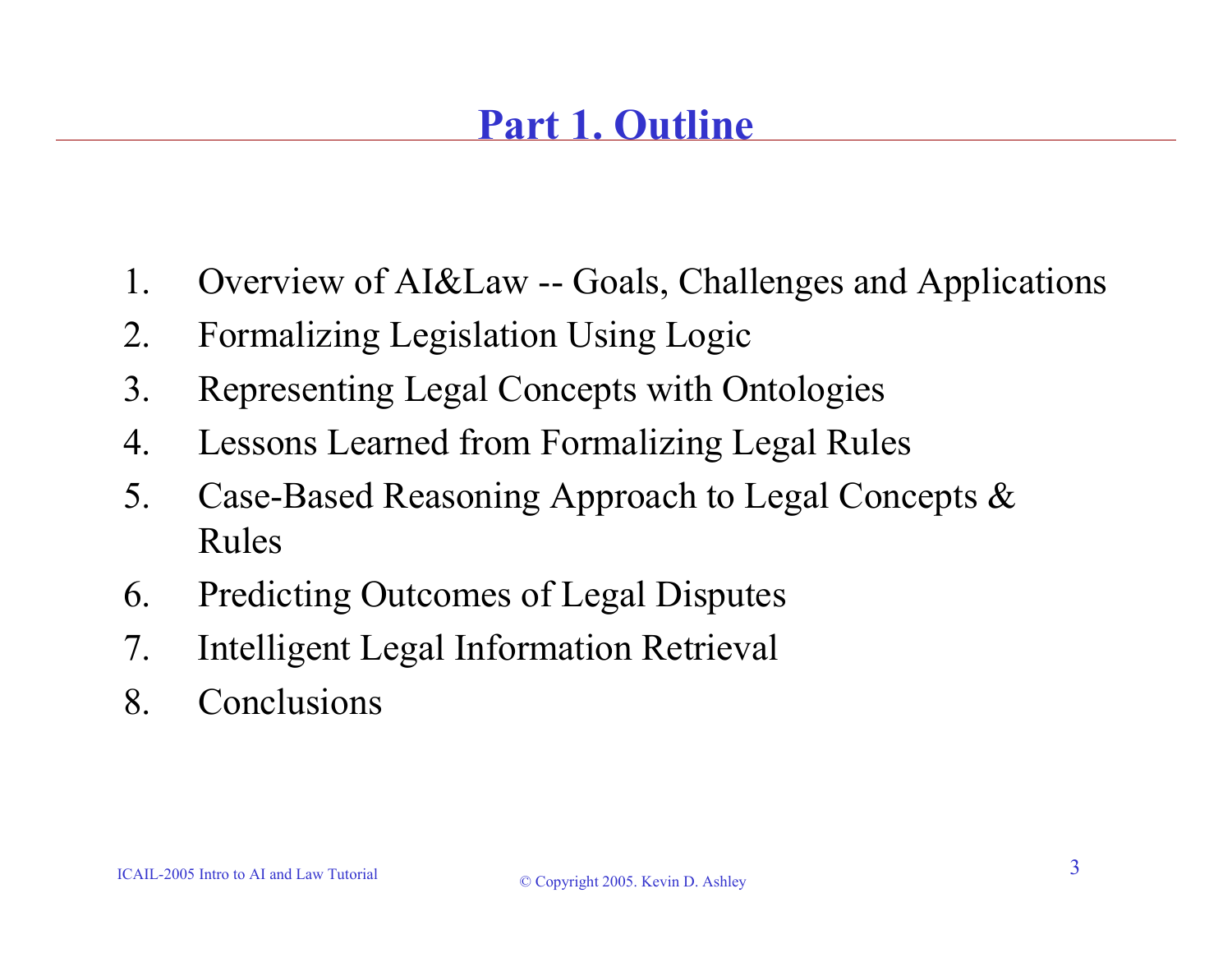# **1. Overview of AI and Law - Goals**

- •Contribute to jurisprudence/cognitive science/AI
- •Improve legal reasoning and argumentation skills of attorneys
- • Improve the quality of legal decisions, including the quality of justifications of decisions in court opinions.
- • Improve the training and skill of lawyers
	- More careful reading of legal materials
	- More precise drafting of legal documents
	- More rational management of risk
	- More efficient management of information
- $\bullet$  Provide a fairer and more efficient system of justice
	- Reduce high transaction cost of legal services
	- Make it easier to treat like cases alike
	- –Facilitate alternative dispute resolution
	- Advance public understanding of the law and legal system
- • Avoid potential for abuse:
	- Computer programs as tools for legal decision makers, not as decision-makers.

#### $\degree$  Copyright 2005. Kevin D. Ashley 4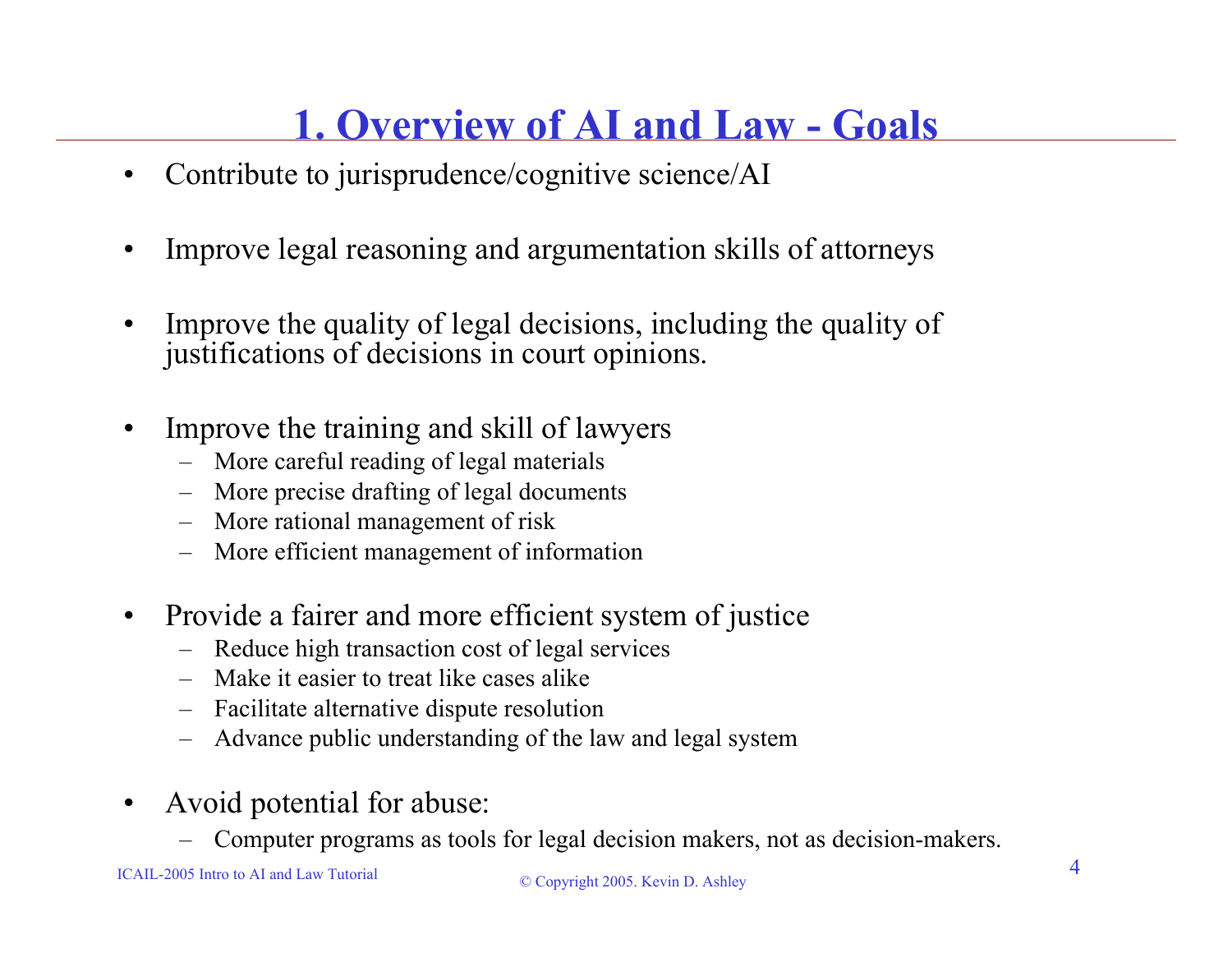### **Definitions**

### **Artificial Intelligence:**

- Getting a computer to behave in a way we call "intelligent" when done by humans.
- The study of cognitive systems that use information purposefully (recognizing, understanding, reasoning, planning, communicating) to achieve their goals.
- Making computers reason symbolically with concepts.
- The Turing test (modified)

### **Legal Reasoning:**

Reasoning with precedents Arguing and persuading Planning and drafting **IUSE** Justifying legal decisions Interpreting complex legislation

Judgmental reasoning Reasoning with uncertain evidence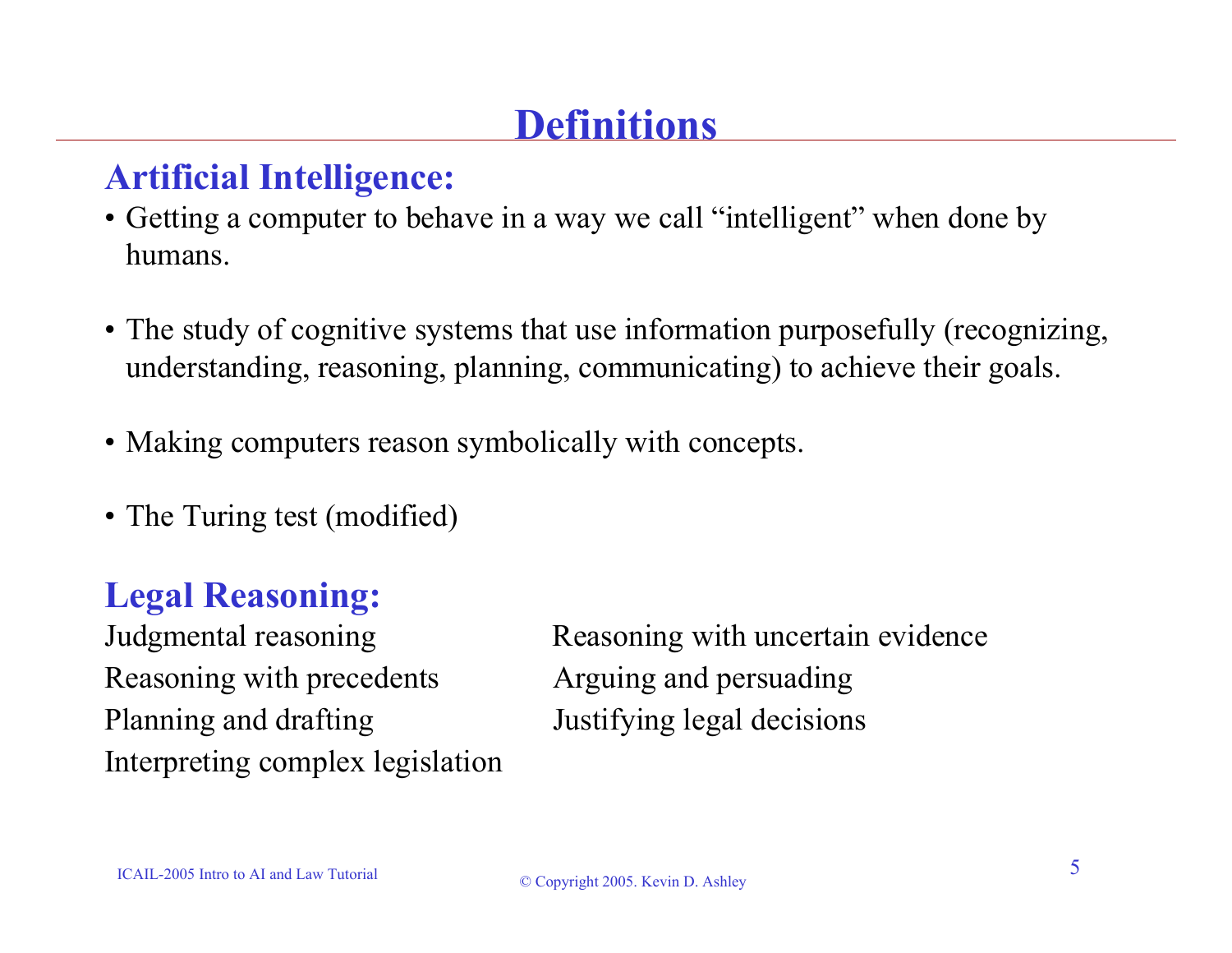### **Artificial Intelligence - Grand Challenges**

- Creating a knowledge base of commonsense concepts (*acquisition* and *memory organization* )
- Recognizing exemplars of concepts (*interpretation* )
- Manipulating concepts to draw conclusions, make predictions, achieve goals (*inference*, *planning* )
- Natural language communication (*understanding*, *generation* )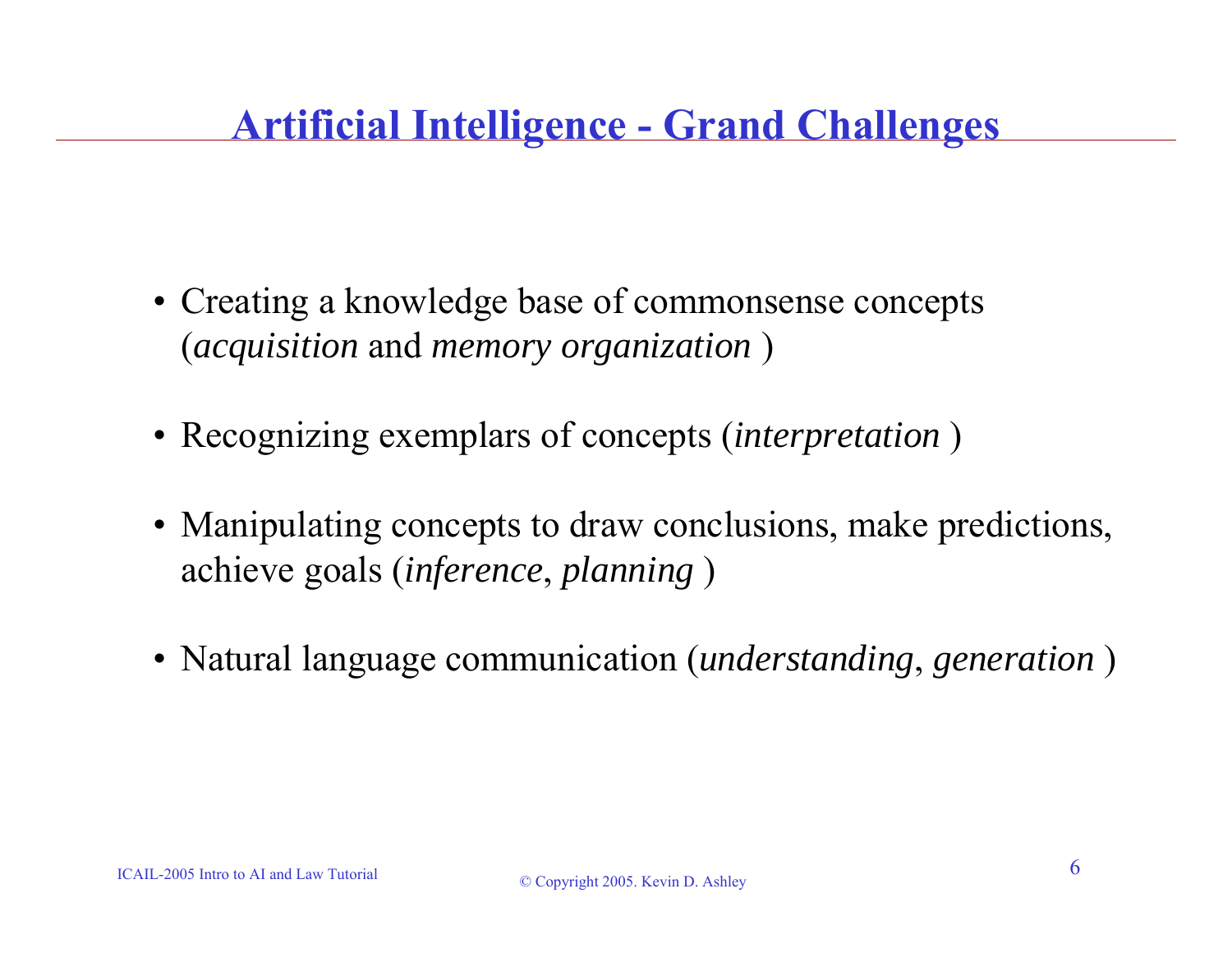### **Artificial Intelligence and Law - Grand Challenges**

- •Representing legislation for both inference and maintenance
- •Representing and reasoning with open-textured concepts
- •Representing and reasoning with normative concepts
- •Simulating the process of expert legal prediction/advising
- •Reasoning and arguing using examples as well as rules
- •Understanding and generating legal texts

Note: AI & Law challenges are not restricted to legal reasoning!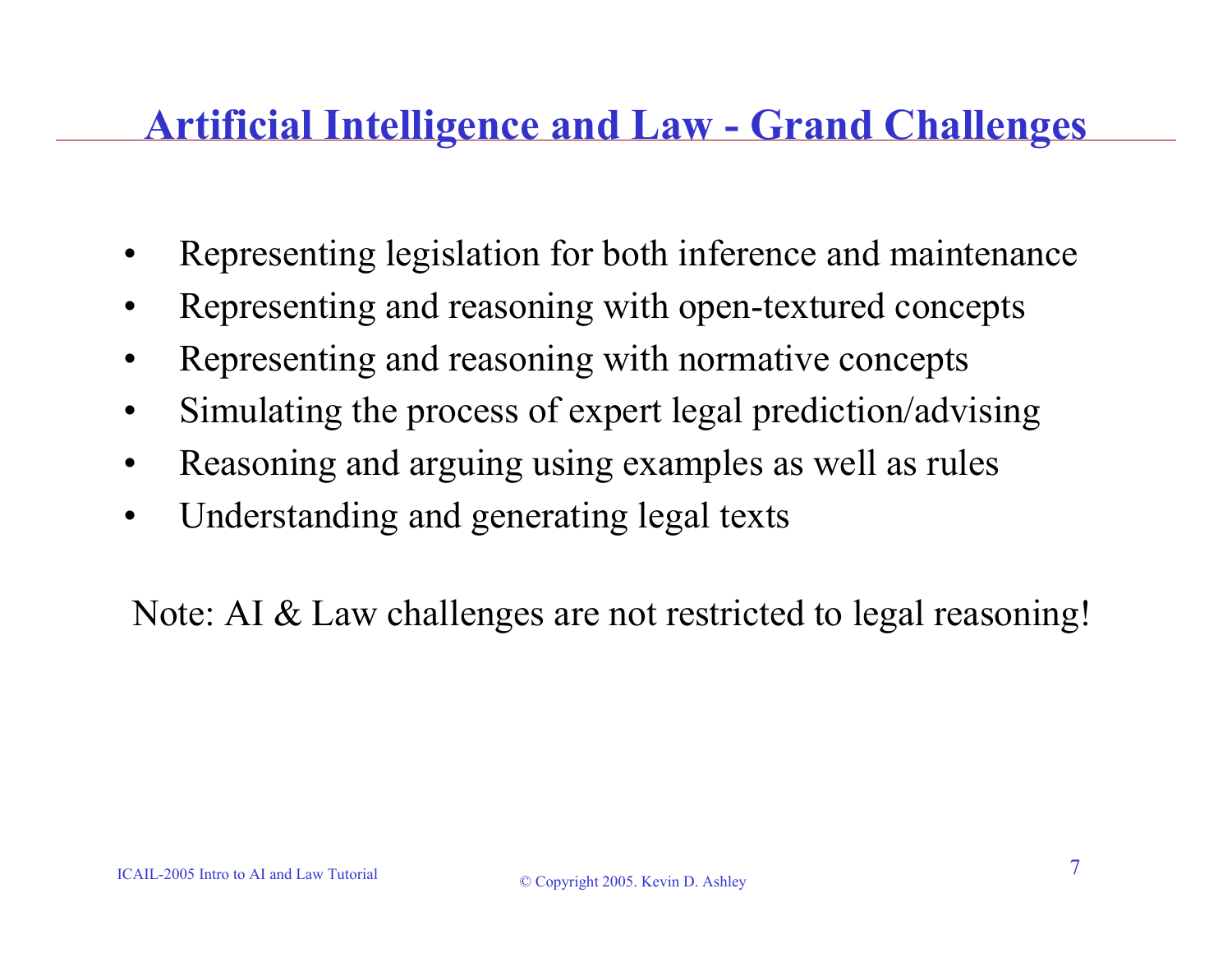### **Artificial Intelligence and Law - Applications**

- Decision support
	- − Computerized statutes and regulations
	- − Legal expert systems (advisory)
- Legal Drafting
	- Tools to support drafting in normalized form
	- Document assembly/generation systems
- Legal Research and Litigation Support
	- Legal document management and retrieval systems
	- Legal research assistant/expert systems
- Legal Argumentation and Negotiation
	- Argumentation support systems
	- Mediation systems, online dispute resolution
- Intelligent tutoring systems, e-learning
- E-commerce
	- Represent/enforce security rules, e-contracts, digital rights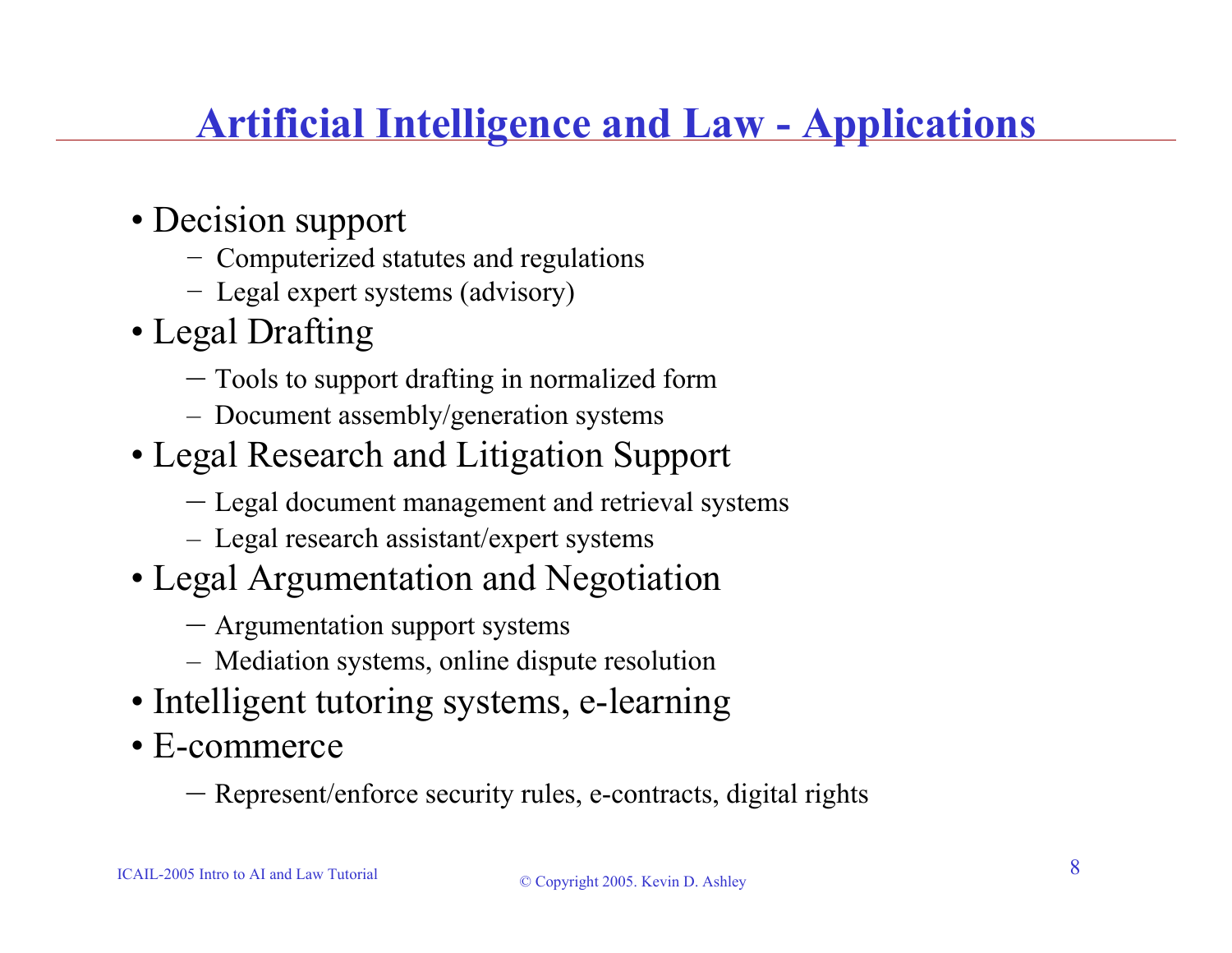## **2. Formalizing Legislation using Logic**

Pre-history: Statutory Normalization [Allen]

Syntactic vs. semantic ambiguity

Sad state of legal draftmanship - syntactic ambiguity

is almost always present and unintentional

Example:

No person shall engage in or institute a local telephone call . . . of an anonymous nature and therein use obscene, profane, vulgar, lewd, lascivious or indecent language, suggestions or proposals of an obscene nature and threats of any kind whatsoever. (from State v. Hill 245 La 119 (1963) [Allen and Engholm])

To be in violation, must the call include obscene language AND threats?? Process:

- 1. Identify "atomic" substantive propositions and replace with variables  $(S1, S2 \ldots)$
- 2. Use propositional logic to clarify the syntax
- 3. Restore the text of the substantive propositions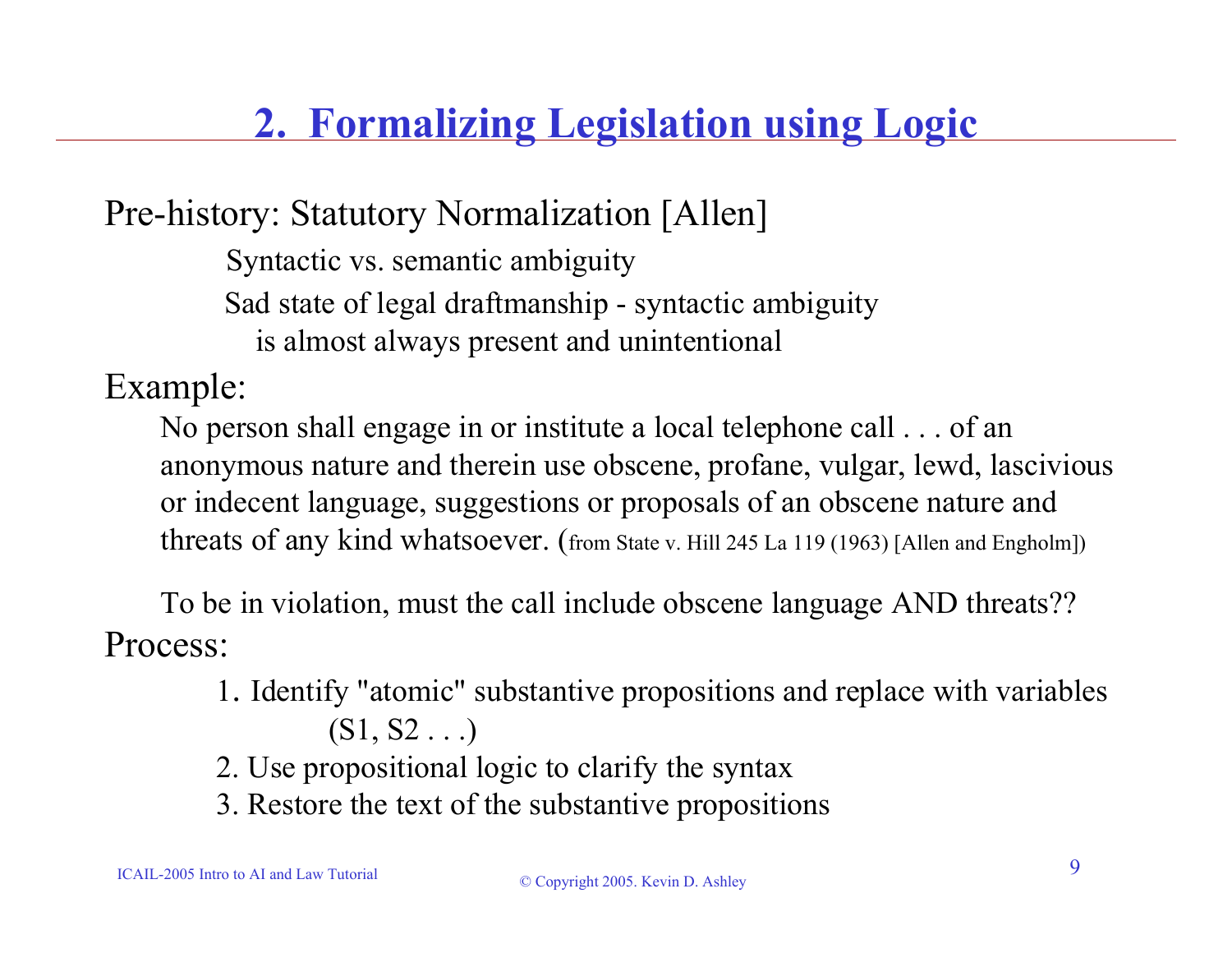### **Formalizing Legislation (cont.)**

Technical issue: "scope" of a logical operator

| <b>AND</b>        | VS. | <b>NOT</b>    |
|-------------------|-----|---------------|
| NOT use obscenity |     | <b>AND</b>    |
| NOT make threats  |     | use obscenity |
|                   |     | make threats  |

Normalized version: If

- 1. S1 ( anon. phone call ) AND
- 2. A. S2 ( obscene ) OR
	- B. S3 ( threats )

Then

3. S4 ( violation )

Today - a normalized statute is "runnable"! By asking the user whether each substantive proposition is true or false, the logic of the statute is automated.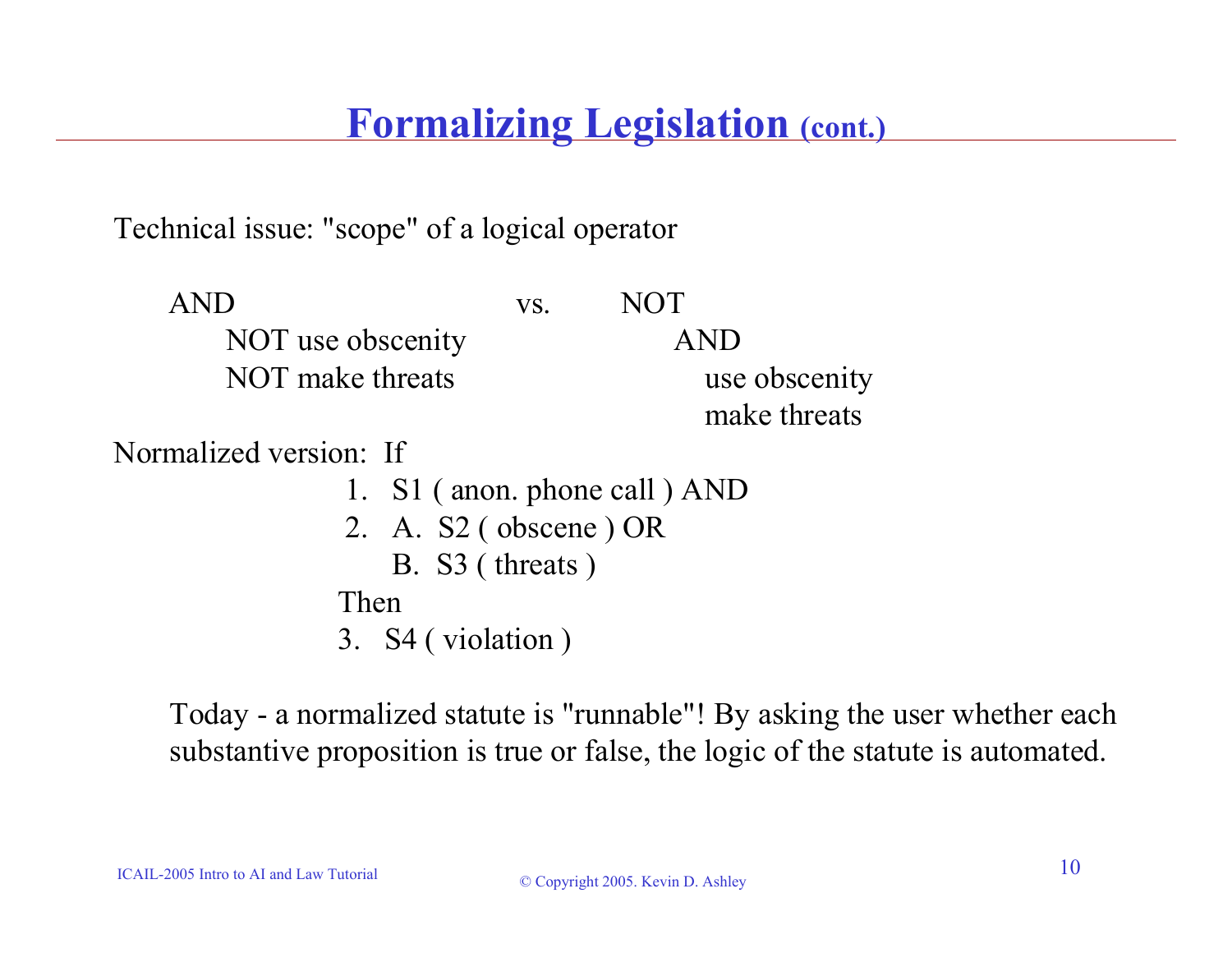### **Logic Programming (Horn Clause Logic)**

"Vehicles are not permitted in this park"

famous example [H.L.A. Hart 1958]

violation -: vehicle  $(X)$ , park $(Y)$ , in  $(X, Y)$ . vehicle  $(X)$  -: motorcycle  $(X)$ . vehicle  $(X)$  -: ten speed bike  $(X)$ .

Can't take a motorcycle into the park. Can't take a ten speed bike into the park. Can't take anything else into the park if it qualifies as a vehicle.

Horn clause logic implements most (but not all) of standard mathematical logic (predicate calculus), permitting the content of substantive propositions to be expressed as well as the overall logical syntax.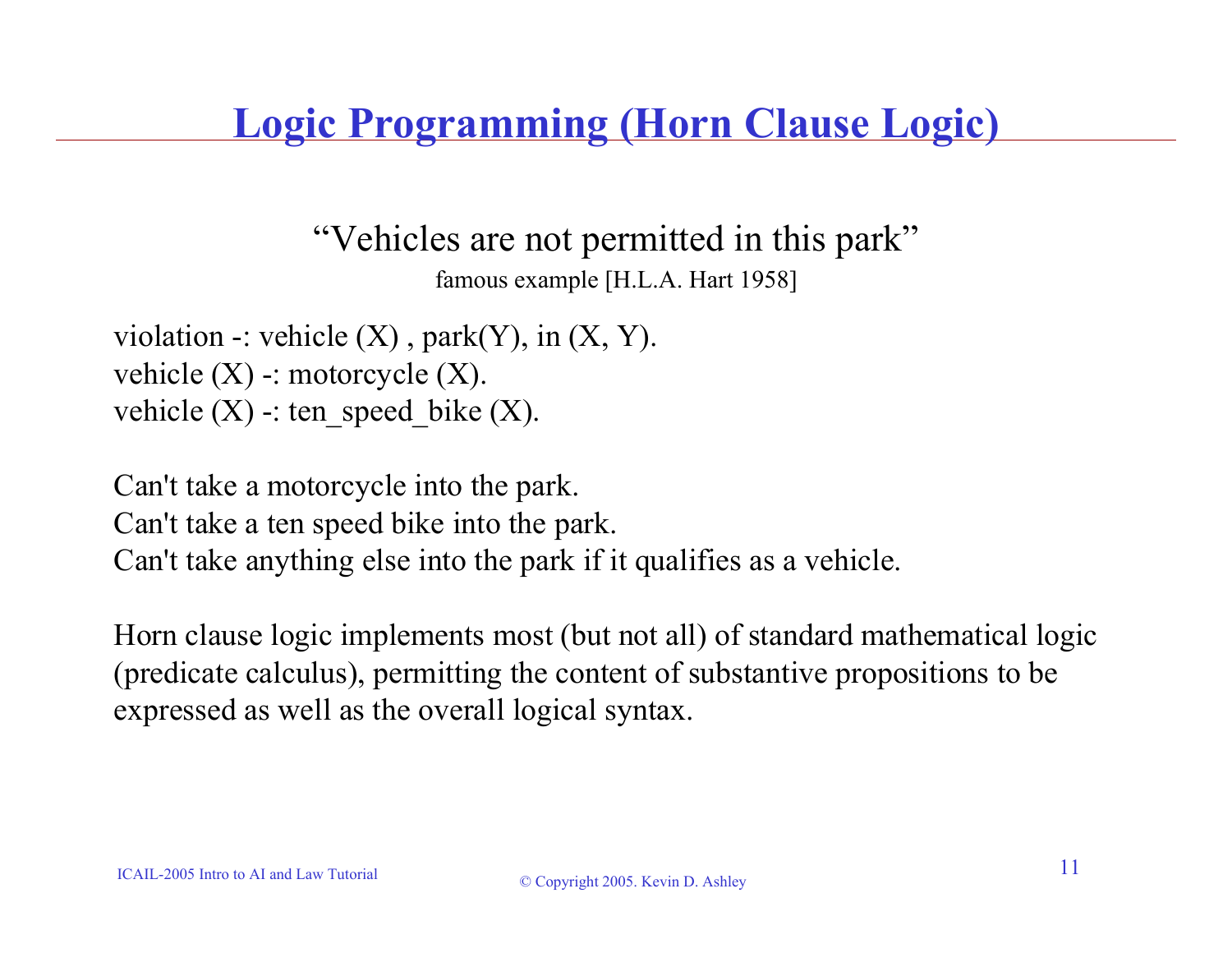### [Sergot et. al.] **The British Nationality Act as a Logic Program**

1-(1) A person born in the United Kingdom after commencement shall be a British Citizen if at the time of birth his father or mother is:

(a) a British Citizen, or

(b) settled in the United Kingdom.

This is represented in the computer as:

Rule1: X acquires british citizenship on date Y

- IFX was born in the u.k.
- AND X was born on date Y
- AND Y is after or on commencement of the act
- AND X has a parent who qualified under 1.1 on date Y.

Rule2: X has a parent who qualifies under 1.1 on date Y

IF X has a parent Z

ANDZ was a british citizen on date Y

Rule3: X has a parent who qualifies under 1.1 on date Y

IFX has a parent Z

AND  $\sim$  Z was settled in the u.k. on date Y.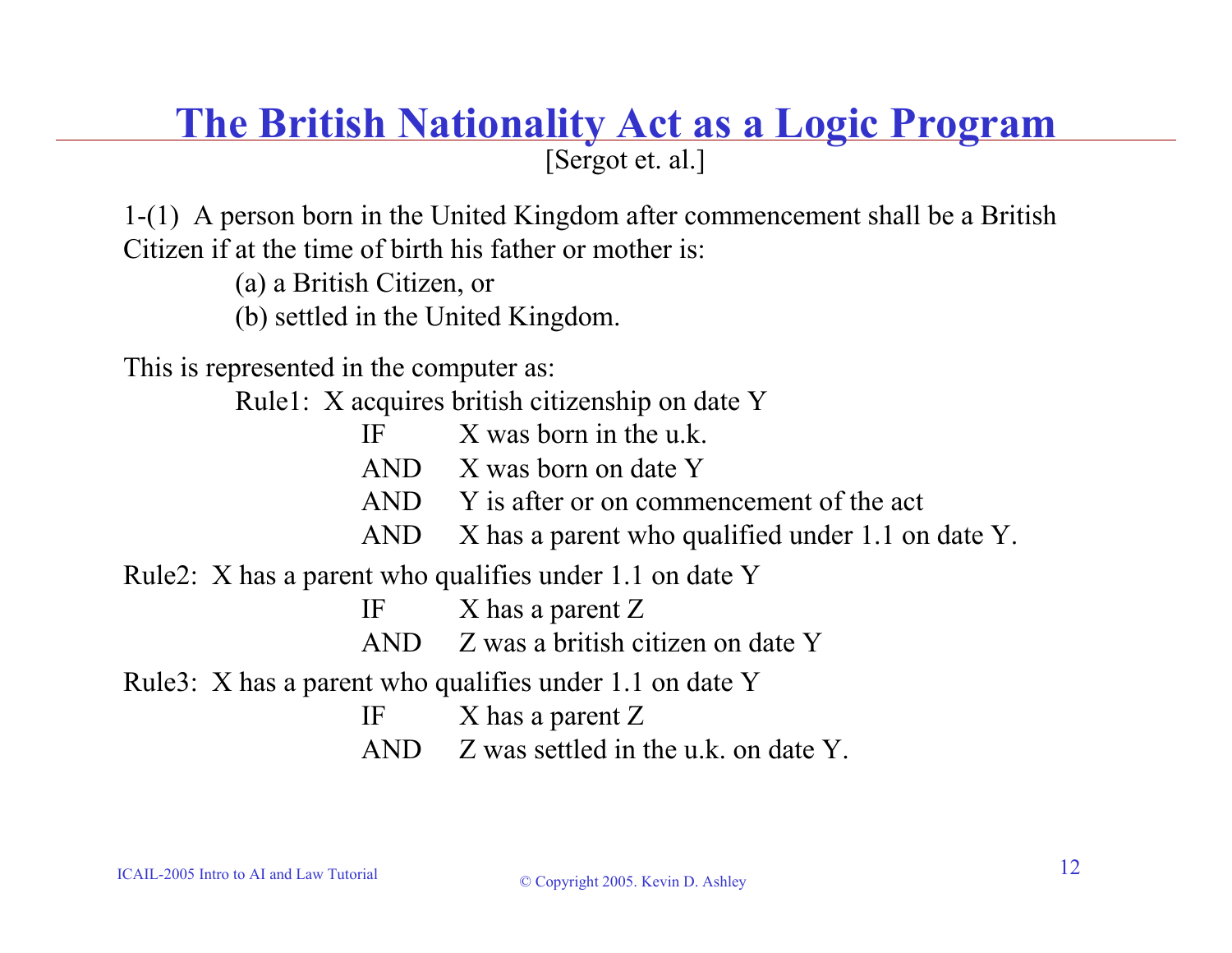**Major Problems for Formalized Legislation**

1. Open Textured concepts:

"Vehicles are not permitted in this park"

Are baby carriages prohibited? Are tricycles prohibited? Are 10 speed bikes prohibited? Are 1000 cc Harley Davidson motorcycles prohibited? Is a functioning tank prohibited for Patriot's Day celebration?

Hart - core vs. penumbra theory Fuller: Consider *purpose* of the law: limit noise, promote safety If noise is the issue, 10 speed bike should be permitted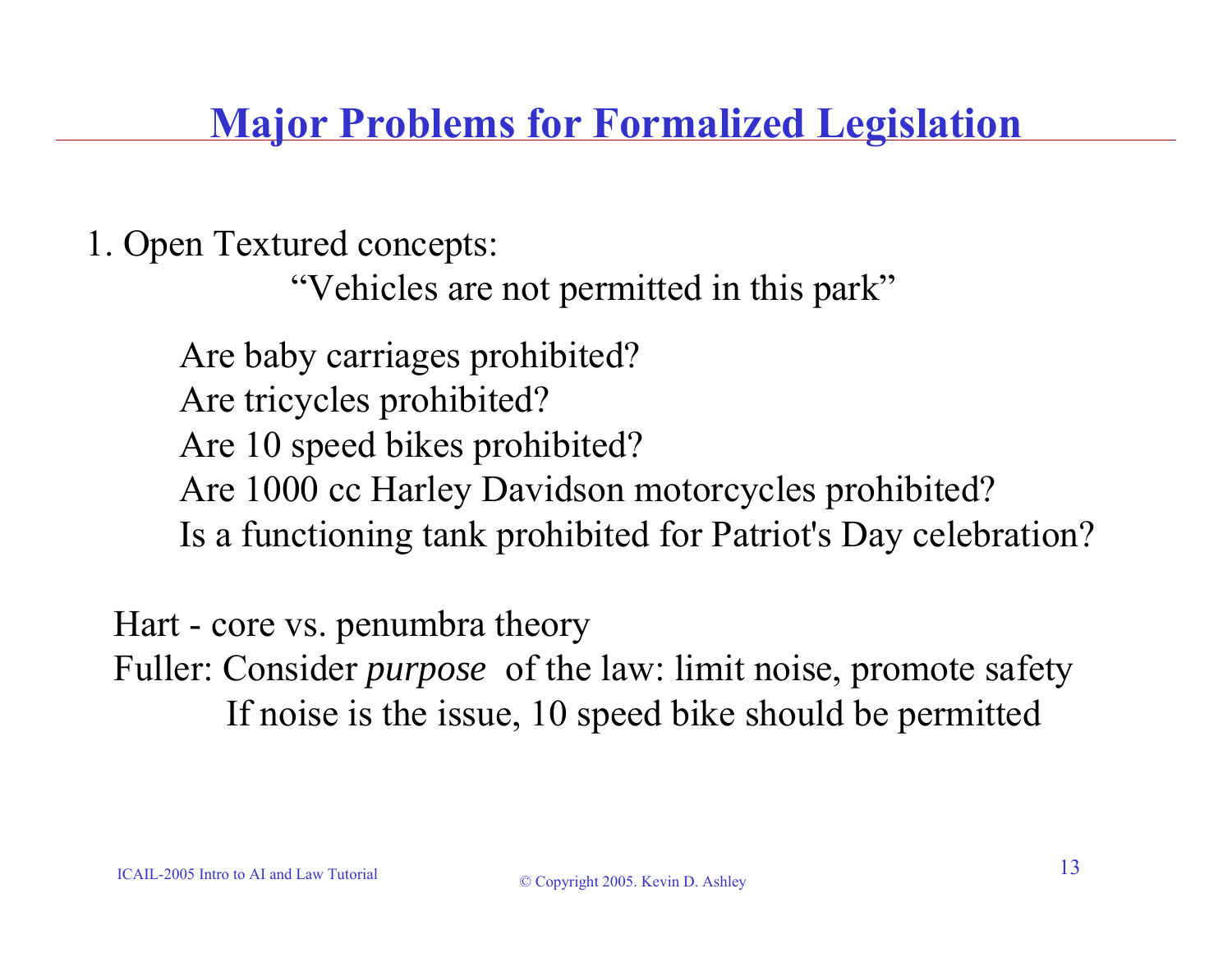### **Formal Approaches to Open Texture**

Large database covering all known vehicles (MBR/CBR)

Use "deep structure rules" to represent purpose of the law vehicle  $(X)$  -: noisy  $(X)$  OR dangerous  $(X)$ .

```
Approximation
```

```
noisy (X):- decibels (X) > 20.
dangerous (X): - mph (X) > 20.
```

```
Fuzzy Logic
```
degree of "vehicle-ness" (M) depends on degree of noisiness and degree of dangerousness.

```
vehicle (X, M) :- noisy (X, M1), dangerous (X, M2),
          M = M1 + M2 or
          M = AVG (M1, M2)M = MAX(M1, M2)
```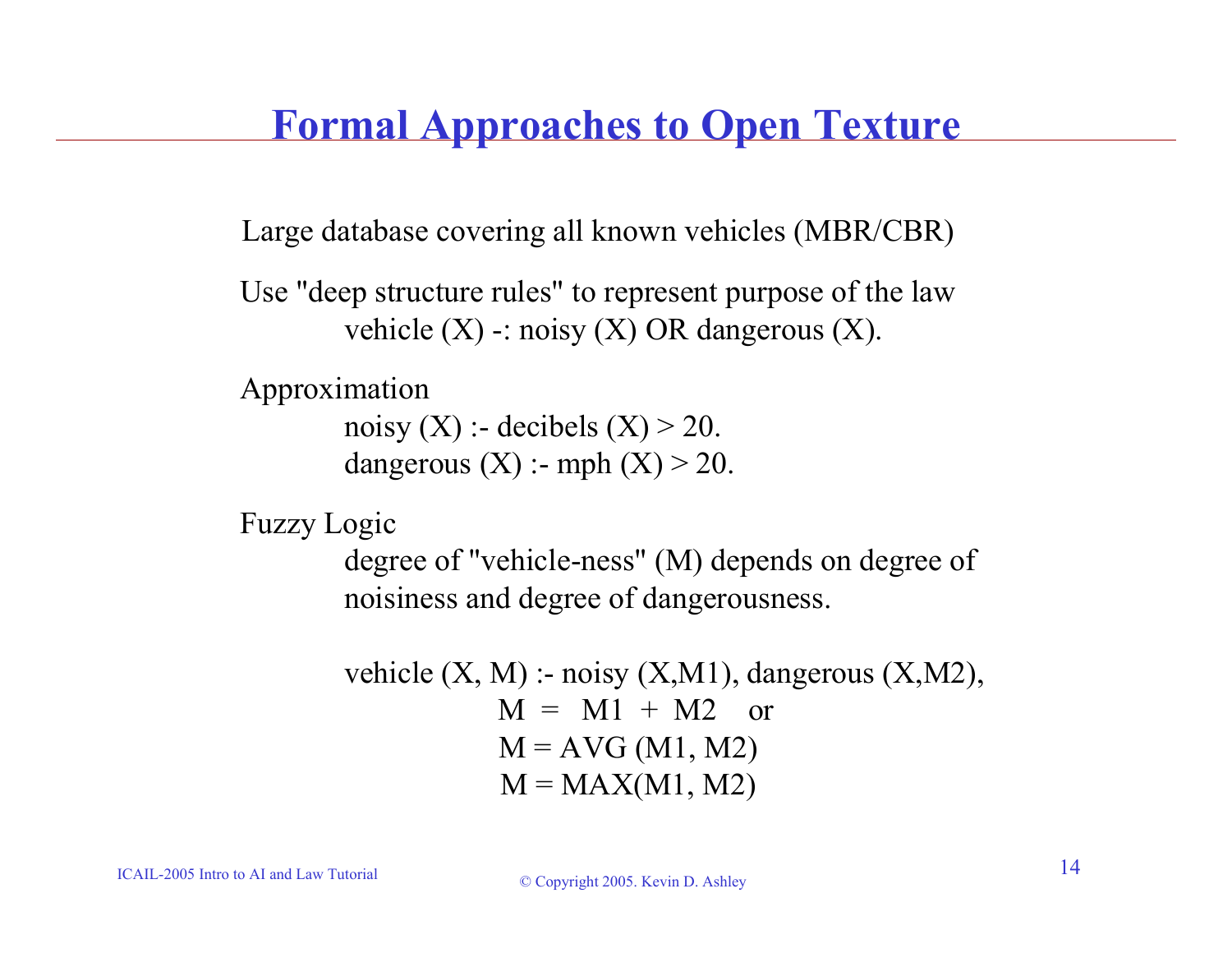**Major Problems for Formalized Legislation (cont.)**

### 2. Mismatch between logical and text structure

US Internal Revenue Code [Allen and Engholm]: Sec. 354 Exchanges in Stock and Securities in Certain Reorganizations (a) General Rule

(b) Exception

(1) In General - Subsection (a) shall not apply to an exchange in pursuance of a plan or reorganization within the meaning of Sec. 368 (a) (1) (D) unless:

(A) ...

. . .

 $(B)$  ...

(2) Cross Reference -- for special rules for certain exchanges within the meaning of Sec. 368 (a) (1) (D), see Sec. 355.

(c) . . Notwithstanding any other provisions of this subchapter, subsection (a)(1) shall apply with respect to a plan of reorganization for a railroad . . .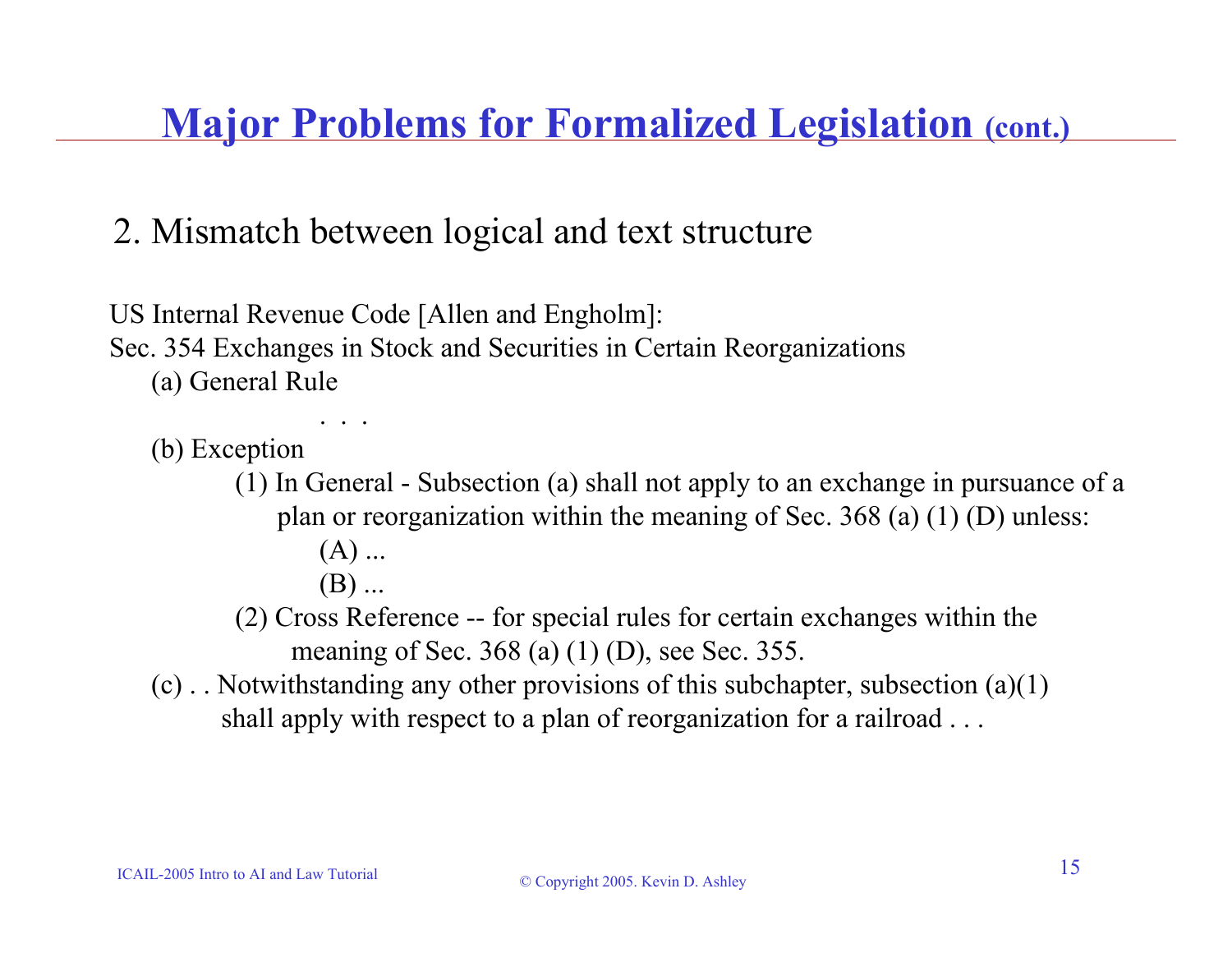### **Faithful Representation ("Isomorphism")**

[Bench-Capon and Coenen]

### Advantages:

Encoding made easier by divide and conquer methodology Validation aided by precise text-KB links Updating ("maintenance") can be done in a localized fashion Decision aids (commentary, cases) linked to text fragments



KANT development environment

### Disadvantages:

Multiple representations require large complex software Statutes so convoluted that faithful representation unhelpful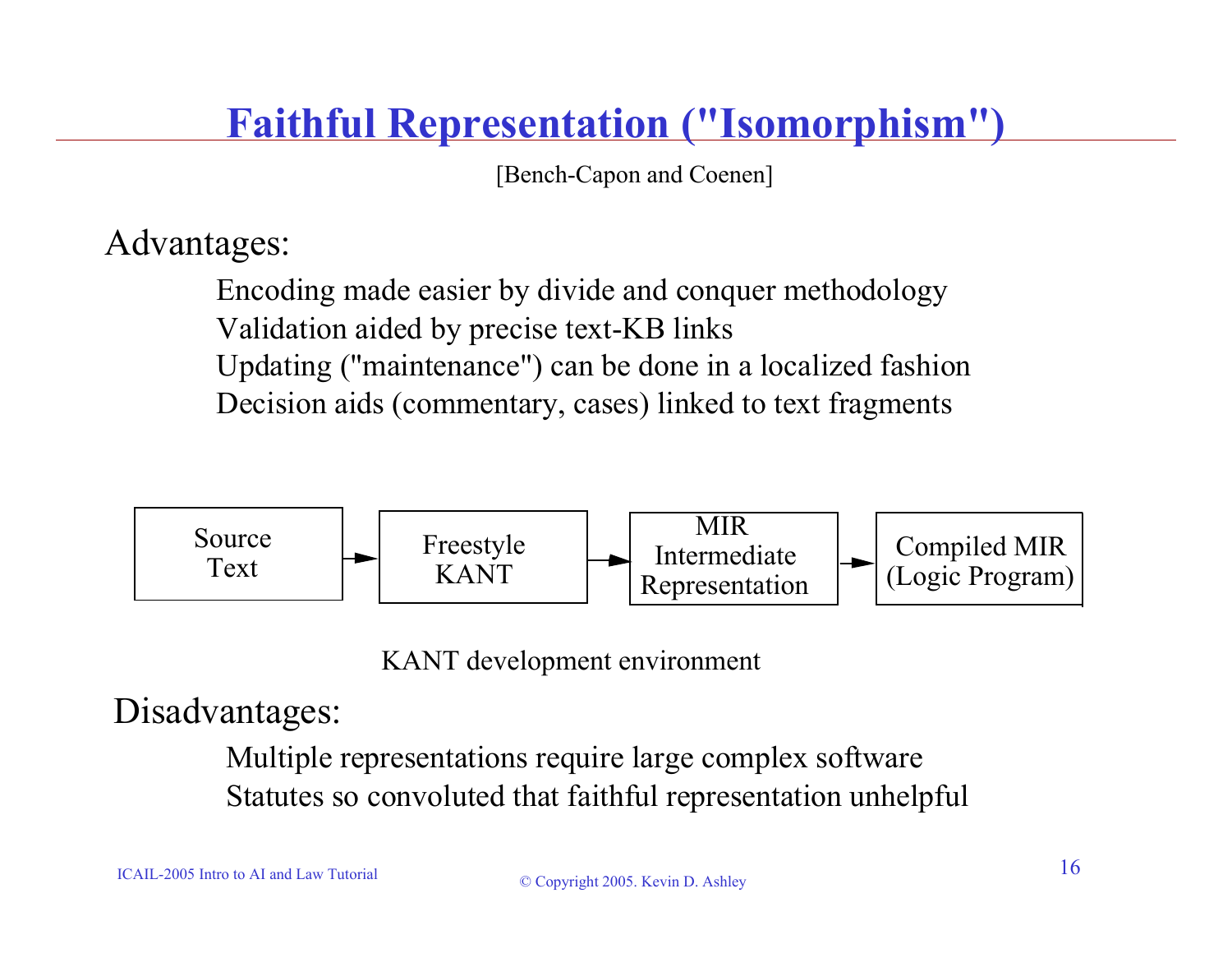# **3. Representing Legal Concepts with Ontologies**

### Ontology 1: ("ontological framework")

- specifies the fundamental types of things that exist
- specifies relations (isa, part-of)
- defines a conceptual syntax for representing complex concepts (sometimes missing from ontologies)

### Ontology 2: ("domain ontology")

### a task-independent conceptualization of a domain

- objects
- predicates and relations
- constraints (e.g. sex = XOR (male, female))
- Goals: facilitate knowledge sharing and re-use overcome brittleness of expert systems make assumptions about knowledge explicit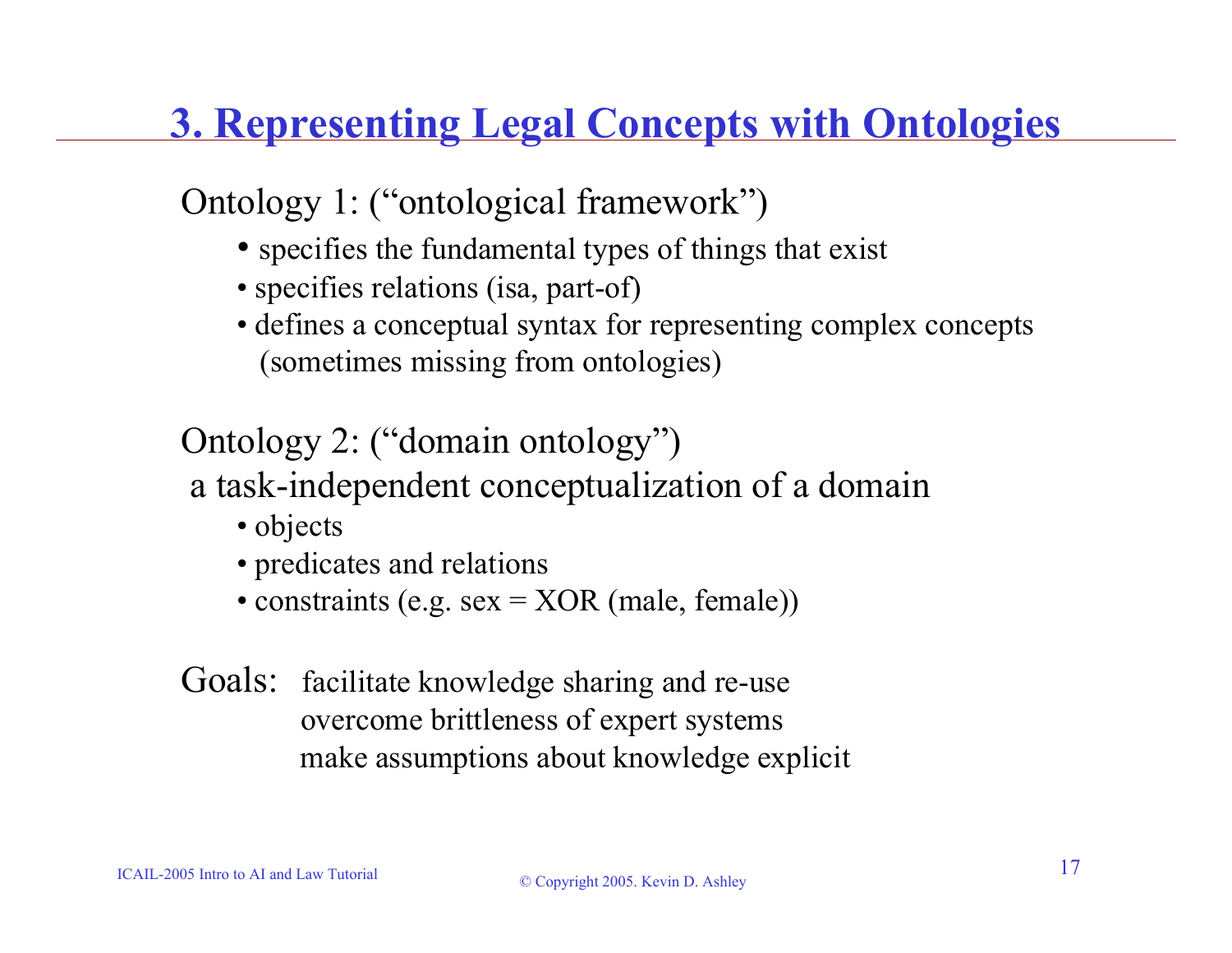## **The E-court Ontology\*: Concept Hierarchies**



Figure 3: The structure of "cascading" ontologies

Where do ontologies come from? Hand-crafted / dictionaries and encyclopedias / experiments

ICAIL-2005 Intro to AI and Law Tutorial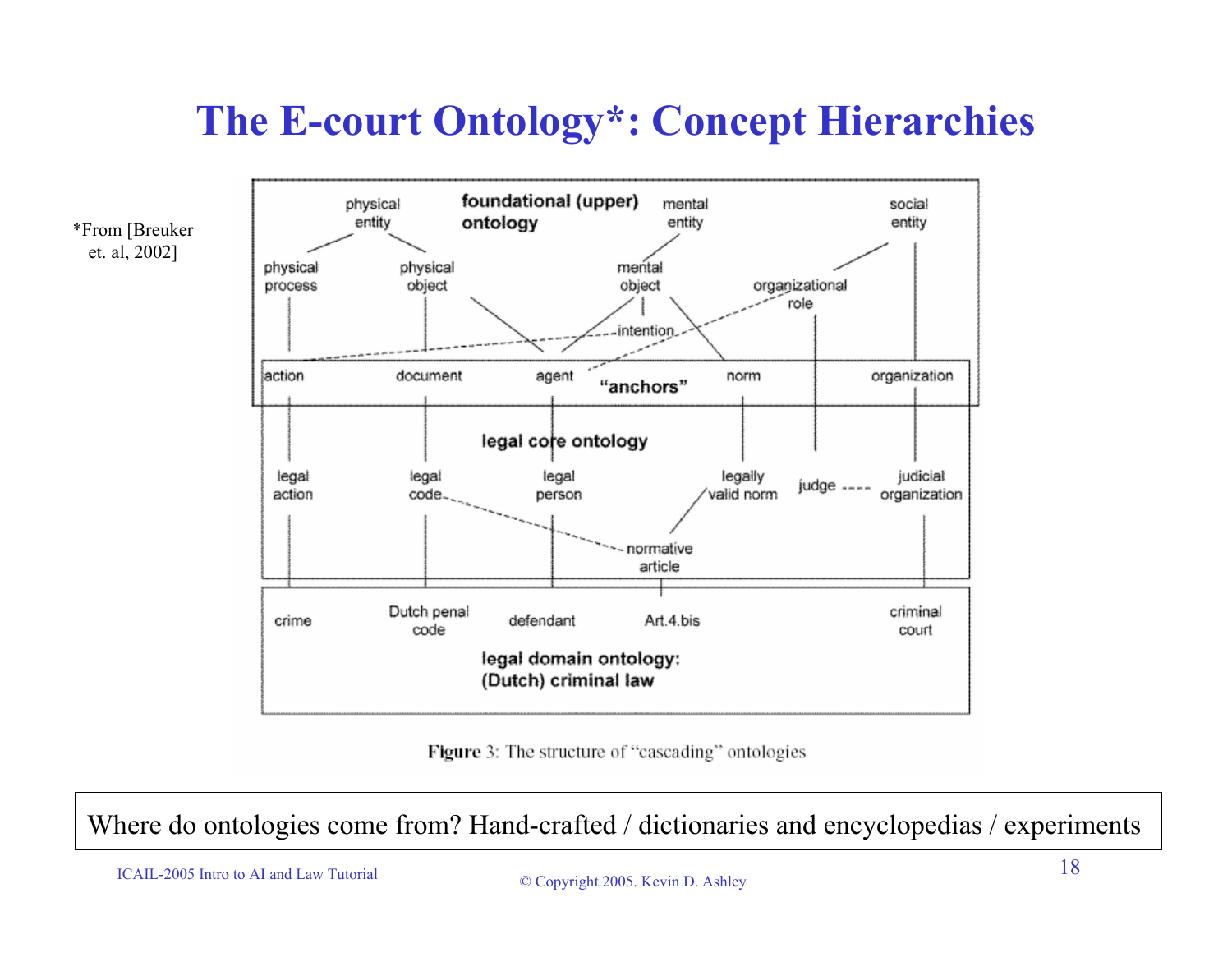

Figure 2: Some agents, mental objects, processes and states in Dutch Criminal Law (OCL.NL) (excerpt) From [Breuker et. al, 2002]

ICAIL-2005 Intro to AI and Law Tutorial

© Copyright 2005. Kevin D. Ashley 19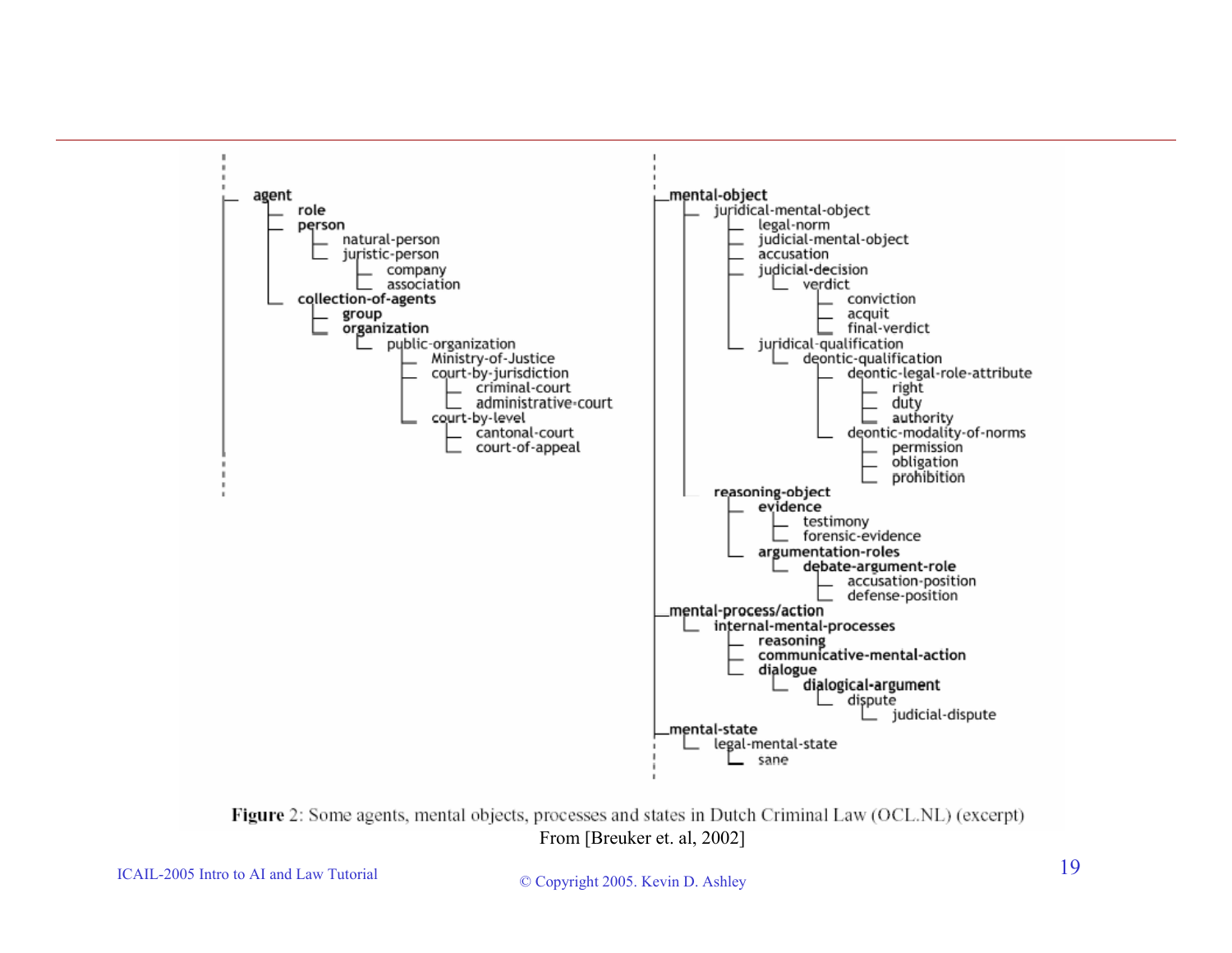**Legal Concept Ontologies: Frame-based Representations**

**Description Logics**

Definitions:

Define ownership (KINDOF relation)  $(owner = actor)$  $(owned = property)$ Define physical-injury (KINDOF event)  $(i$ njuror = actor)  $(injured = actor)$  $(harm = physical-harm)$ 

Descriptions (CD's) -- "a pet injured its owner" Event: physical-injury:(injuror X (isa X pet)) (injured Y (isa Y person)) (ownership (owner X) (owned Y))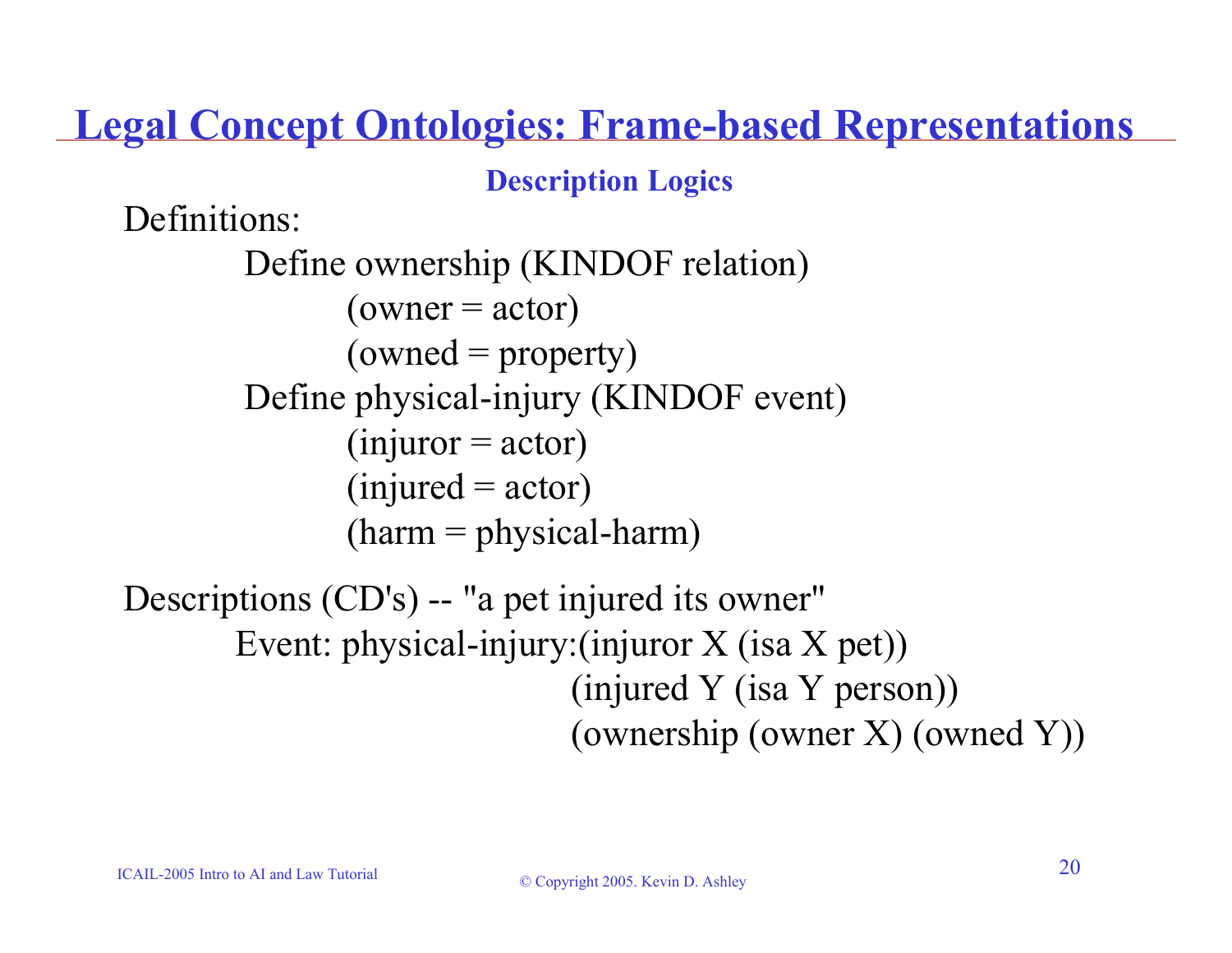### **Toward a Legal Semantic Web**

• The knowledge acquisition bottleneck: 10<sup>2</sup> concepts and facts



• OWL (Web Ontology Language) facilitates machine interpretation of Web content

- Improves on XML, RDF, and RDF Schema (RDF-S)
- Provides formal semantics and additional vocabulary for describing properties and classes.
- Relations between classes (e.g. disjointness), cardinality (e.g. "exactly one"), equality, richer typing of properties, characteristics of properties (e.g. symmetry), and enumerated classes.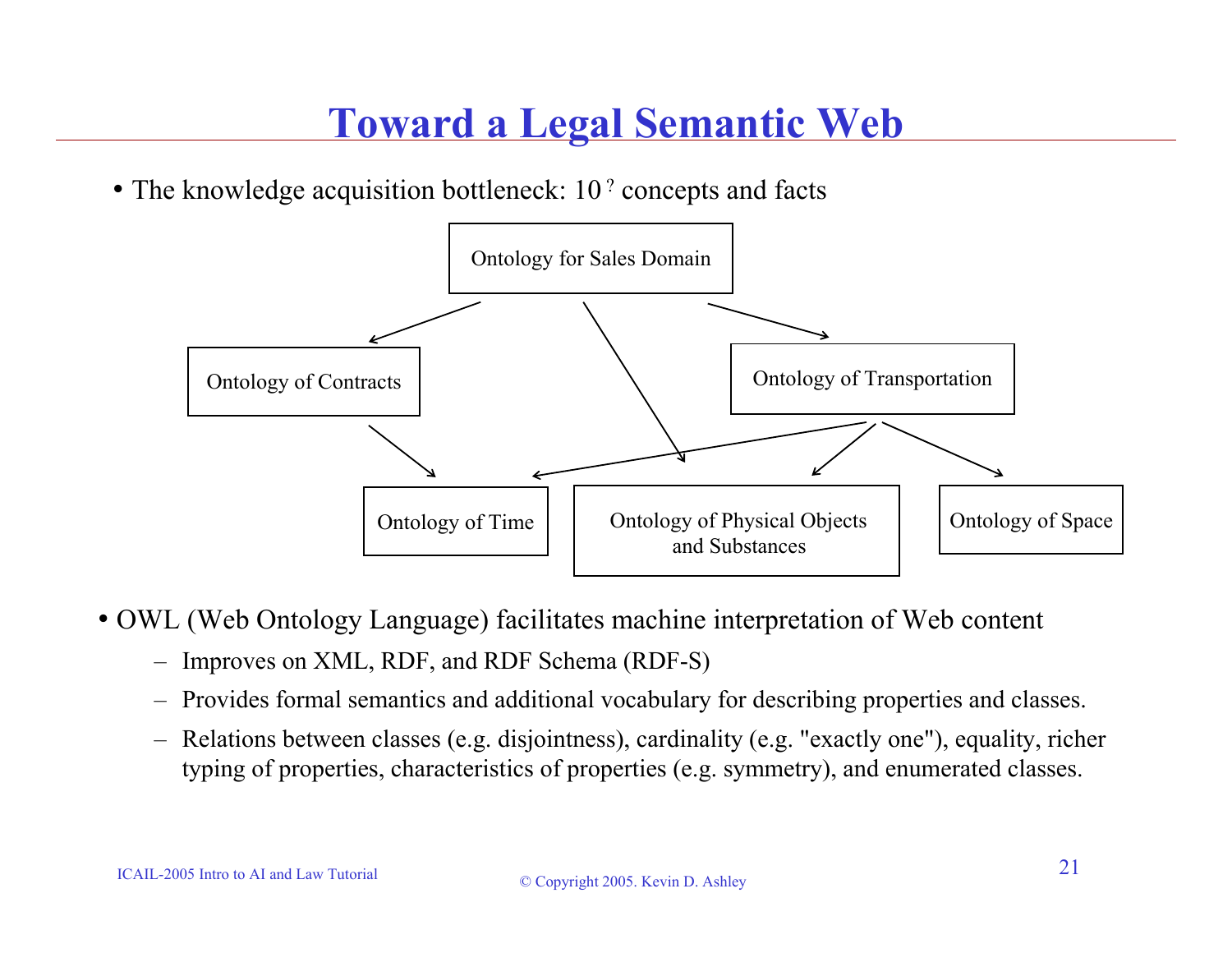### **Allen's LEGAL RELATION logic**



Goal: describe all possible legal states of affairs and account for changes in such states.

LR logic takes DUTY and POWER as primitives, defines other relations in terms of these, and provides a conceptual syntax.

ICAIL-2005 Intro to AI and Law Tutorial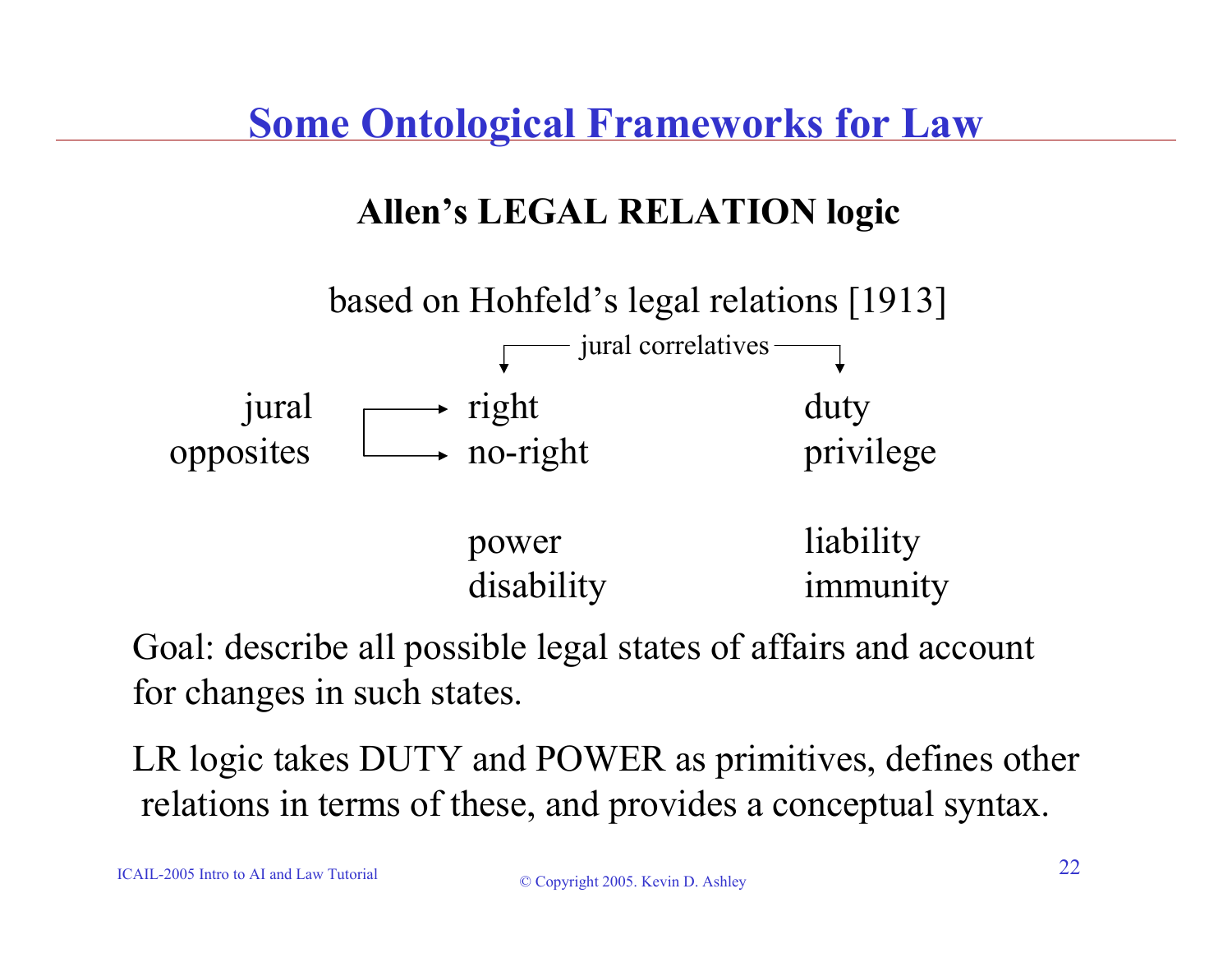### **Research on Legal Ontologies**

### • Valente's Functional Legal Ontology [Valente 1995]

Norms ("Normative knowledge") Things, events, etc. ("World knowledge") Obligations ("Responsibility knowledge") Legal remedies ("Reactive knowledge") -- penalites, compensation Rules of legal reasoning ("Meta-legal knowledge") -- *lex specialis* Legal powers ("Creative Knowledge")

### • Van Kralingen's Frame-Based Ontology [Van Kralingen 1995, Visser et. al. 1997]

Legal norms

Acts

Concept Descriptions -- definitions, factors, meta-concepts

What is a norm?

<subject> - person who is obligated or permitted

<legal modality> - obligation, permission, power

<act description> - state-of-affairs or action

<conditions> - where and when

### • Evaluating Ontologies [Visser and Bench-Capon 1998]

Epistemological adequacy

Operational Adequacy

Re-usability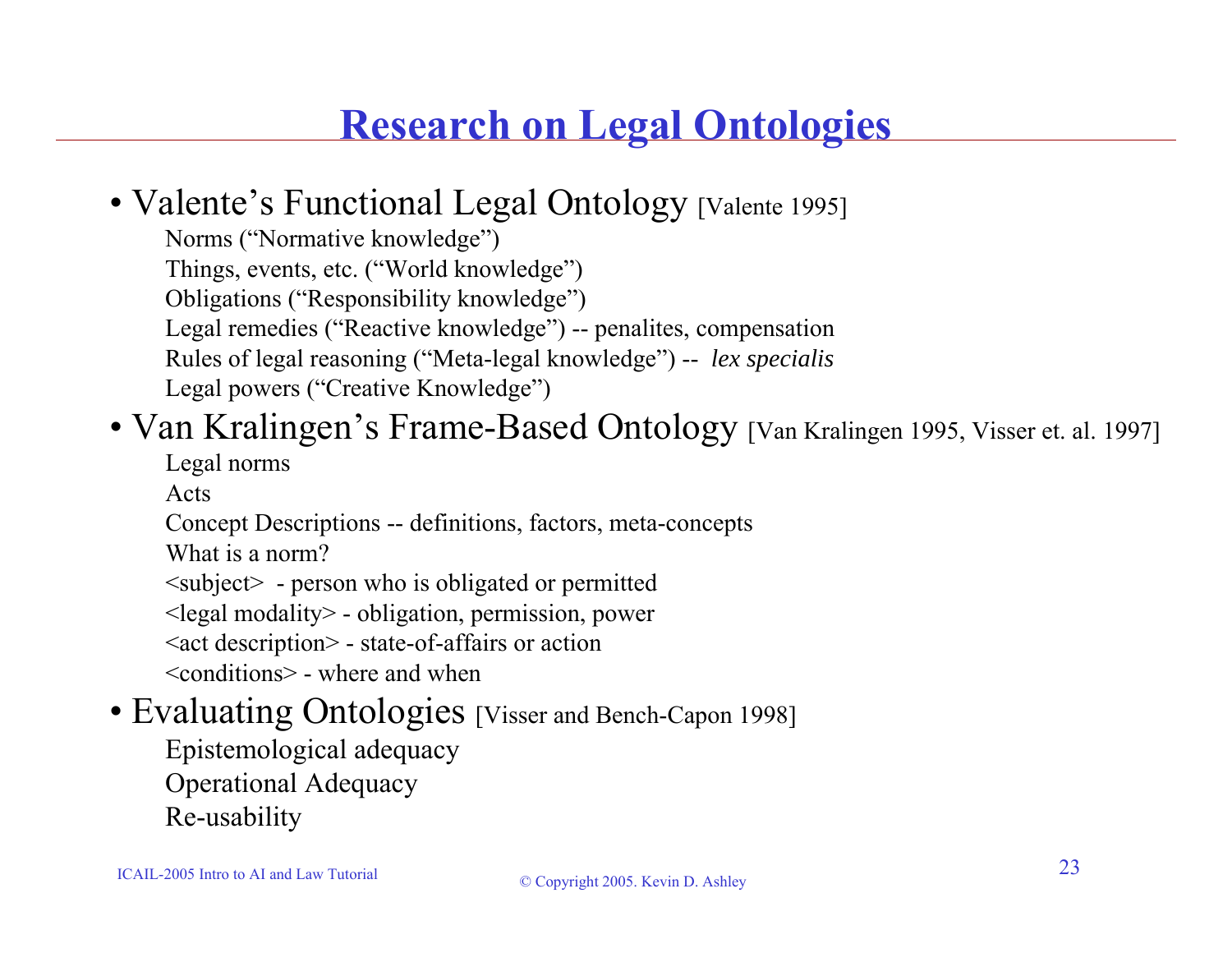### **4. Lessons Learned from Formalizing Legal Rules**

### 1. Normalization:

- − Make choices explicit re syntactic ambiguities.
	- scopes of logical connectors.
	- what is an exception to what.
- 2. Semantic ambiguity:
	- −Supplement term meanings extensionally with cases and examples.
	- Techniques for generalizing cases to new scenarios.
- 3. Unstated conditions:
	- Rule would not be unconstitutional, preempted, or contravene fundamental legal principles.
	- Right rule under choice of law.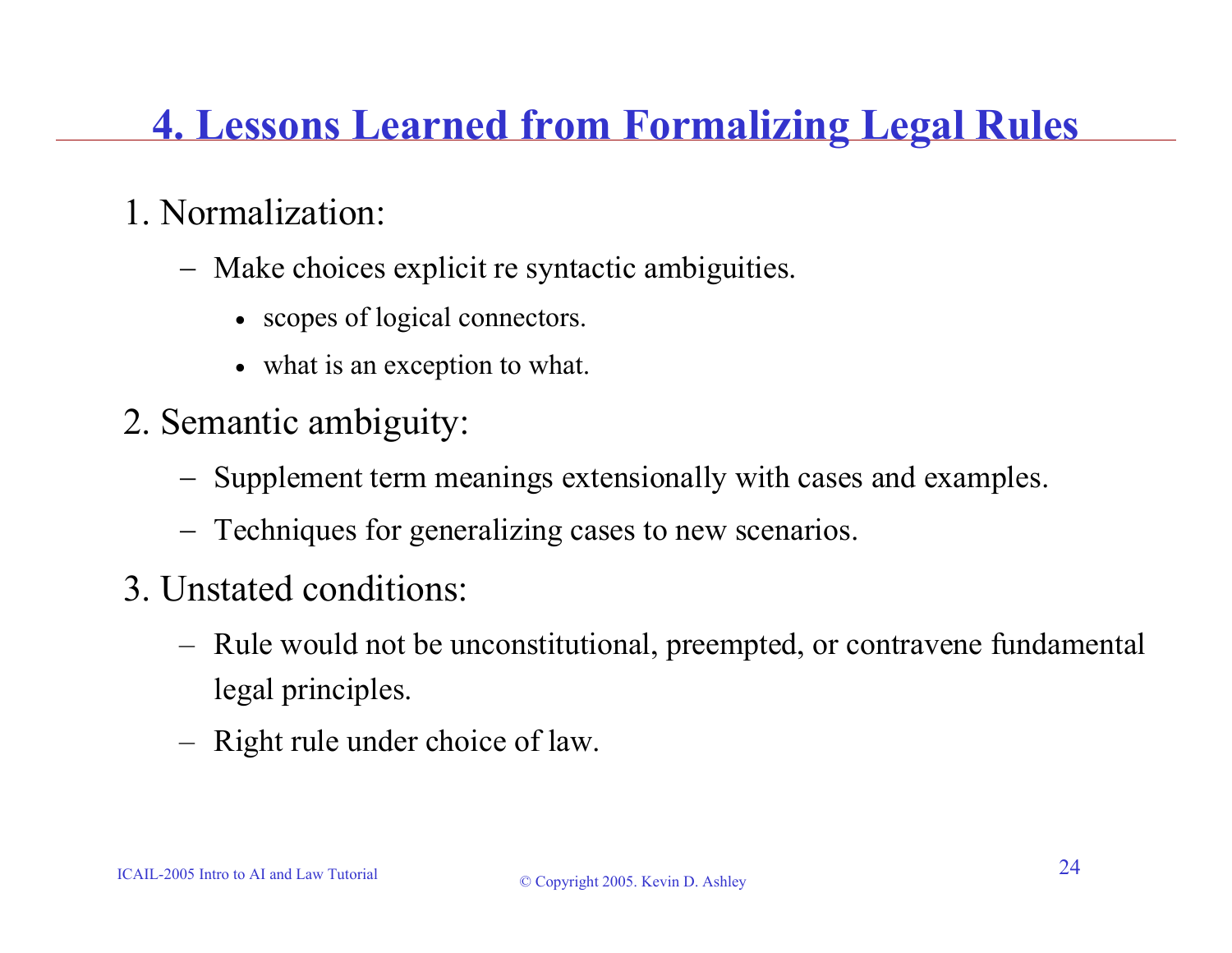- 4. Conflicts among legal rules:
	- Case may fall under multiple rules with contradictory results.
- 5. Hierarchical structure of statutes and regulations in a code:
	- "Essential content ... in organization of the text as well as meaning."
- 6. Need for explicit specifications of domain conceptualizations:
	- Ontologies help to:
		- acquire / verify/ share knowledge bases
		- mediate storage of legal rules
		- manage distinctions between concept types
		- coordinate physical and legal institutional descriptions of events
		- generate natural language explanations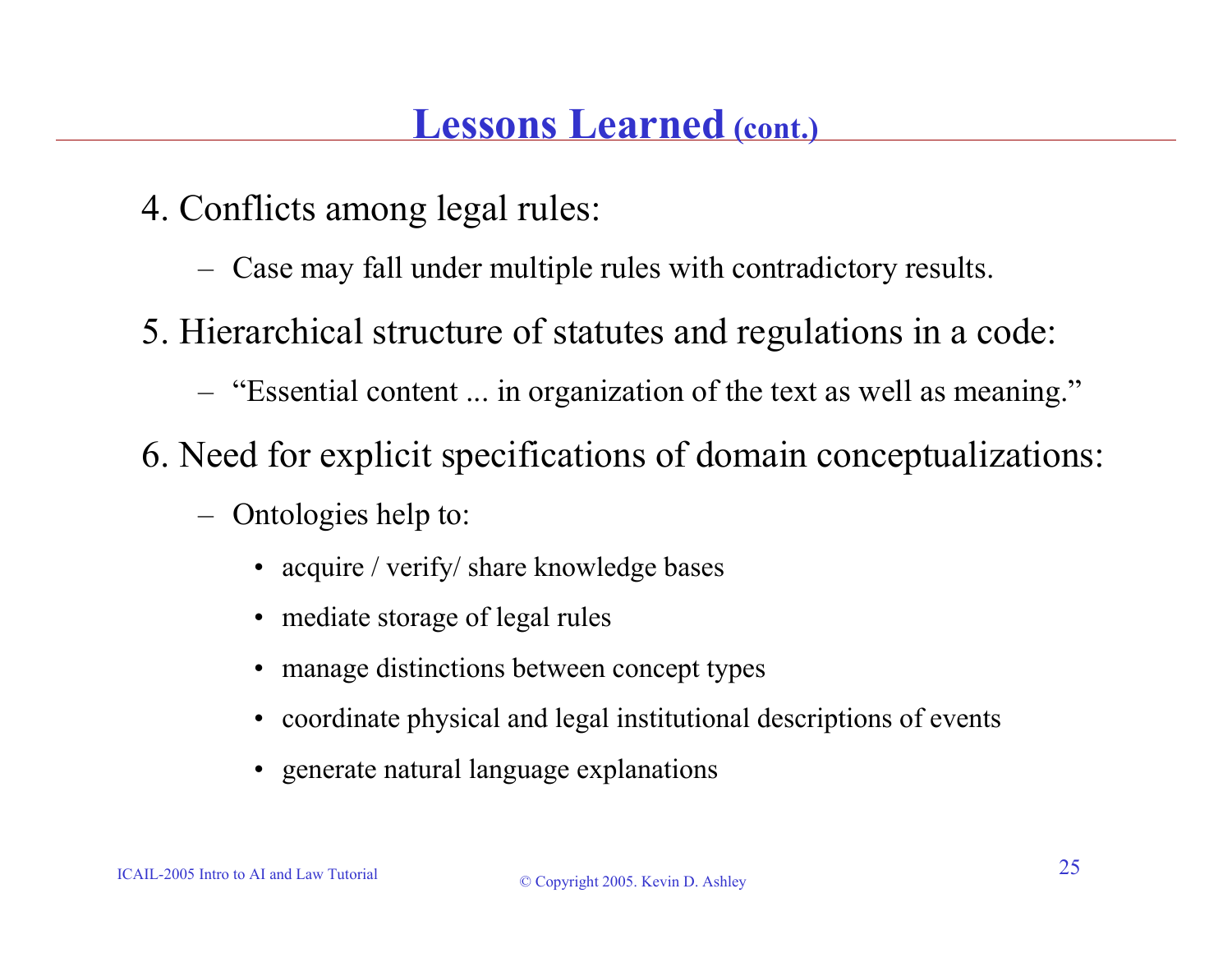### **Lessons Learned (cont.)**

### 7. Explanation:

- Audit trail or proof of conclusions.
- – Needs ability to:
	- summarize the important provisions.
	- explain with real and hypothetical examples.
- 8. Expressiveness versus efficiency:
	- –Inefficiency of theorem provers
	- –Decidability and computational complexity issues
	- – Negative conclusions and counterfactual conditionals
		- All ways under statute to "fail to show 'not P".
		- All ways a conclusion would have held but for an event.
- 9. Reasoning about rules, not just with them.
	- –Testing rules with hypotheticals.

ICAIL-2005 Intro to AI and Law Tutorial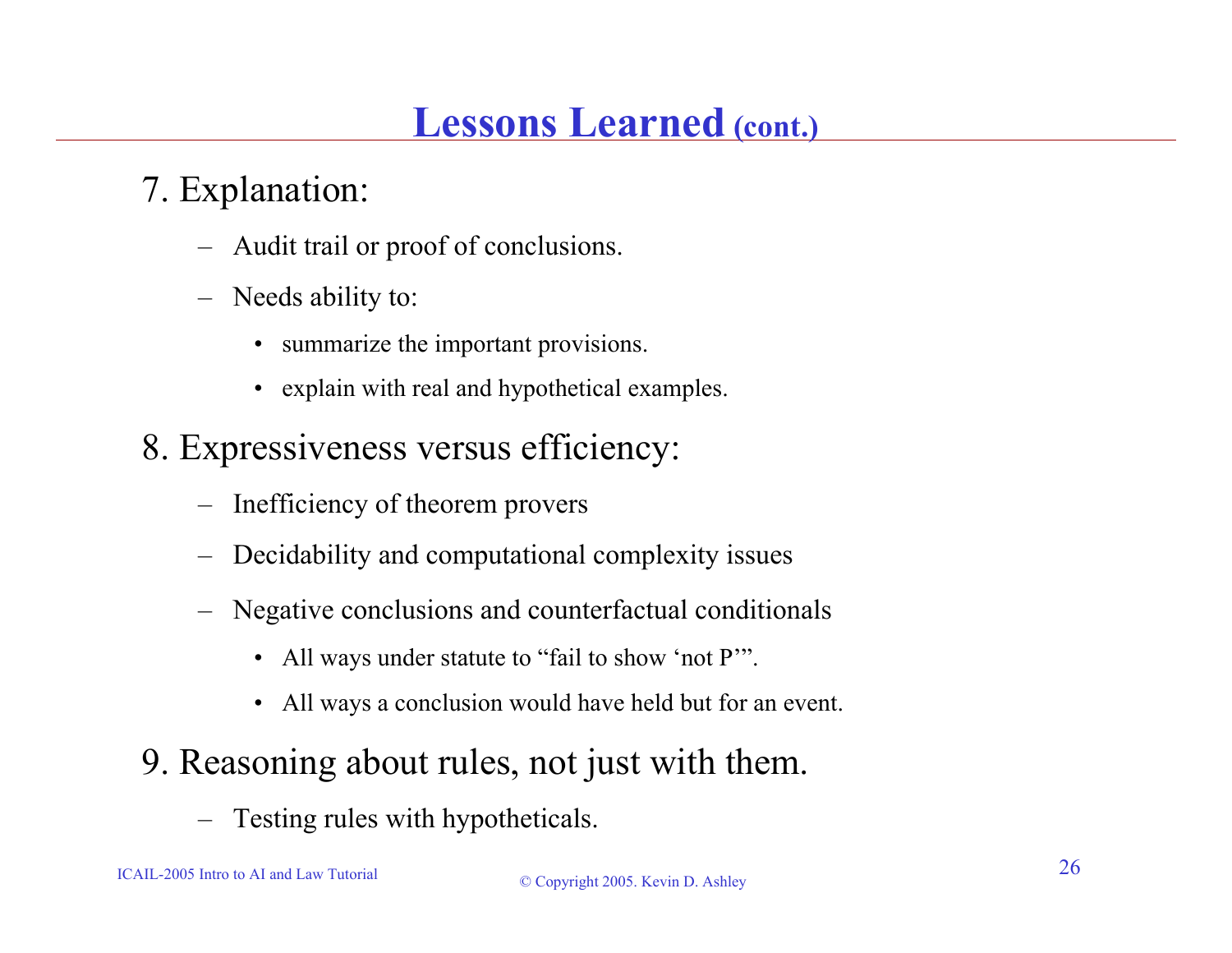### **Lessons Learned References**

- [1] Layman E. Allen and C. Rudy Engholm, Normalized Legal Drafting and the Query Method. 29 *Journal of Legal Education* 380 412 (1978); Layman E. Allen and Charles S. Saxon, Some Problems in Designing Expert Systems to Aid Legal Reasoning. *Proceedings, First International Conference on Artificial Intelligence and Law* pp. 94-103 ACM Press (1987).
- [2] Donald H. Berman and Carole Hafner. Obstacles to the Development of Logic-Based Models of Legal Reasoning. In C. Walter (ed.) *Computer Power and Legal Language. Pp.* 185 - 214 Quorum Books: NY (1986); Anne vdL. Gardner. *An Artificial Intelligence Approach to Legal Reasoning.* MIT Press: Cambridge (1987); Waterman, D. A. and Peterson, M. *Models of Legal Decisionmaking.*  Tech. Rep. R-2717-1CJ. Rand: Santa Monica, CA (1981); McCarty, L. Thorne and Sridharan, N. S. The Representation of an Evolving System of Legal Concepts: II. Prototypes and Deformations. *Proceedings, IJCAI--81* (1981); Kevin Ashley, *Modeling Legal Argument: Reasoning with Cases and Hypotheticals*.The MIT Press (1990); Rissland, Edwina L. and David B. Skalak. CABARET: Statutory Interpretation in a Hybrid Architecture. 34 *Int. J. of Man-Machine Studies* 839--887 (1991); L. Karl Branting, *Building Explanations from Rules and Structured Cases*, 34 *Int. J. of Man-Machine Studies* 797-837 (1991).
- [3] Donald H. Berman and Carole Hafner. Obstacles to the Development of Logic-Based Models of Legal Reasoning. In C. Walter (ed.) *Computer Power and Legal Language. Pp.* 185 - 214 Quorum Books: NY (1986); Layman E. Allen and Charles S. Saxon, Some Problems in Designing Expert Systems to Aid Legal Reasoning. *Proceedings, First International Conference on Artificial Intelligence and Law* pp. 94-103 ACM Press (1987).
- [4] Donald H. Berman and Carole Hafner. Obstacles to the Development of Logic-Based Models of Legal Reasoning. In C. Walter (ed.) *Computer Power and Legal Language. Pp.* 185 - 214 Quorum Books: NY (1986).
- [5] Thomas Routen. Hierarchically Organised Formalisations*. Proceedings, Second International Conference on Artificial Intelligence and Law.* Pp. 242 - 250. ACM: NY (1989).
- [6] Trevor J.M. Bench-Capon and Pepijn R.S. Visser. Ontologies in Legal Information Systems; The Need for Explicit Specifications of Domain Conceptualisations. *Proceedings, Sixth International Conference on Artificial Intelligence and Law*. Pp. 132 - 141. Association of Computing Machinery: NY (1997); P.R.S. Visser. *Knowledge Specification for Multiple Legal Tasks; A Case Study of the Interaction Problem in the Legal Domain.* Computer/Law Series, No. 17, Kluwer: The Hague (1995); R.W. van Kralingen. *Frame-based Conceptual Models of Statute Law.* Computer/Law Series, Kluwer : The Hague (1995); A. Valente. *Legal Knowledge Engineering; A Modelling Approach.* IOS Press: Amsterdam (1995).
- [7] C. Duncan MacRae. Tax Problem Solving with an If-Then System. In C. Walter (ed.) *Computing Power and Legal Reasoning.* pp. 595 620. West: St. Paul, MN (1985); Dean Schlobohm. TA - A Prolog Program which Analyzes Income Tax Issues under Section 318(A) of the Internal Revenue Code. In C. Walter (ed.) *Computing Power and Legal Reasoning.* pp. 765 - 815. West: St. Paul, MN (1985); David M. Sherman. A Prolog Model of the Income Tax Act of Canada. Proceedings, First International Conference on Artificial Intelligence and Law. Pp. 127 - 136. ACM Press: NY (1987).
- [8] M. J. Sergot, et al. The British Nationality Act as a Logic Program. 29 Communications of the ACM 370 386 (1986).
- ICAIL-2005 Intro to AI and Law Tutorial © Copyright 2005. Kevin D. Ashley <sup>27</sup> [9] Gardner, A. v.d. L., *An Artificial Intelligence Approach to Legal Reasoning.* MIT Press, Cambridge, MA (1987). Rissland & Skalak (1991).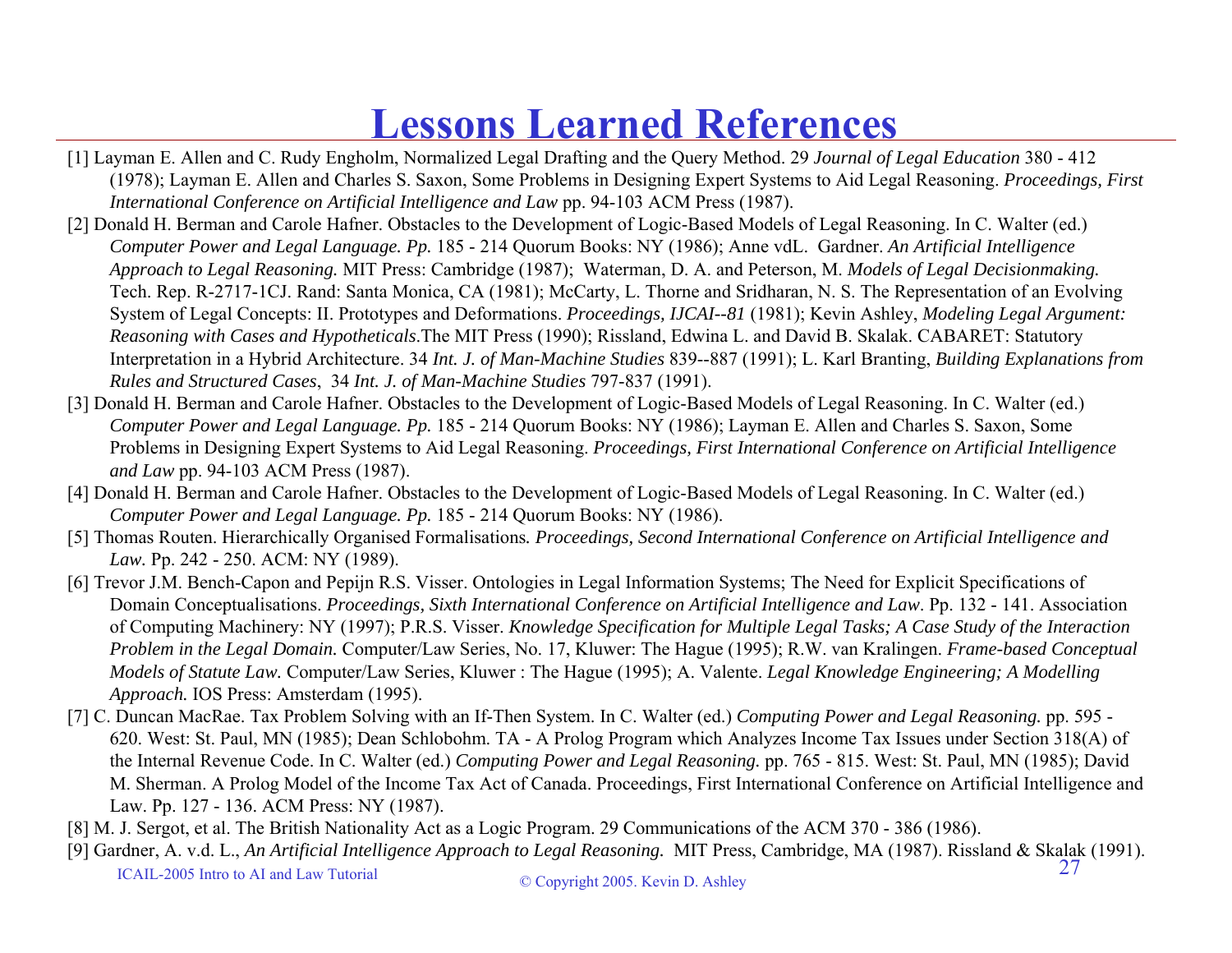# **5. CBR Approach to Legal Concepts & Rules**

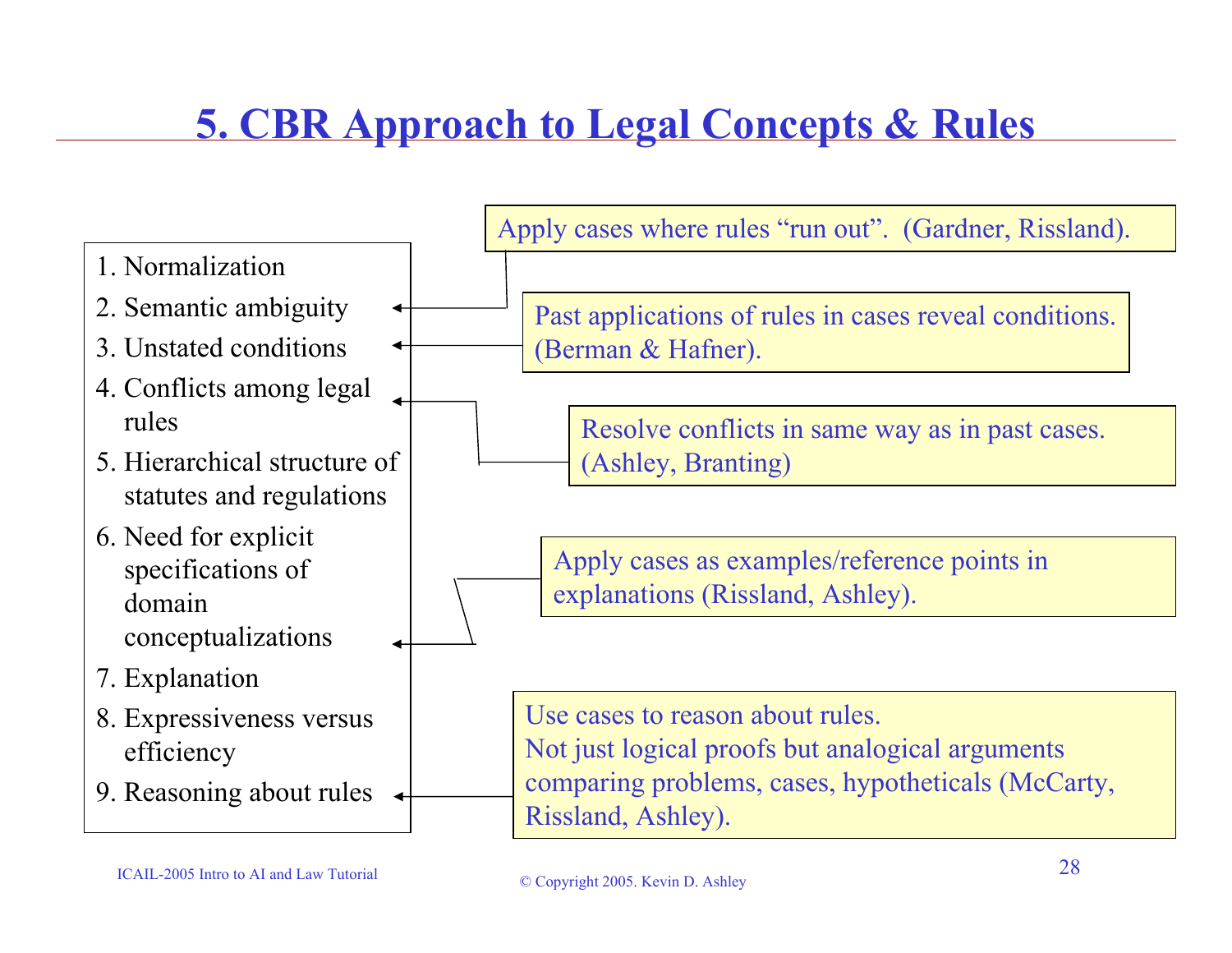### **TAXMANII: Concepts and Cases**

[Thorne McCarty, 1981]

### Facts: *Eisner v. Macomber*

Macomber has 2200 shares of Standard Oil common stock. She gets 50% stock dividend. She ends up with 3300 shares. IRS imposes tax on distribution.

### Issue: Is stock dividend **taxable income** under 16th Amendment?

If not, tax is unconstitutional.

### Precedents:

*1. Lynch*: Distribution of corp.'s cash is taxable.

*2. Peabody*: Distribution of stock of another corp. is taxable.

*3. Appreciation Hypothetical*: Appreciation in value of stock w/o transfer of shares is not taxable.

### Form of argument:

>> Taxpayer: define taxable income so *Eisner* facts and *Appreciation Hypothetical* are excluded but *Lynch* and *Peabody* are included.

<< IRS: define taxable income so *Eisner*, *Lynch* and *Peabody* are included but *Appreciation Hypothetical* is excluded.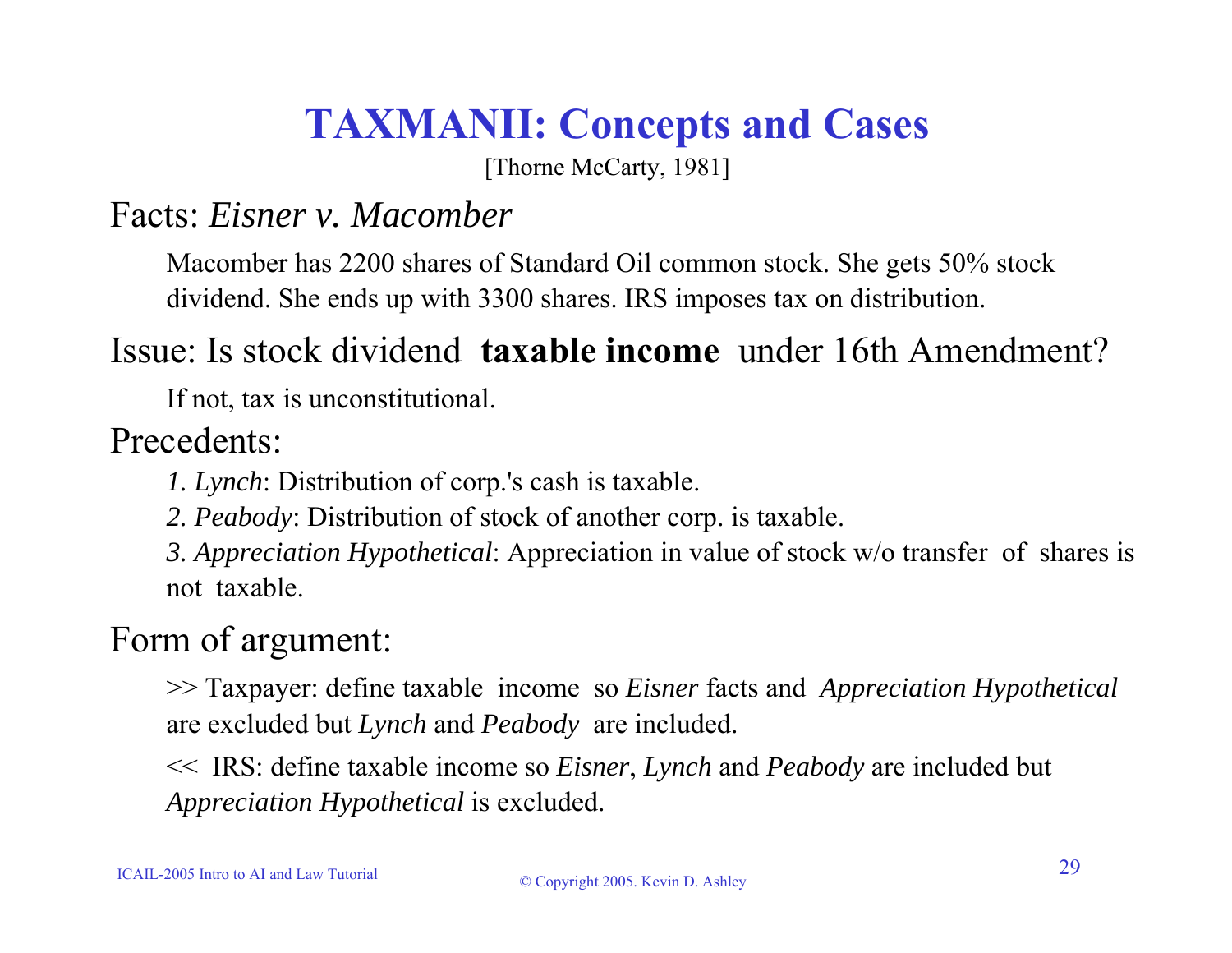## **TAXMAN II: Prototypes and Deformations**

### **>** J. Pitney argues stock dividend is not taxable:

– Since Eisner's proportional share of the stock after the dividend remained constant, the value of her shares did not appreciate. If an appreciation in value is not taxable (hypothetical case), then, **a fortiori**, Eisner's stock dividend should not be taxable?

Mapping: From *Appreciation Hypothetical* prototype to *Eisner*

Invariant: Preserves shareholder's proportionate corporate ownership

### **<** Argument that distribution is taxable (J. Brandeis in dissent):

Distributions of cash, bonds, preferred stock and common shares all confer on recipient an expected return of corporate earnings.

They differ only in how much return at what risk. If one is taxable, so should all.

Mapping: From *Lynch,* taxable distribution of cash, to distribution of corp.'s bonds to distribution of preferred stock to distribution of common stock.

Invariant: Each confers on recipient some tradeoff between expected return of corporate earnings and risk.

### • Query: Why does invariant matter?

ICAIL-2005 Intro to AI and Law Tutorial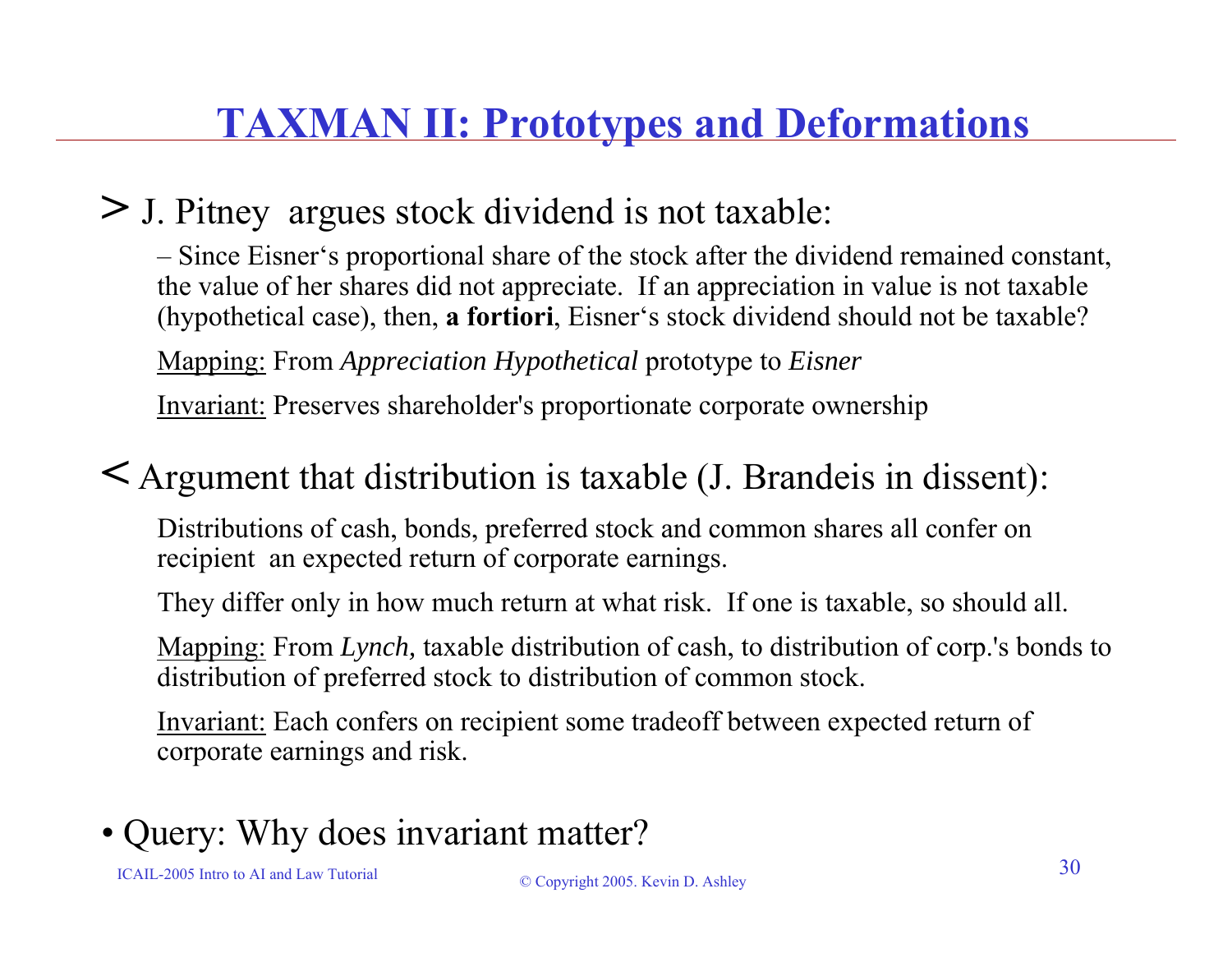Task: Analyze trade secrets disputes

Plaintiff  $\pi$  claims defendant  $\delta$  gained unfair competitive advantage with confidential info.

#### Input: description of dispute. Outputs: 3-Ply arguments

Cites cases for/against plaintiff and suggests hypotheticals to strengthen / weaken argument

#### Knowledge Sources:

Case base of 30 legal cases indexed by 13 Dimensions.

*Dimensions* represen<sup>t</sup>*factors* (stereotypical factual strengths / weaknesses).

Criteria for partially evaluating arguments.

Heuristics for posing meaningful hypothetical variations of problem.

Process:

Compare problem (current fact situation or "cfs") to cases

Select best cases to cite

Make/Respond to legal arguments citing cases,

Pose hypothetical what if...'s to strengthen / weaken argument.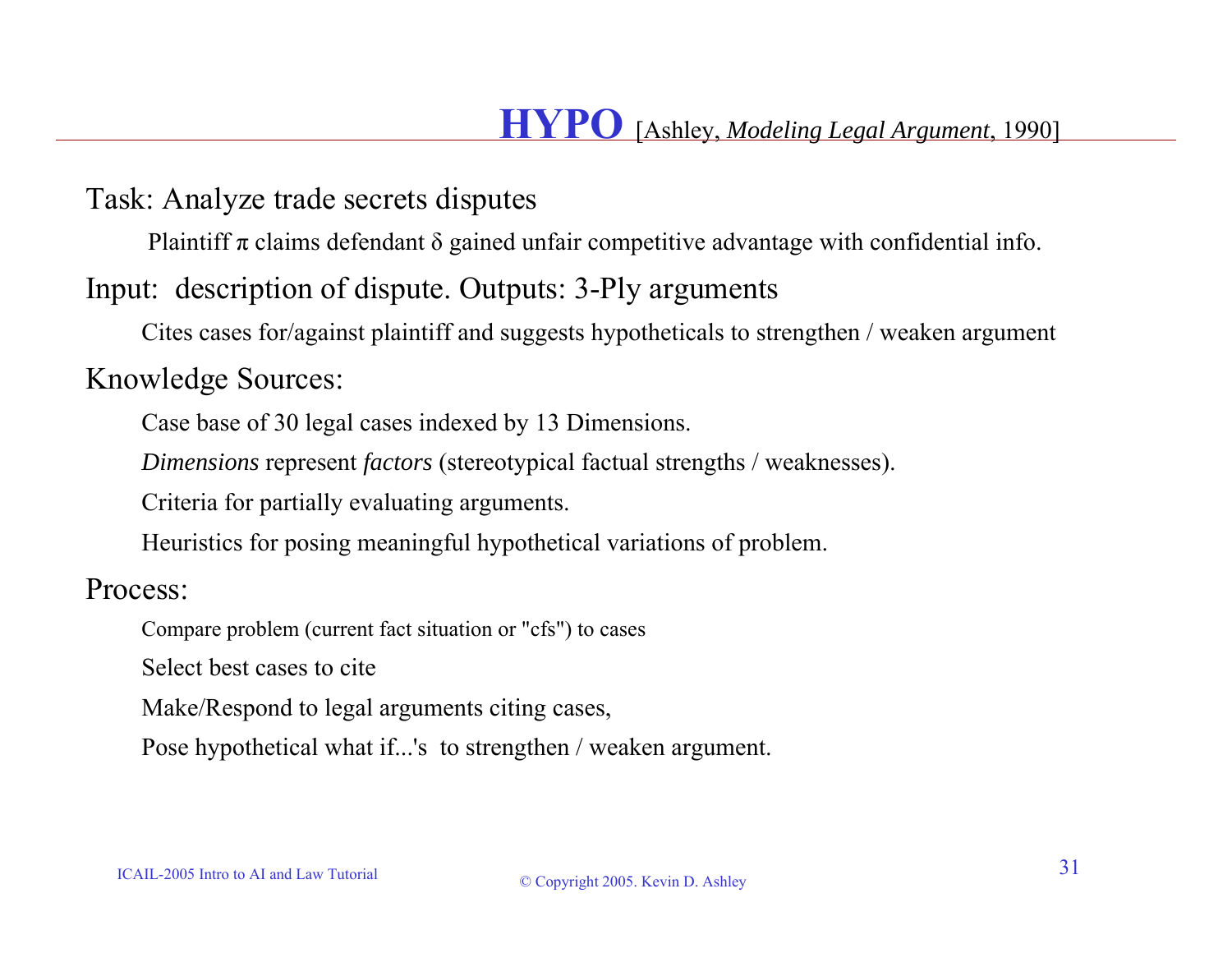### *Secrets-Disclosed-Outsiders* **Dimension**

Claims: Trade Secrets Misappropriation Prerequisites:

There is a corporate plaintiff There is a corporate defendant Plaintiff makes a product Plaintiff and defendant compete Plaintiff has product information Plaintiff made some disclosures to outsiders

Focal Slot Prerequisite: Plaintiff made some disclosures to outsiders

Focal Slot: Plaintiff's Product Knowledge: Number-disclosees

Range: 0 to 10,000,000

Comparison Type: Greater-than versus Less-than

Pro Plaintiff Direction: Less-than

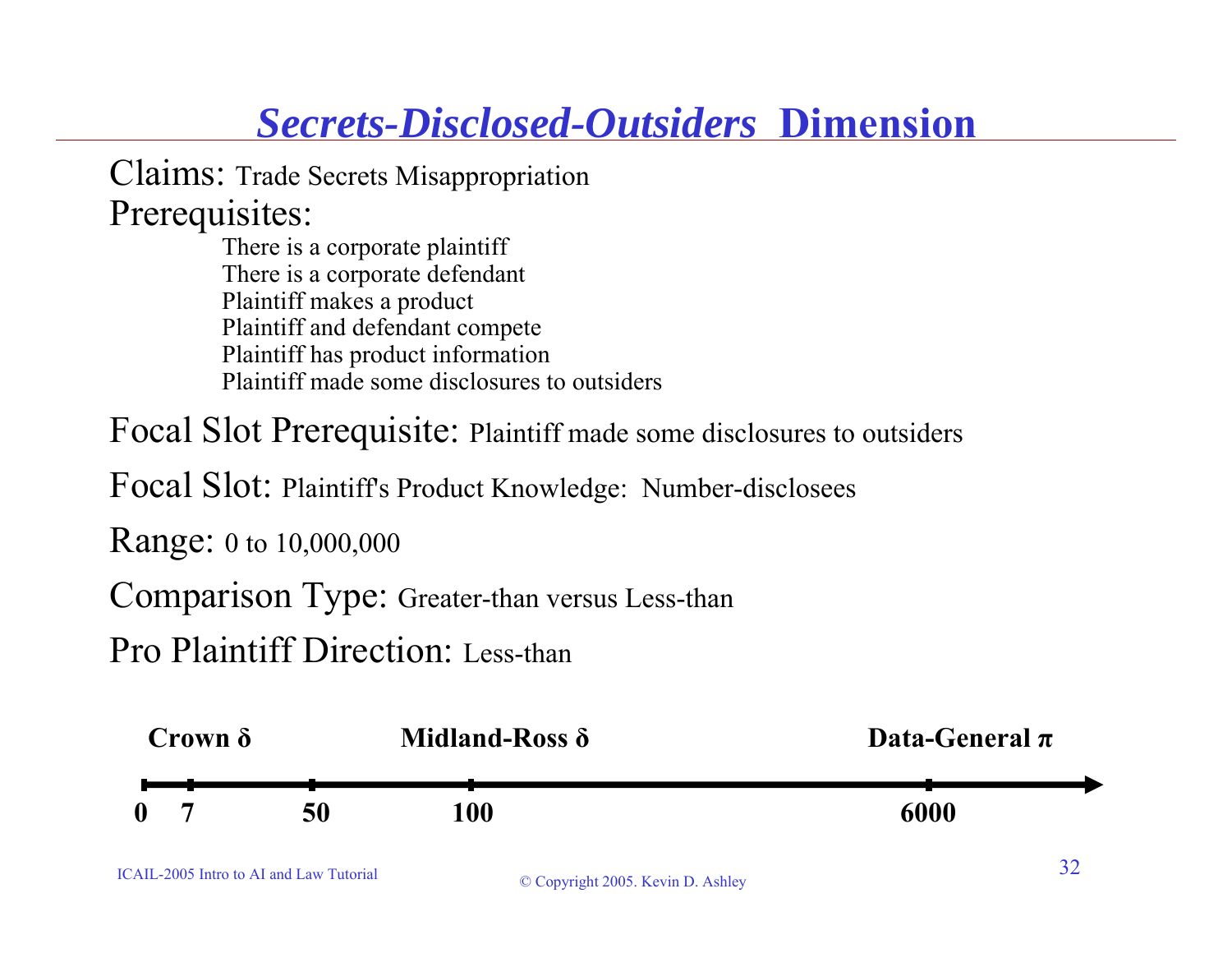# **3-Ply Argument in HYPO**

#### **==> Point for Defendant as Side-1: (analogize case)**

WHERE: Plaintiff's product information could be learned by reverse-engineering.

DEFENDANT should win a claim for Trade Secrets Misappropriation.

CITE: Midland-Ross Corp. v. Yokana 293 F.2d 411 (3 Cir. 1961)

#### **<== Response for Plaintiff as Side-2: (distinguish case; cite counterexamples)**

Yokana is distinguishable, because: In Yokana, plaintiff disclosed its product information to outsiders. Not so in Mason.In Mason, plaintiff adopted security measures. Not so in Yokana. In Mason, plaintiff was the only manufacturer making the product. Not so in Yokana. In Mason, defendant knew that plaintiff's information was confidential. Not so in Yokana.

COUNTEREXAMPLES: American Precision Vibrator Company, Jim Guy, and Shirley Breitenstein v. National Air Vibrator Company 764 S.W.2d 274 (Tex.App.-Houston [1st] Dist.] 1988) is more on point and held for PLAINTIFF where it was also the case that:Defendant knew that plaintiff's information was confidential.

#### **==> Rebuttal for Defendant as Side-1: (distinguish counterexamples)**

American Precision is distinguishable, because: In American Precision, plaintiff's former employee brought product development information to defendant. Not so in Mason. In Mason, plaintiff disclosed its product information in negotiations with defendant. Not so in American Precision.

#### **(pose hypotheticals to strengthen/weaken argument)**

ICAIL-2005 Intro to AI and Law Tutorial

#### © Copyright 2005. Kevin D. Ashley <sup>33</sup>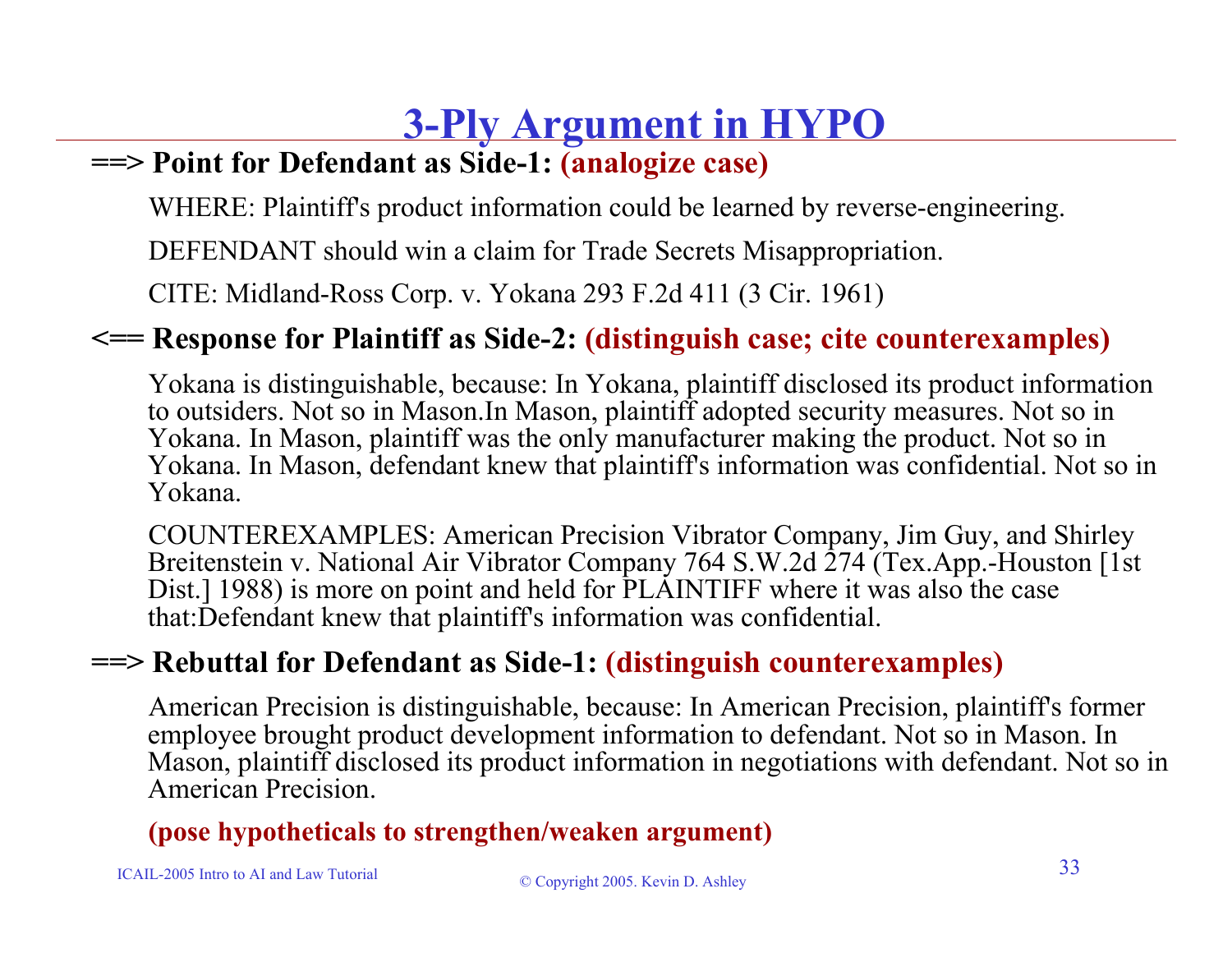- • Case-based arguments re legal rules' open-textured concepts.
	- Deals with Home Office Tax Deduction
- $\bullet$  Rule-Based, Case-Based Modules and Agenda Mechanism
	- RBR Module: Represents rules from IRS provisions Forward chains from facts to goals Backward chains from goals to facts
	- Case-Based Module based on HYPO:

*Associates Dimensions & cases with statutory concepts*

Agenda Mechanism:

Control heuristics integrate case- and rule-based modes.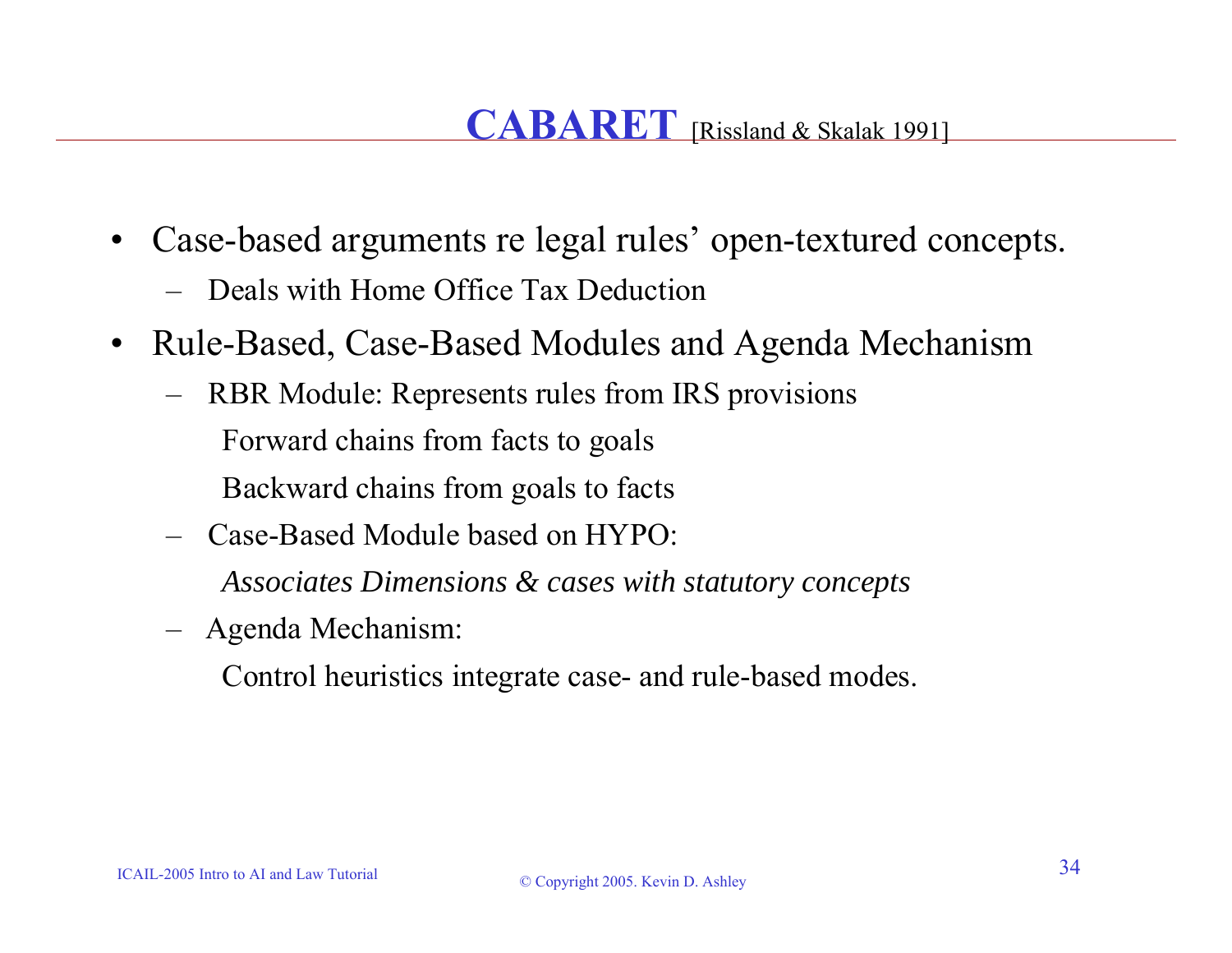## **Samples of CABARET's Control Heuristics**

- Try other:
	- If CBR fails then switch to RBR (and vice versa)
- • Sanity check:
	- Test conclusion of RBR with CBR (and vice versa)
- RBR Near-miss:
	- If all rule's antecedents established but one, use CBR to broaden application of rule wrt missing antecedent
	- Broaden Missing Antecedent: Use CBR to establish missing antecedent
	- Broaden-1: Use CBR to show there are cases where conclusion is true but rule did not fire
- • Open Texture:
	- Use CBR on open textured statutory concepts
- • Match statutory concepts:
	- Find case that has failed and succeeded on same statutory concepts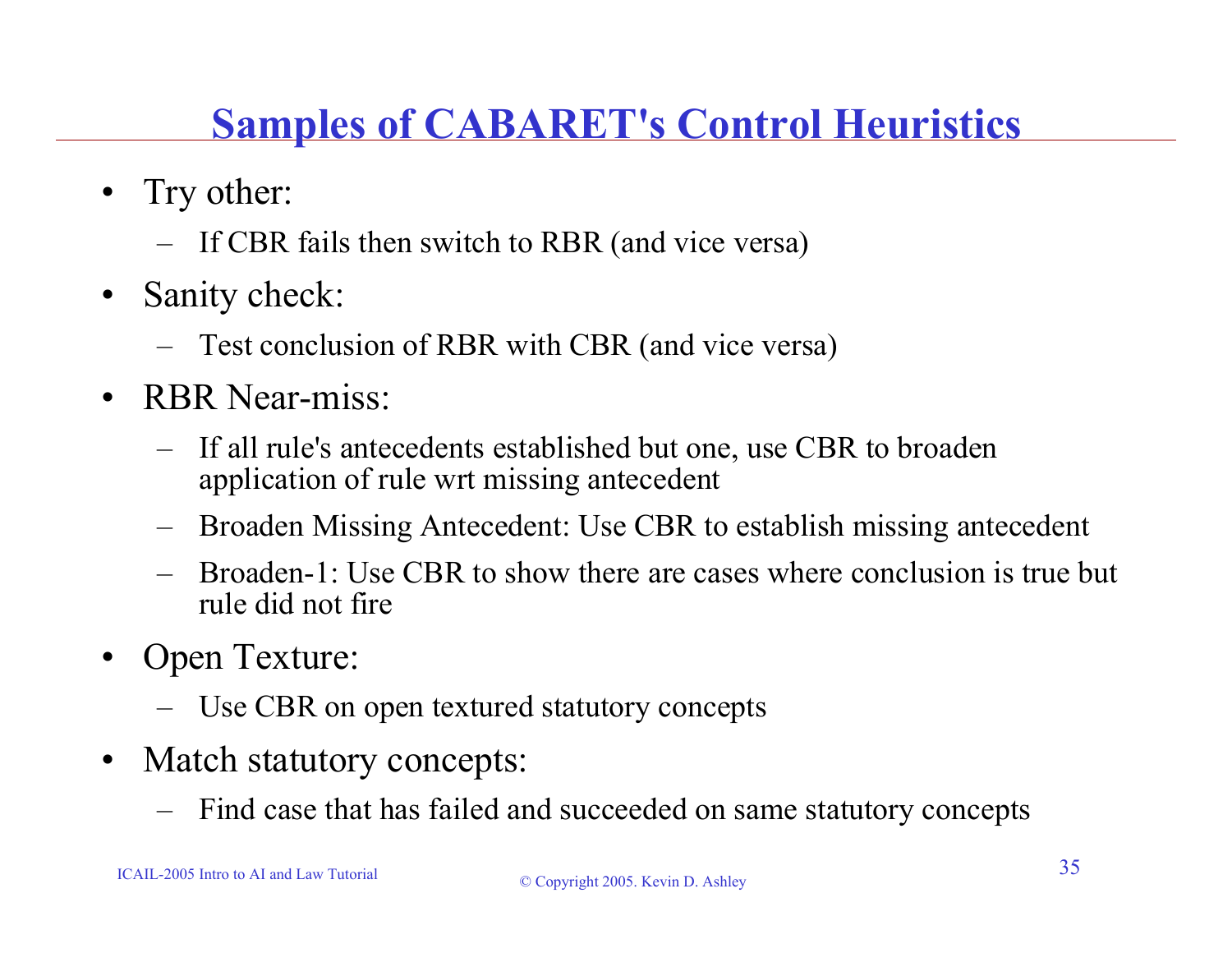### **CABARET Example**

Problem: CCNY Philosophy professor Weissman maintained a home office (2 rooms and bath) in his 10-room apartment. He spent only 20% of his time at the CCNY office where it was not safe to leave equipment and materials. IRS challenged his home office deduction of \$1540 rent and expenses because, among other things, it was not his "principal place of business" (p-p-b)

### 1. Taxpayer needs to show p-p-b.

Perform HYPO-style Dimensional Analysis on cases indexed under p-p-b concept. Conclude it's satisfied.



#### ICAIL-2005 Intro to AI and Law Tutorial

#### $\degree$  Copyright 2005. Kevin D. Ashley 36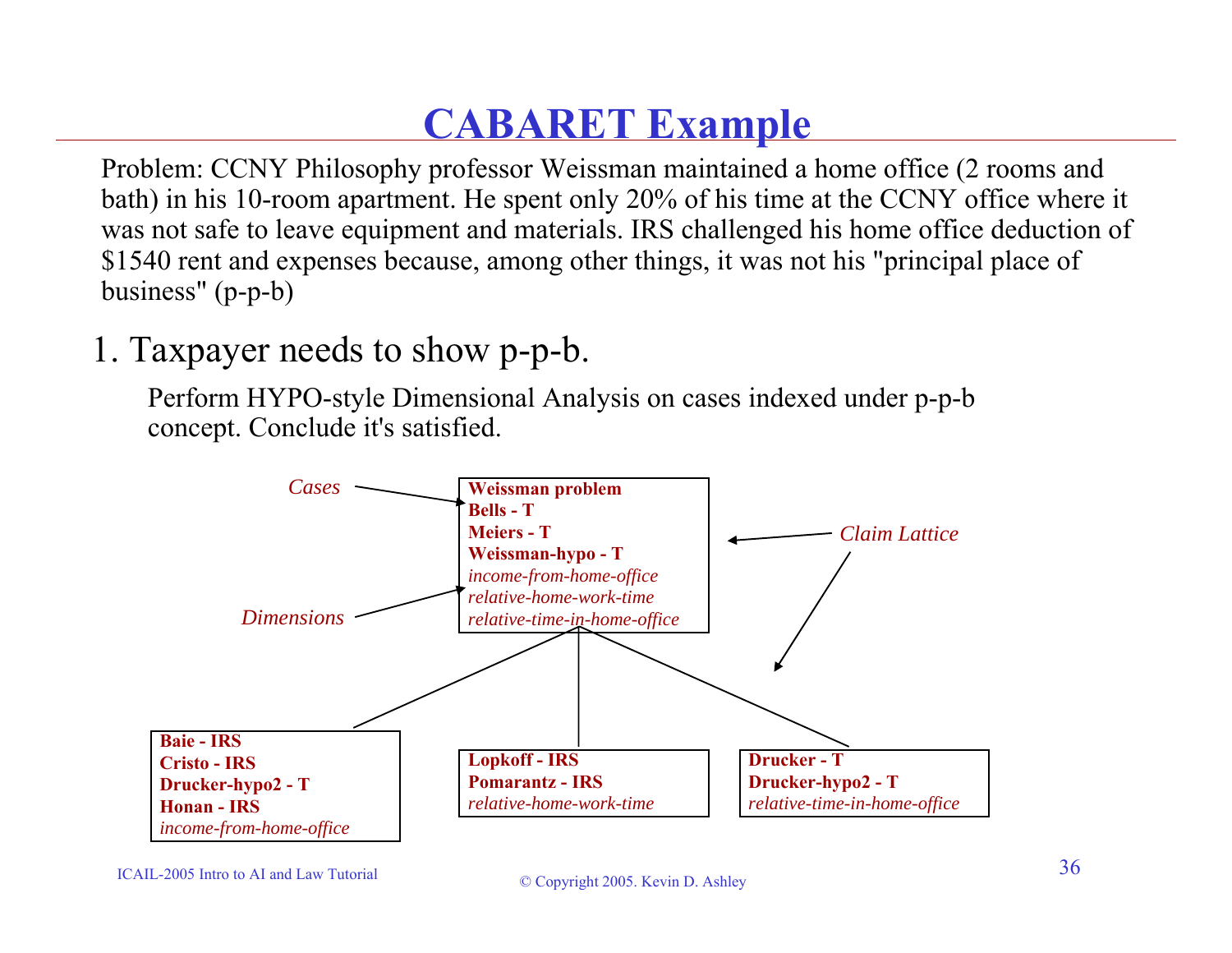### **CABARET Example** (cont.)

### 2. Apply heuristic control rule: "sanity-check-CBR-by-RBR"

Backward chain on rule p-p-b:

If taxpayer discharged "primary responsibility in home office" and derived "income from home office" and there is evidence as to relative time taxpayer spent in home office then home office is taxpayer's "principal place of business".

3. Rule p-p-b is a near miss:

All antecedents satisfied but one: whether he discharges "primary responsibility in home office".

4. Heuristic control rule matches:

If RBR near-miss then use CBR to broaden rule by finding similar cases where missing antecedent is true.

5. Retrieve similar pro-taxpayer cases:

Case where "primary responsibility in home office" is satisfied: *Drucker* case.

### 6. Generate argument analogizing *Drucker* to Weissman problem:

"To analogize *Drucker* and *Weissman,* consider the following factors possessed by them in common: there was evidence as to the frequency of usage of the home office by the taxpayer, the home office was necessary to perform the taxpayer's duties.…"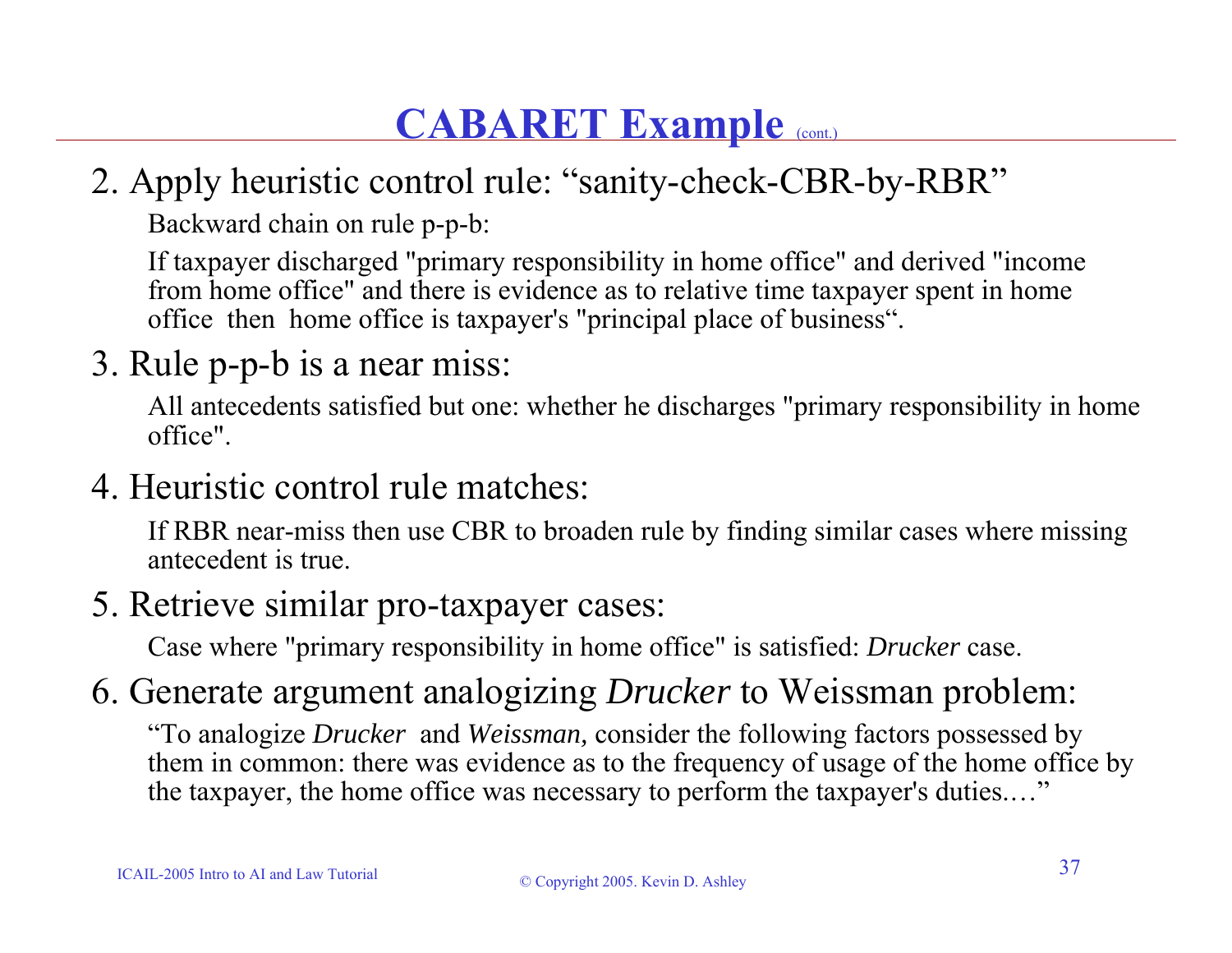Task: Analyze workmen's compensation cases

Make arguments why individuals involved in accidents are [not] entitled to workmen's compensation under Texas statute.

### Knowledge Sources:

57 statutory, common law and commonsense rules, 132 semantic rules, 16 legal precedents, 4 paradigm cases, 21 hypothetical test cases.

### Case Representation:

Semantic nets represent explanation of outcome in terms of *criterial facts*  judge deemed important to support conclusion*.*

Index cases as examples of statutory legal concepts.

Case is positive/negative example of open-textured concept.

Each concept is linked to part of case's explanation that concept applies [or not].

Approach:

Retrieves similar case, maps explanation and modifies to fit problem.

Uses rules and cases to construct argument from problem facts to conclusion.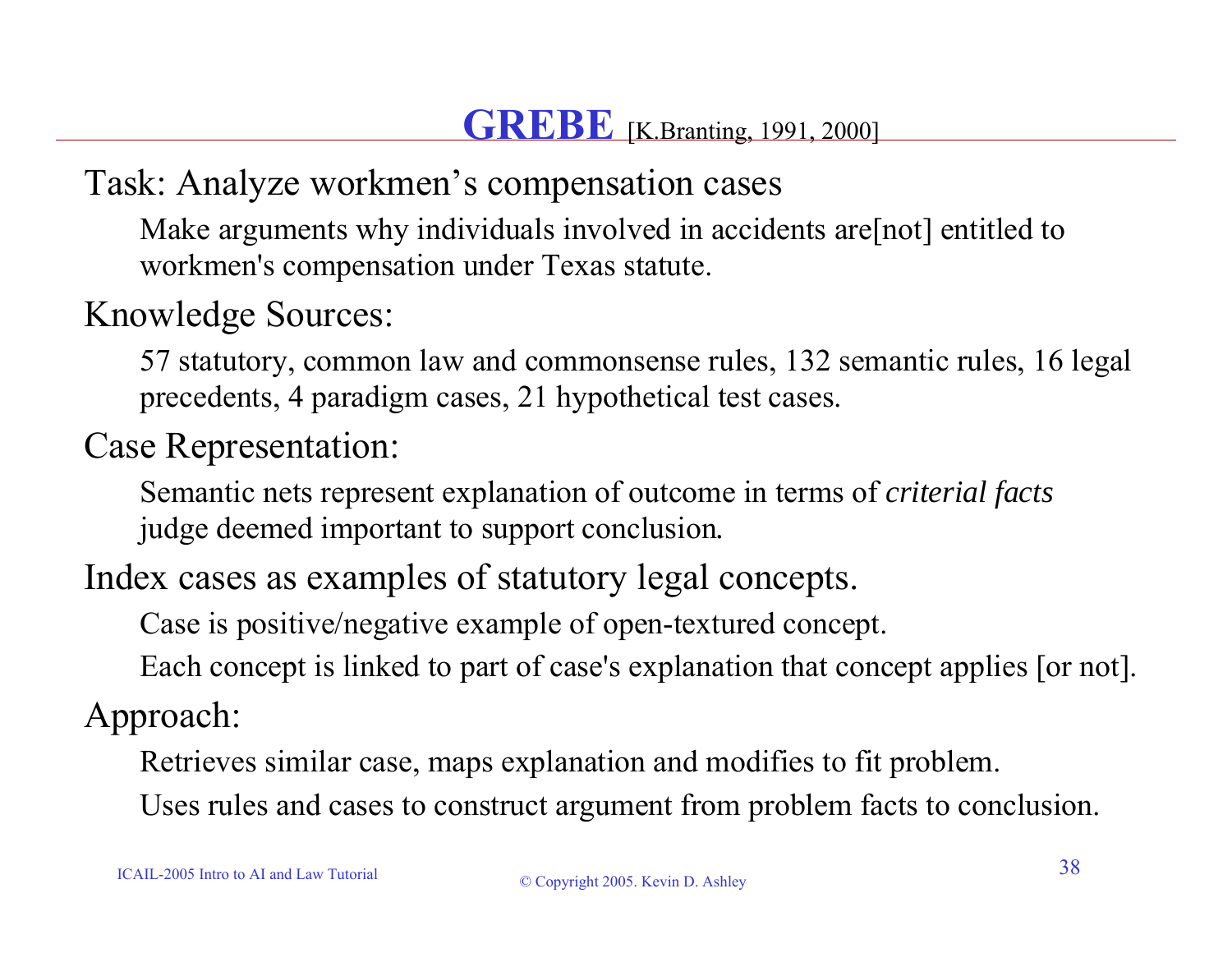### **Representing Case Explanation in GREBE**



ICAIL-2005 Intro to AI and Law Tutorial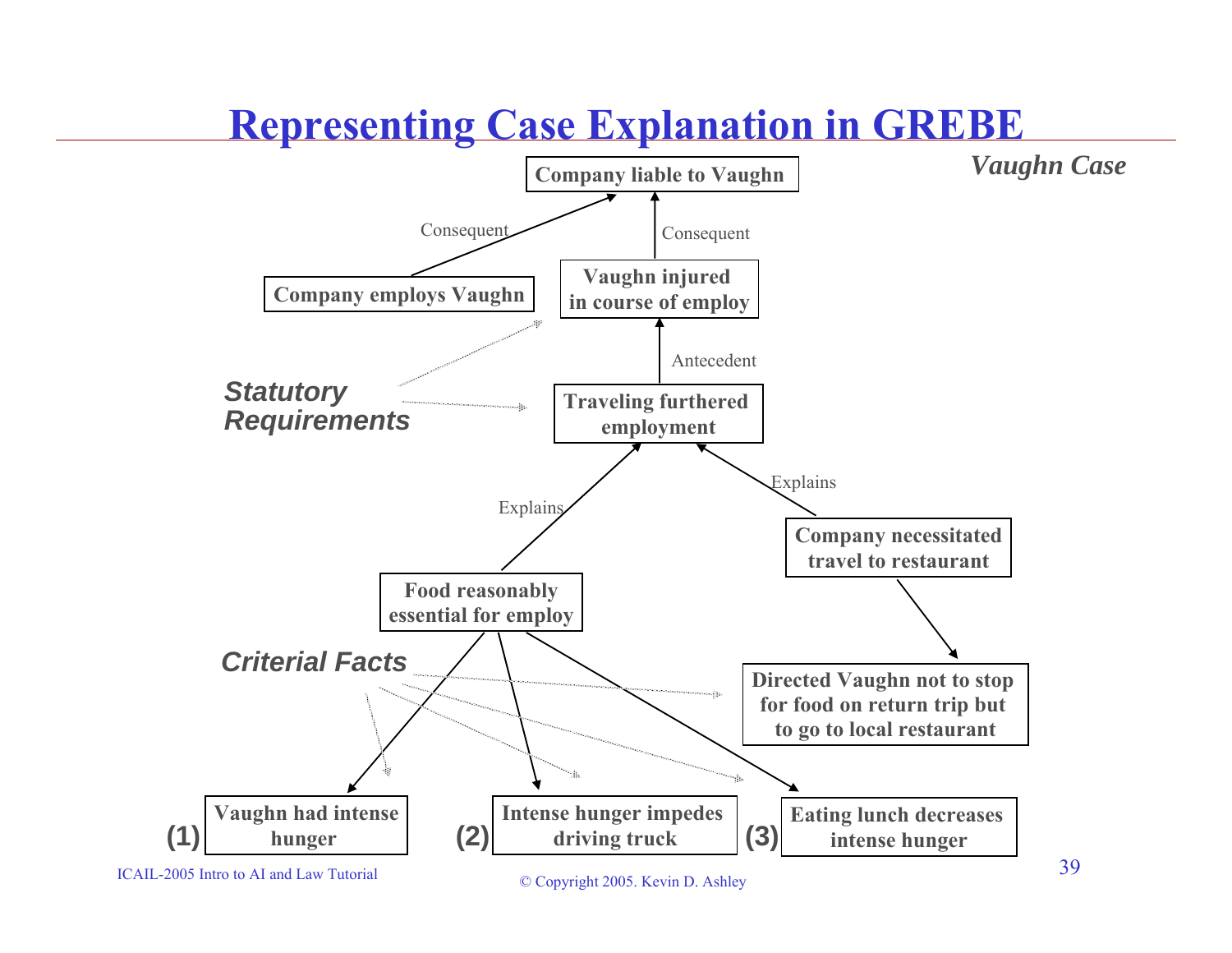### **Concepts, Cases, & Purposes**

- • Representing Teleological Structure in Case-Based Legal Reasoning: The Missing Link. [Berman & Hafner, ICAIL-93 critique]
- Domain models relating factors to legal issues and concepts: CATO's Factor Hierarchy [Aleven, Ashley 1997]; IBP [Brüninghaus, Ashley 2003]
- Case decisions operationalize abstract normative codes/principles: SIROCCO [McLaren, Ashley 1999]
- Deep models of legal reasoning: TAXMANIII? Language for Legal Discourse (LLD) to infer, select, justify invariants. [McCarty]
- Case-based argument models with preferences among cases, rules, and values for resolving arguments. [Prakken and Sartor 1997; Sartor and Bench-Capon 2000; Bench-Capon and Sartor 2003]
	- See Alison Chorley and T. Bench-Capon, AGATHA: Automated Construction of Case Law Theories through Heuristic Search, ICAIL-05!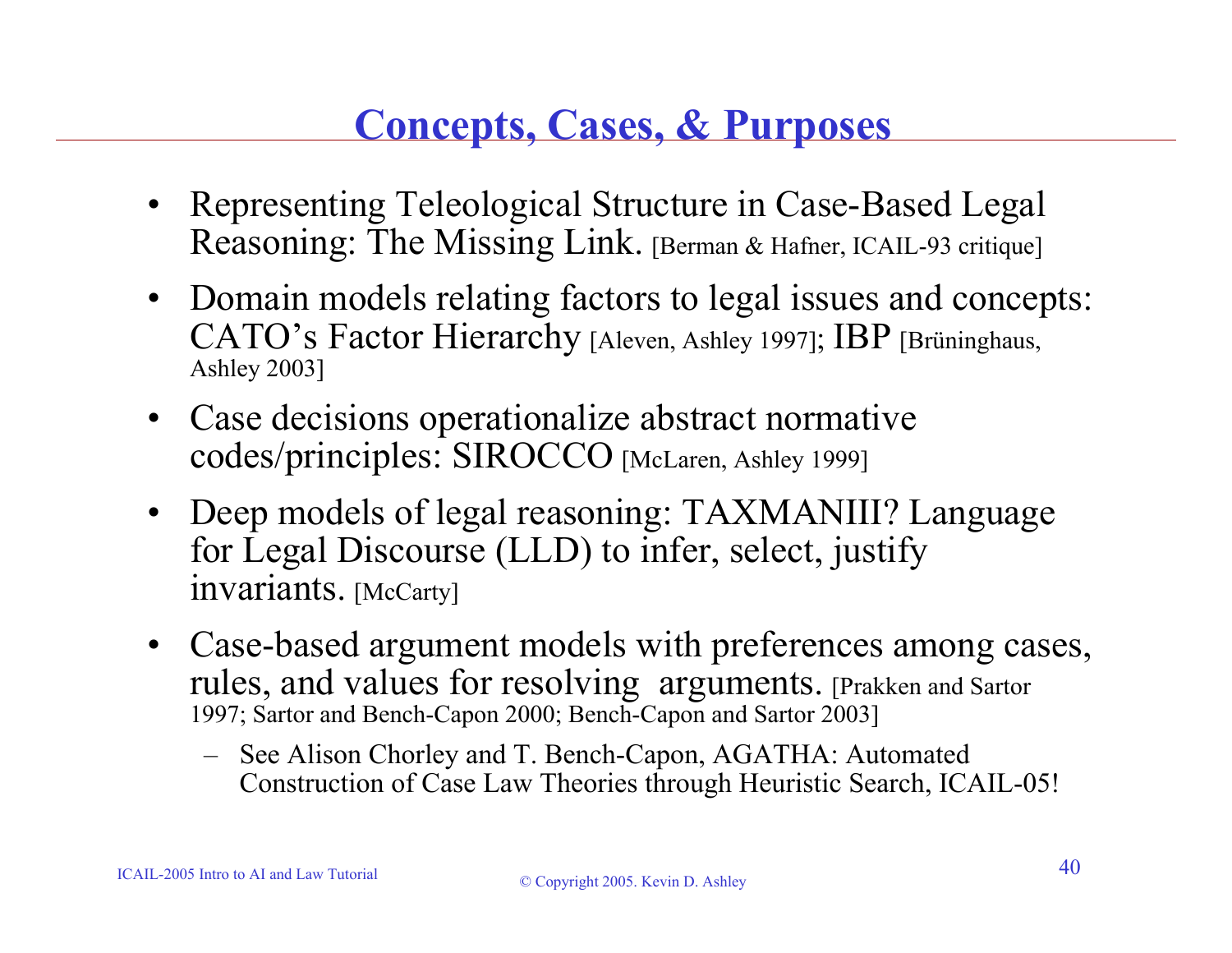### **6. Predicting Outcomes of Legal Disputes**

[MacKaay & Robillard 1974]

60 Canadian tax casesEach case: 46 binary fact descriptors k-nearest neighbor

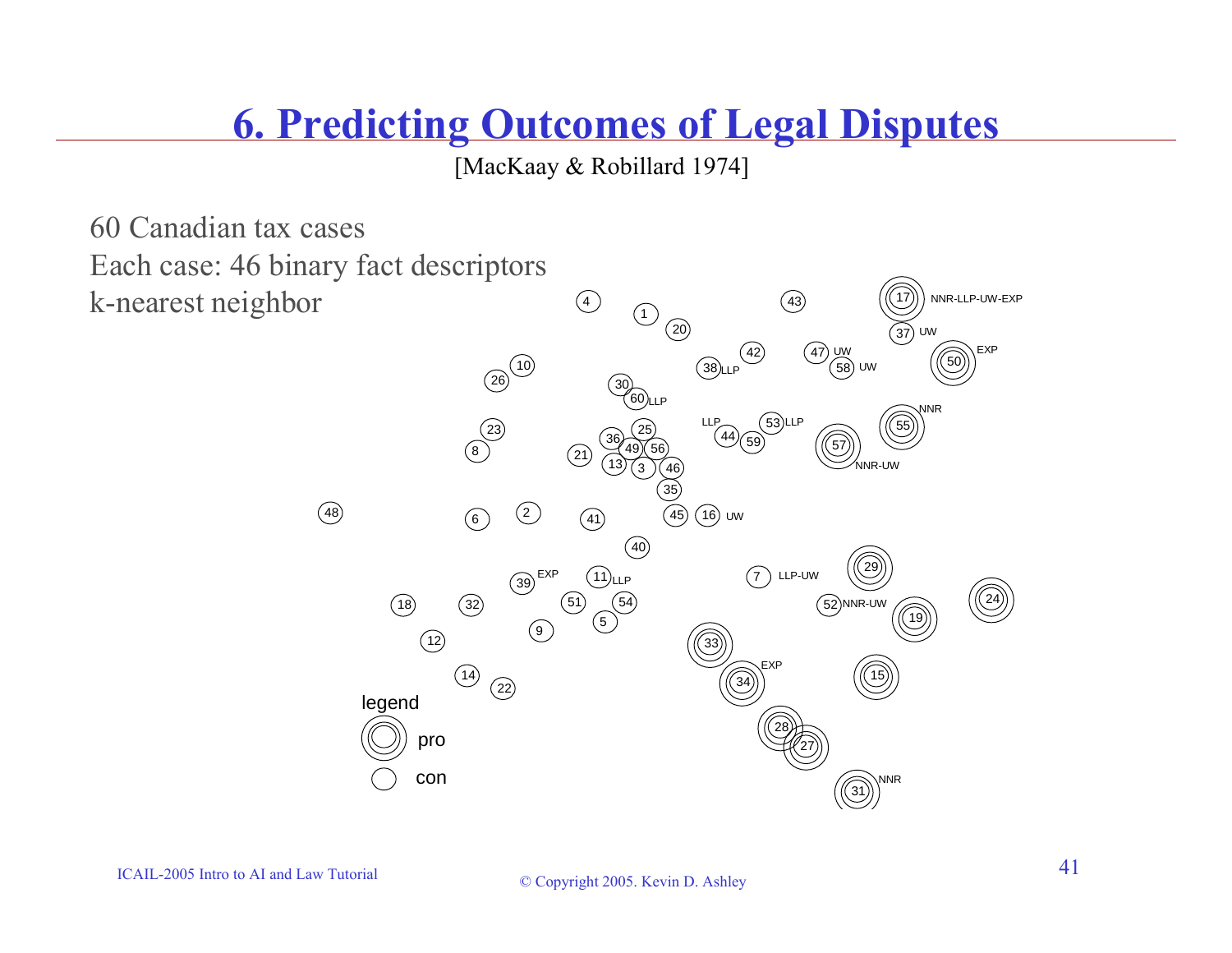### **Inducing Predictive Rules**

#### **Creating Rule-Based Expert System Induction (Alternative to K.E.) (Knowledge Engineering)**

- 
- 2) Manually develop rule 2) Let computer create the rules
- 3) Test on more examples
- 4) Refine the rules, etc.

1) Collect examples 1) Collect large set of examples

|                |        |              |        | Induce rule to "explain" data: Should defendant be released on bail? |        |
|----------------|--------|--------------|--------|----------------------------------------------------------------------|--------|
| Case           | Injury | <b>Drugs</b> | Weapon | Prior-record                                                         | Result |
|                | none   | no           | no     | yes                                                                  | yes    |
|                | bad    | yes          | yes    | serious                                                              | no     |
| 3              | none   | no           | yes    | no                                                                   | yes    |
| $\overline{4}$ | bad    | yes          | no     | yes                                                                  | no     |
| 5              | slight | yes          | yes    | yes                                                                  | no     |
| 6              | none   | yes          | yes    | serious                                                              | no     |
|                | none   | no           | yes    | yes                                                                  | no     |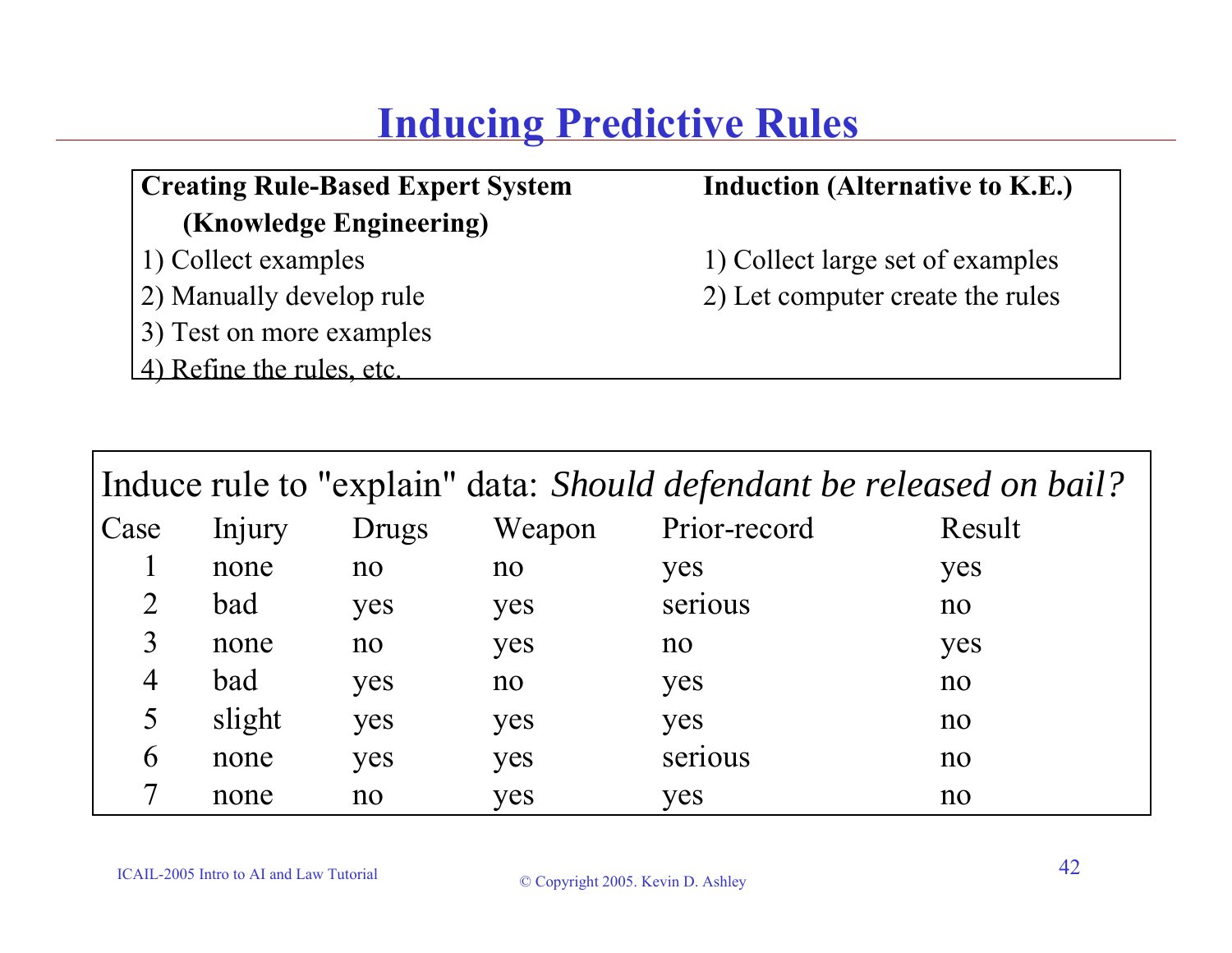### **ID3 Algorithm Builds Decision Tree**

 $\bullet$  C1={2/n,4/n,5/n,6/n}  $\qquad \qquad$  C2={1/y,3/y,7/n}

 $CO=\{1/y,2/n,3/y,4/n,5/n,6/n,7/n\}$ **•**

Algorithm:

• Choose one attribute to "split"

**•**

• When Ci all have same result, stop ID3 minimizes expected number of questions

#### Expert system shell may create rules based on IDC decision tree: IF drugs=yes THEN bail=no IF drugs =no AND weapon=no THEN bail=yes

### Pro: automatic

Saves knowledge engineering effort; avoids need for human interpretation of results.

### Con: limitations

Can't handle contradictory data or invent new terms. No "reasons." No common sense.

ICAIL-2005 Intro to AI and Law Tutorial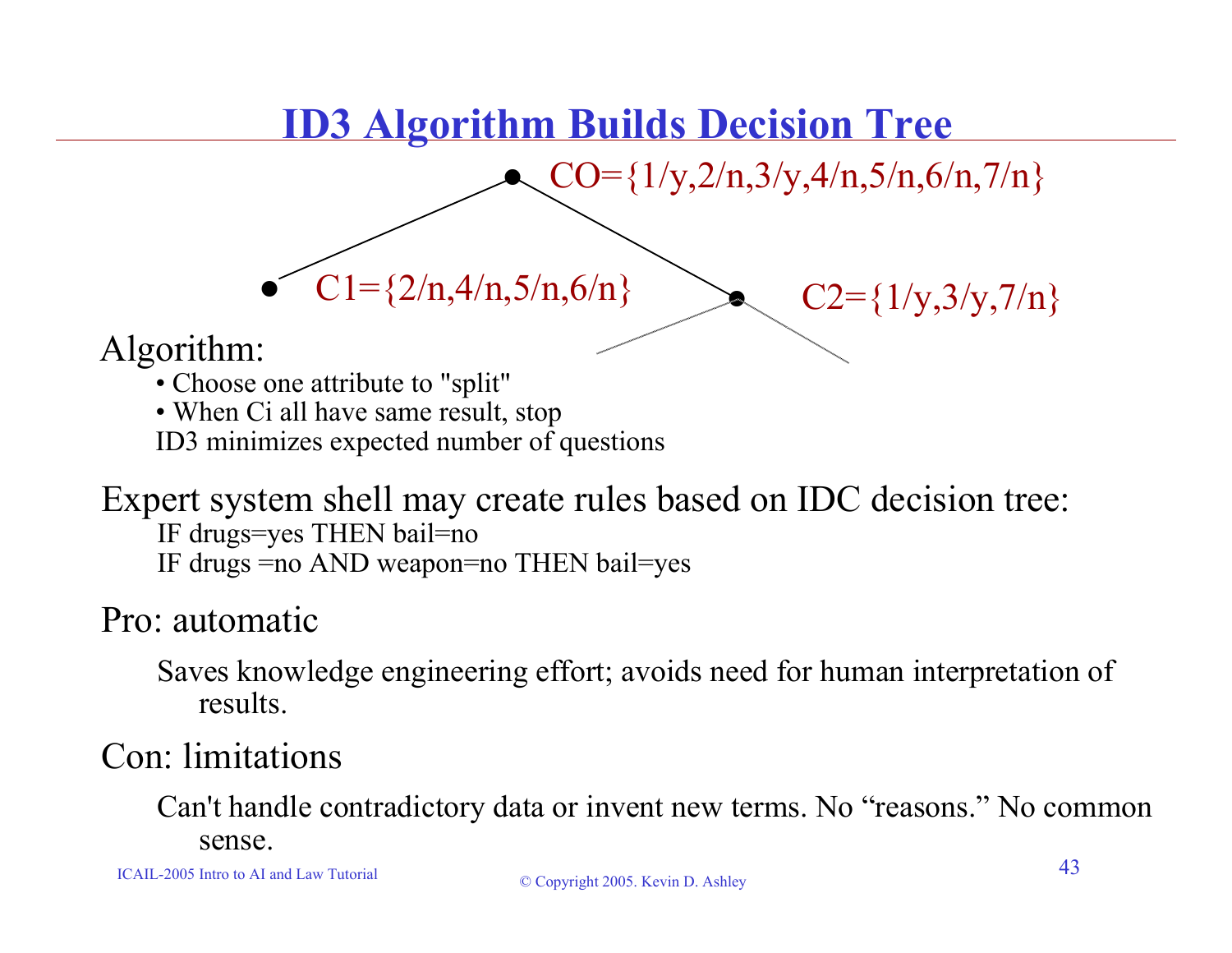# **Connectionist Model of Computing**

(Neural Nets)



•Distributed (sub-symbolic) • Robust

ICAIL-2005 Intro to AI and Law Tutorial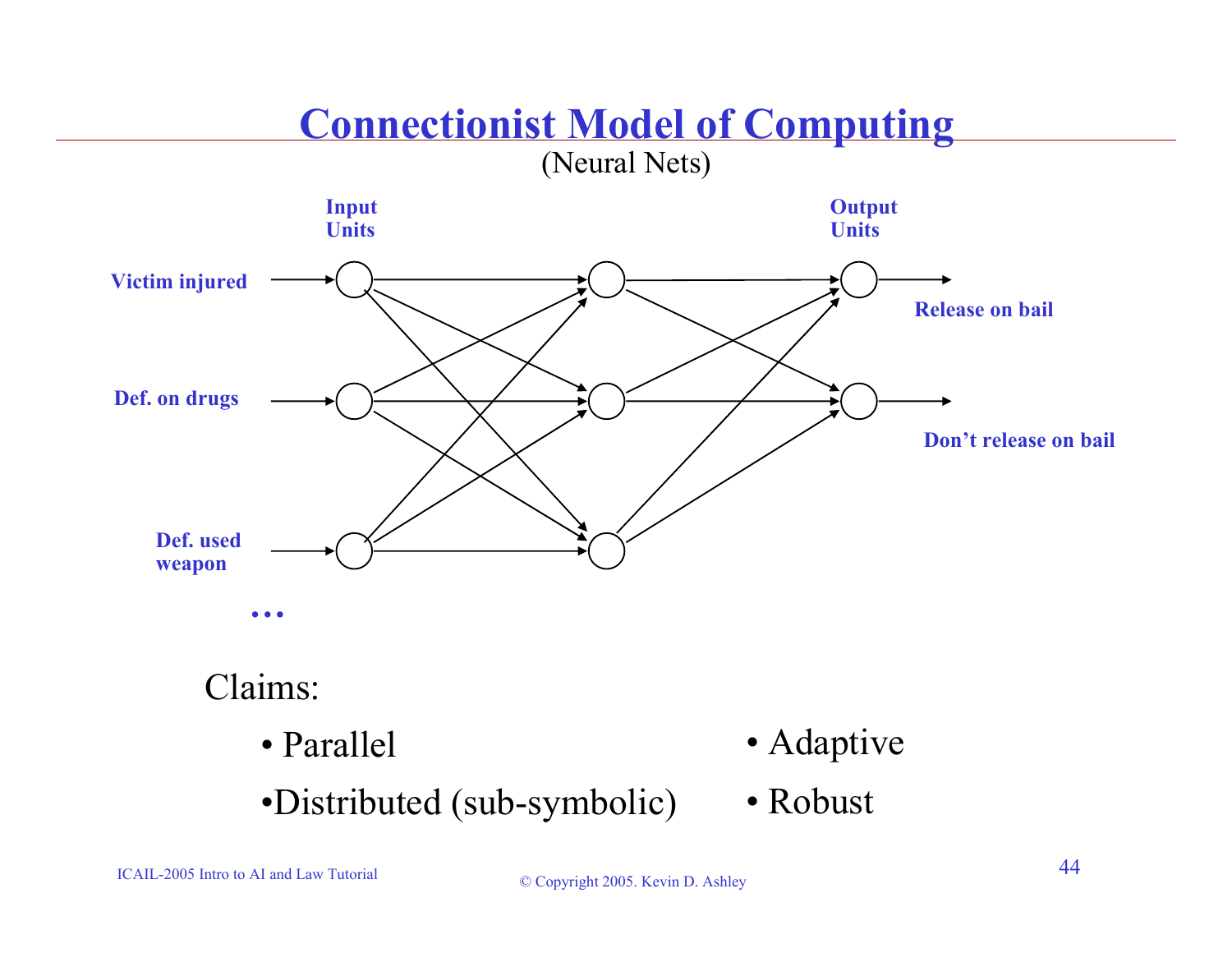### **How Connectionist Systems Compute**



#### **The Delta Rule (learning):**

$$
\Delta W_{ji} = \text{const} * \text{ act}_j * (\text{target}_i - \text{act}_i)
$$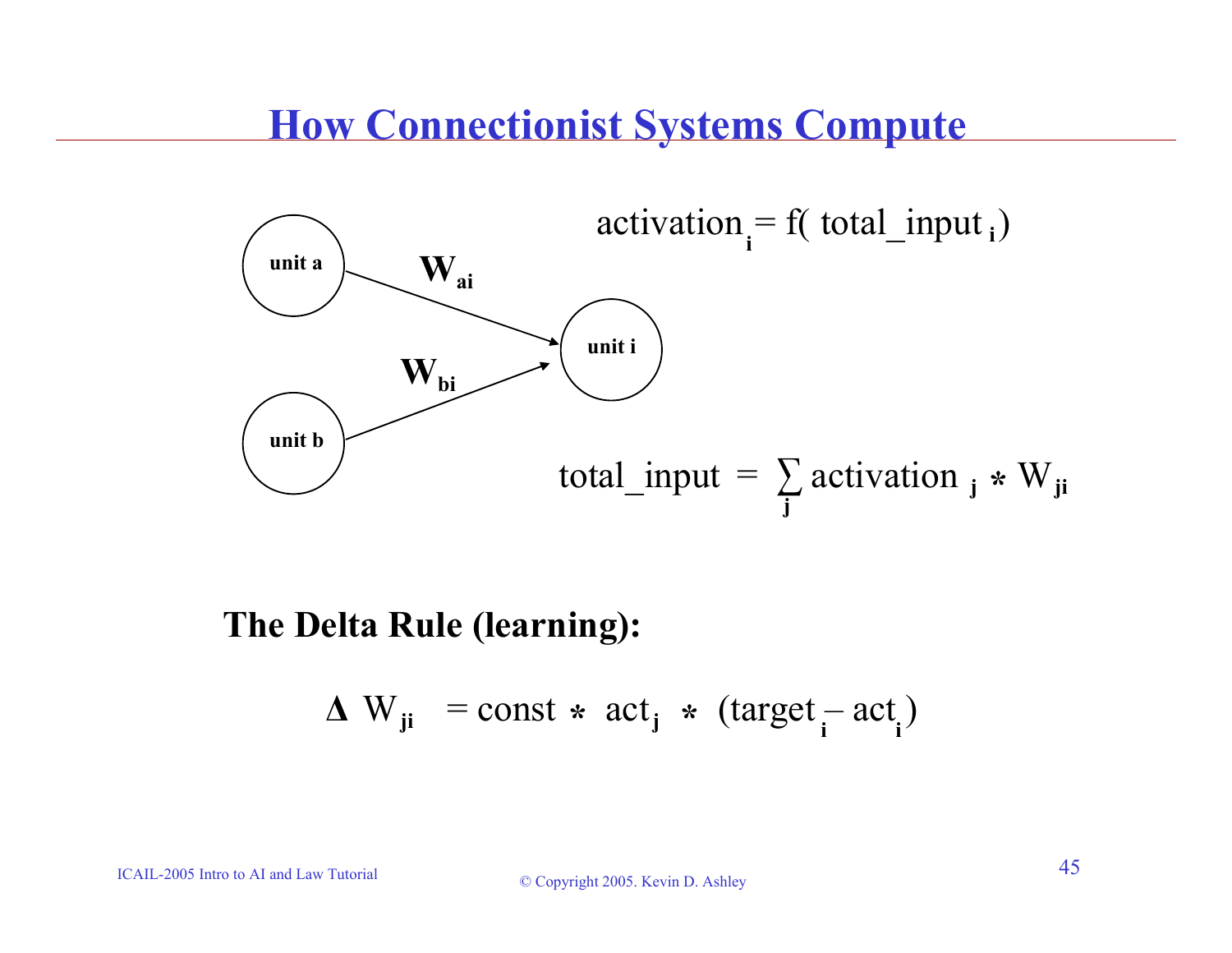### **Neural Net Approach to Open Textured Concept**

[Van Opdorp and Walker, 1990]

| <b>Apartment Suitability S(C)</b> | Threshold: 400<br>Weight |
|-----------------------------------|--------------------------|
| Age of tenant                     | $-10$                    |
| Disability %                      | 20                       |
| Quality of apartment              | 50                       |
| Presence of elevator              | U                        |



- •Difficult to determine proper weights
- •Use delta rule (or other learning rule) to train network on examples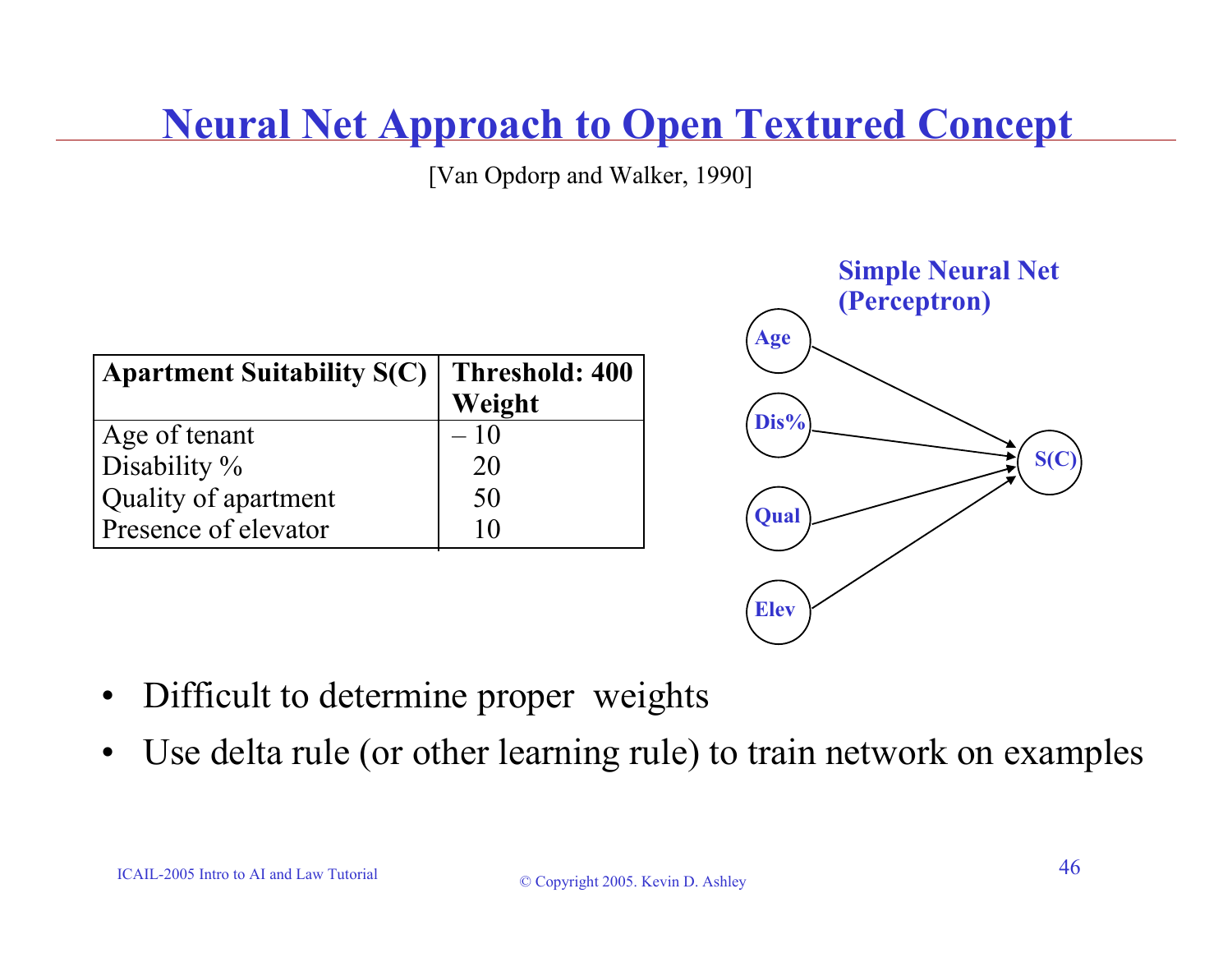### **Problems with Simple Neural Net**

•Too restrictive

Assumes influence of factors is linear and independent.

- • Example of dependency: If age  $> 65 \&$  no elevator then NOT Suitable If age < 30 and elevator then NOT Suitable
- $S(C) = (w1 * age) + (w2 * dis) + (w3 * qual) ...$
- •No weights can be found to handle the example
- •Solution:

Use a multi-layer network

Learning rule is more complex (back propagation)

 $\bullet$  Disadvantage: Lack of explanatory power. What do the numbers mean?

Thanks to: Don Berman

ICAIL-2005 Intro to AI and Law Tutorial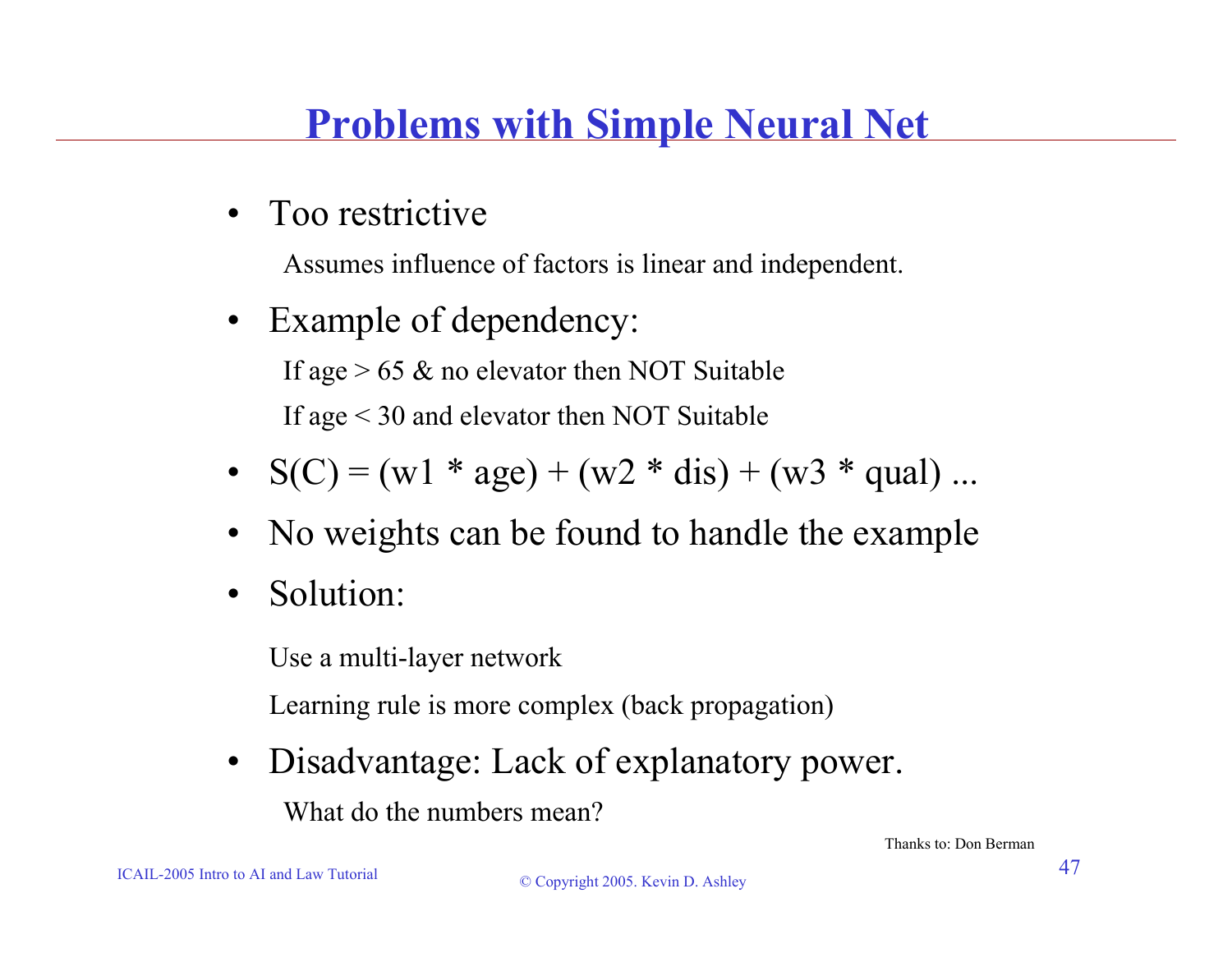# **Hybrid Connectionist System**



#### ICAIL-2005 Intro to AI and Law Tutorial

#### © Copyright 2005. Kevin D. Ashley <sup>48</sup>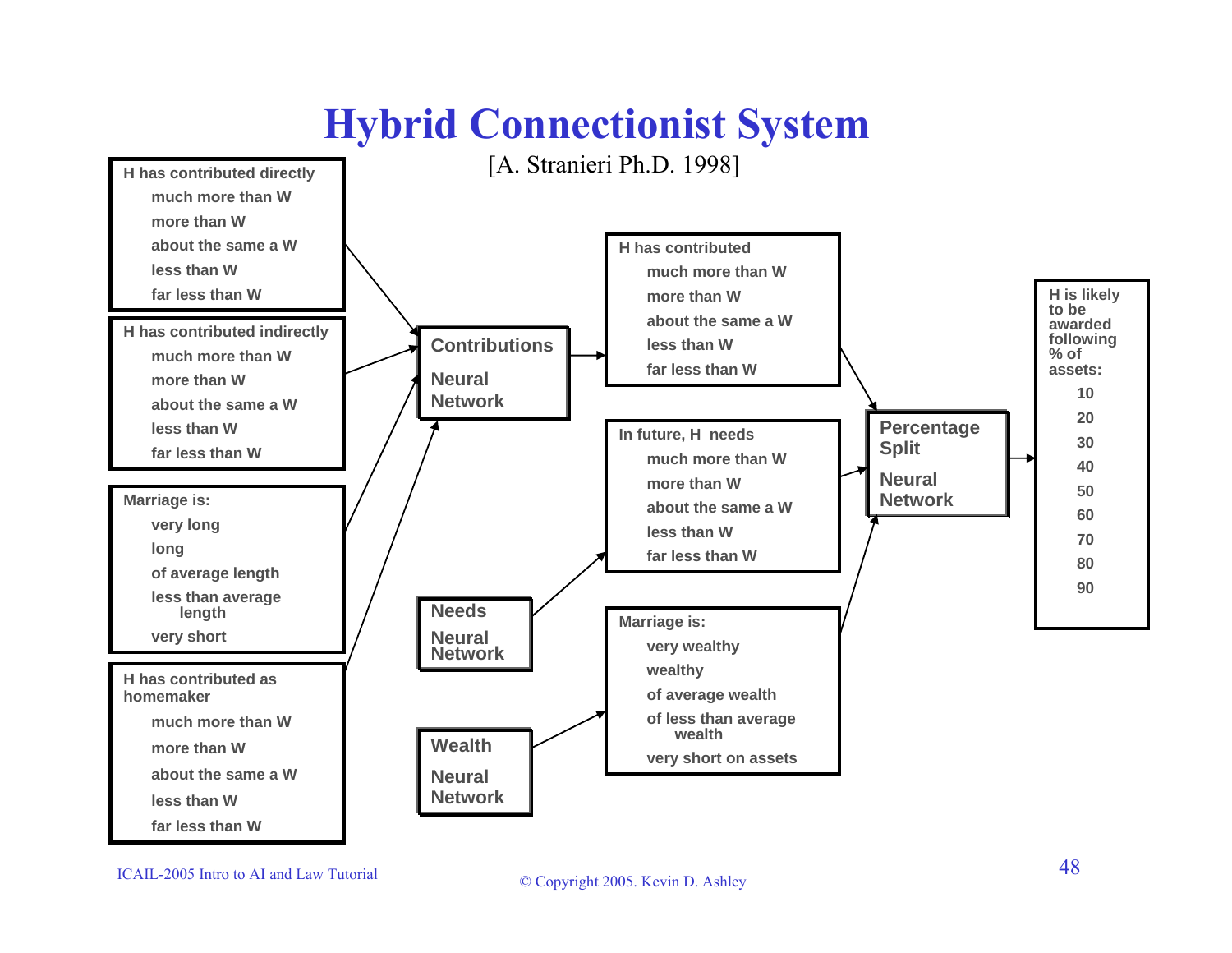### **Predicting Outcomes with IBP**

[Brüninghaus & Ashley ICAIL-03]

*Input:* Current fact situation

Identify issues

Determine favored party for each issue:

- If factors favor same side, return side, else
- Scientific, evidential reasoning with cases:
	- $-$  If cases found with issue-related factors
		- Test hypothesis that majority side should win
		- Explain-away counterexamples
	- Otherwise, Broaden-Query

Combine analysis from issues



ICAIL-2005 Intro to AI and Law Tutorial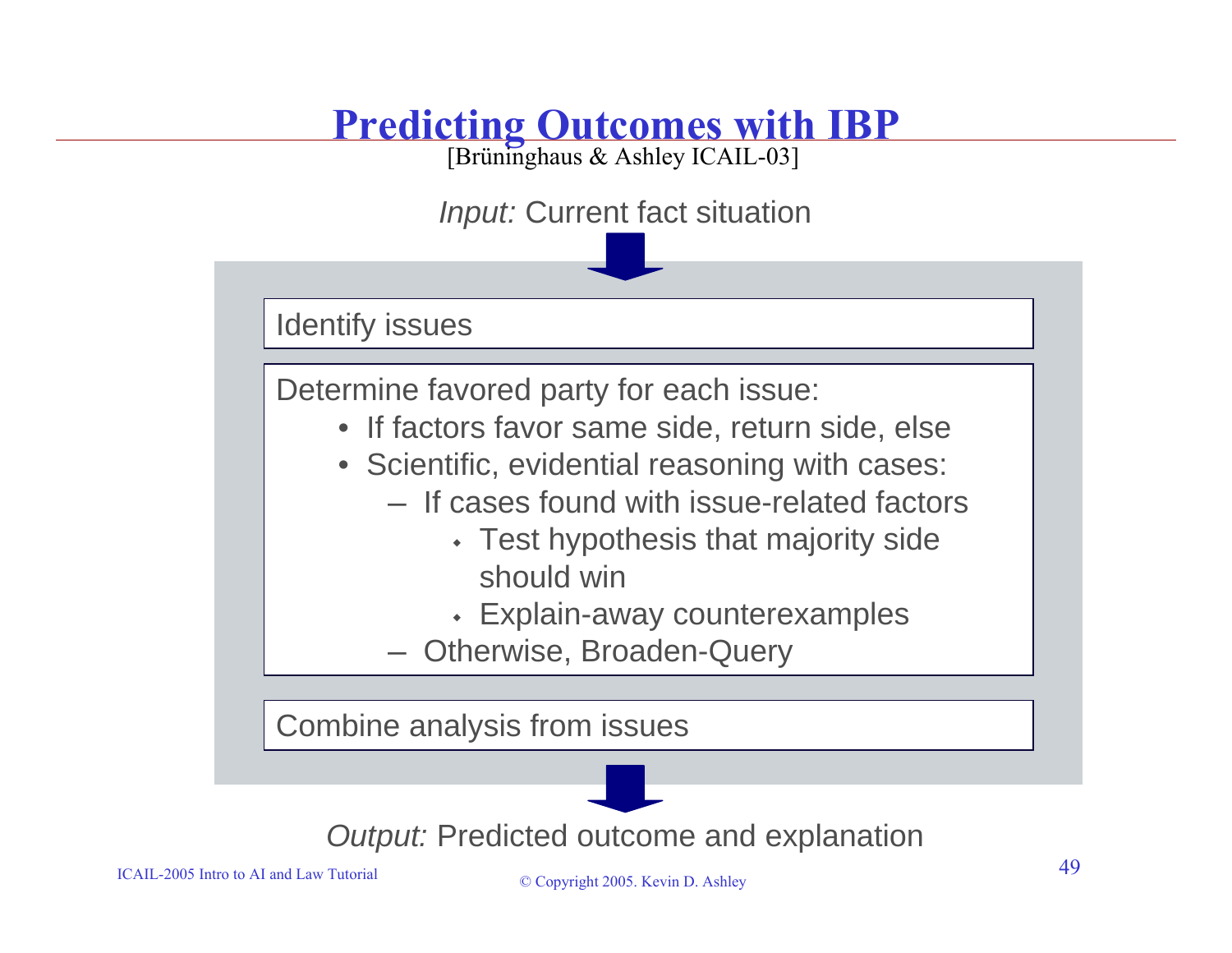### **IBP Domain Model**

Uniform Trade Secrets Act, Restatement of Torts

"Trade secret" means information, [...] that:

(i) derives independent economic value,

- [...] from not being generally known to, and not being readily ascertainable by proper means [...] and
- (ii) is the subject of efforts that are reasonable under the circumstances to maintain its secrecy.
- One [...] is liable for trade secret misappropriation if
- (a) he discovered the secret by improper means, or
- (b) his disclosure or use constitutes a breach of confidence [...]

Logical Structure of Trade Secrets Law

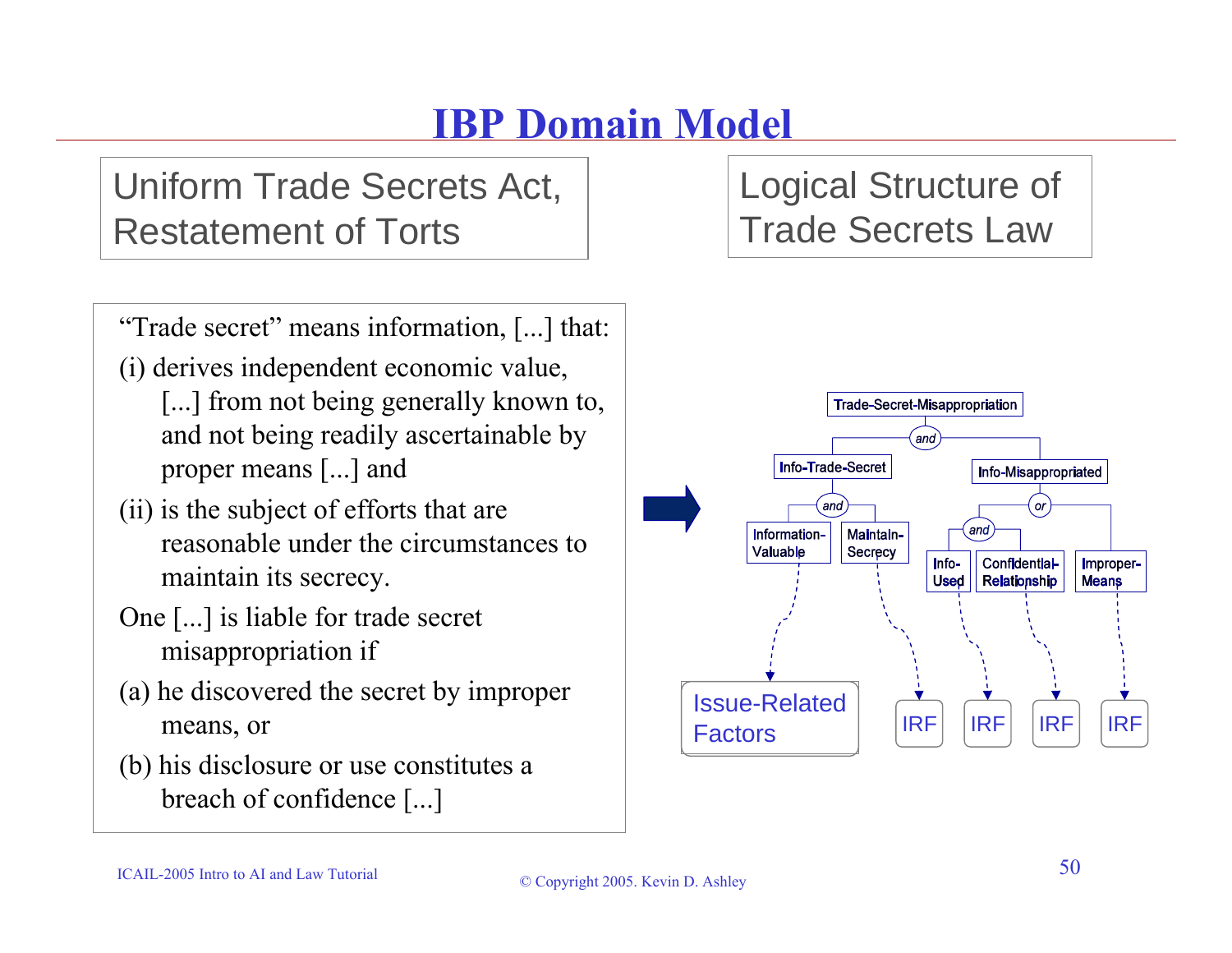### **IBP Domain Model (detail)**

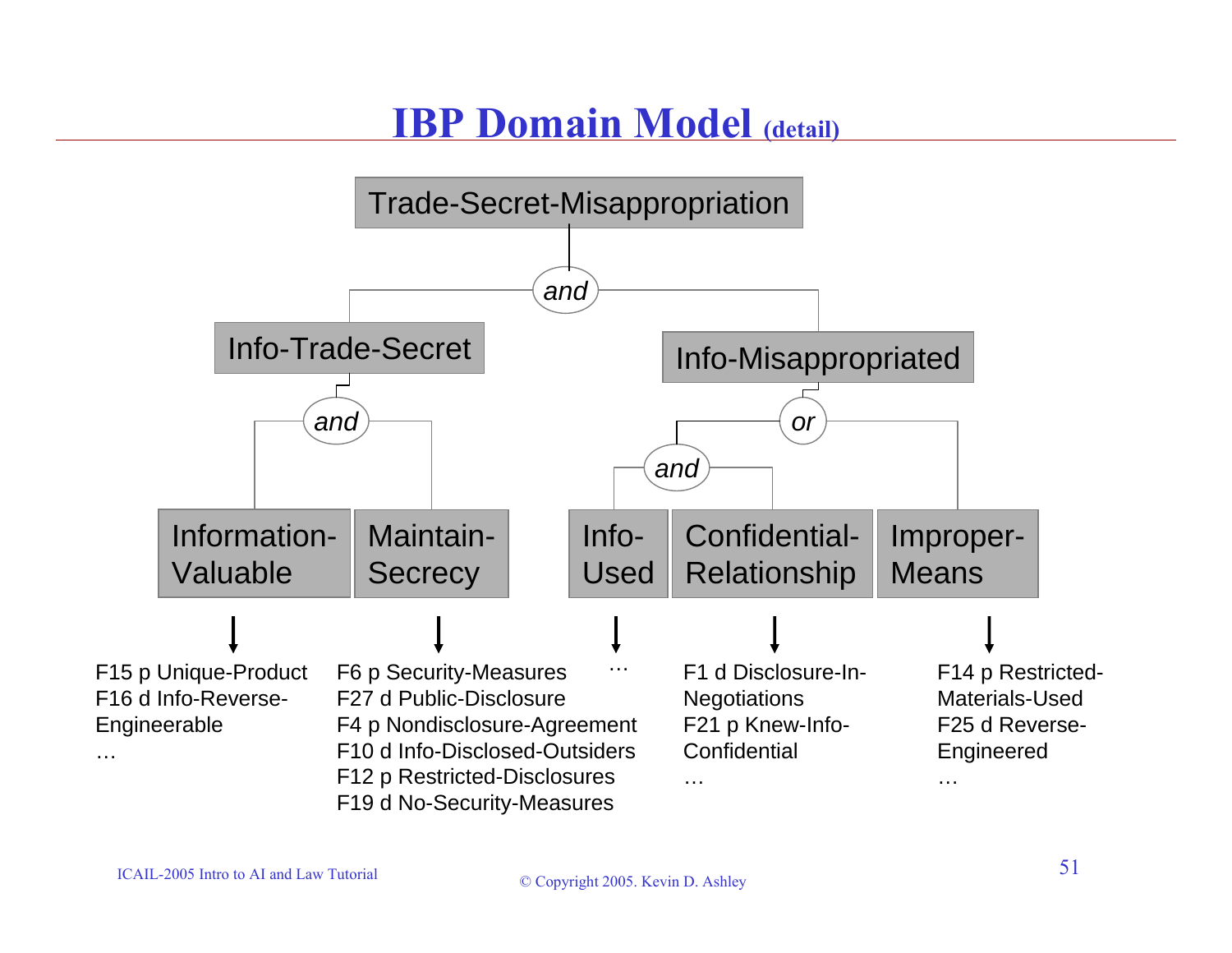### **Evaluation of IBP Algorithm**

•

- • 148 cases in CATO database, plus 38 new cases
- • Experiments run in leave-one-out cross-validation; Relevance tested with McNemar's test
- Compare IBP with: Baseline: predict majority class Standard machine learning algorithms Prediction based on CATO/Hypo relevance criteria

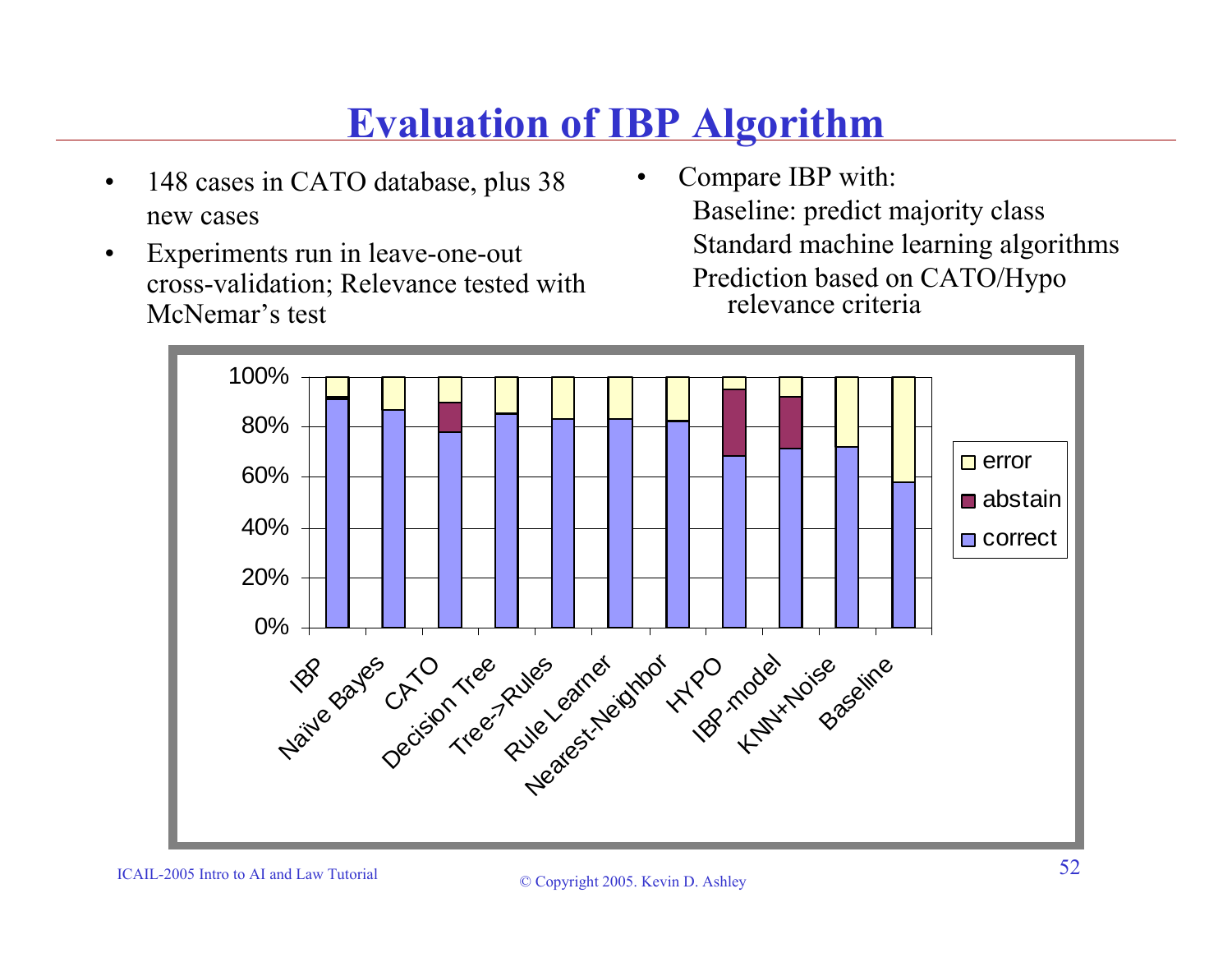### **IBP Explains Predictions**

- • **Prediction for MBL, which was won by DEFENDANT**
	- Factors favoring plaintiff: (F13 F6 F4); Factors favoring defendant: (F27 F20 F19 F10)
- • **Issue raised in this case is INFO-VALUABLE**
	- Relevant factors in case: F27(D) F20(D); All favor the outcome DEFENDANT.
- • **Issue raised in this case is SECURITY-MEASURES**
	- Relevant factors in case: F19(D) F10(D) F6(P) F4(P) ...
	- – Theory testing with Factors (F10 F4 F6) gets the following cases: (TRANDES PLAINTIFF F1 F4 F6 F10 F12) (FMC PLAINTIFF F4 F6 F7 F10 F11 F12) (CMI DEFENDANT F4 F6 F10 F16 F17 F20 F27) (BOEING PLAINTIFF F1 F4 F6 F10 F12 F14 F21)
		- Trying to explain away the exceptions favoring DEFENDANT
		- CMI can not be explained away.
		- The evidence from this query is INCONCLUSIVE. …
	- The result for SECURITY-MEASURES will be ABSTAIN.
- • **Issue raised in this case is CONFIDENTIAL-RELATIONSHIP**
	- Relevant factors in case: F13(P) F4(P); All favor the outcome PLAINTIFF.
- • **Outcome of the issue-based analysis:** 
	- For issue INFO-VALUABLE, DEFENDANT is favored. For issue SECURITY-MEASURES, ABSTAIN is favored. For issue CONFIDENTIAL-RELATIONSHIP, PLAINTIFF is favored.
- •<sup>=</sup>**> Predicted outcome for MBL is DEFENDANT, which is correct.**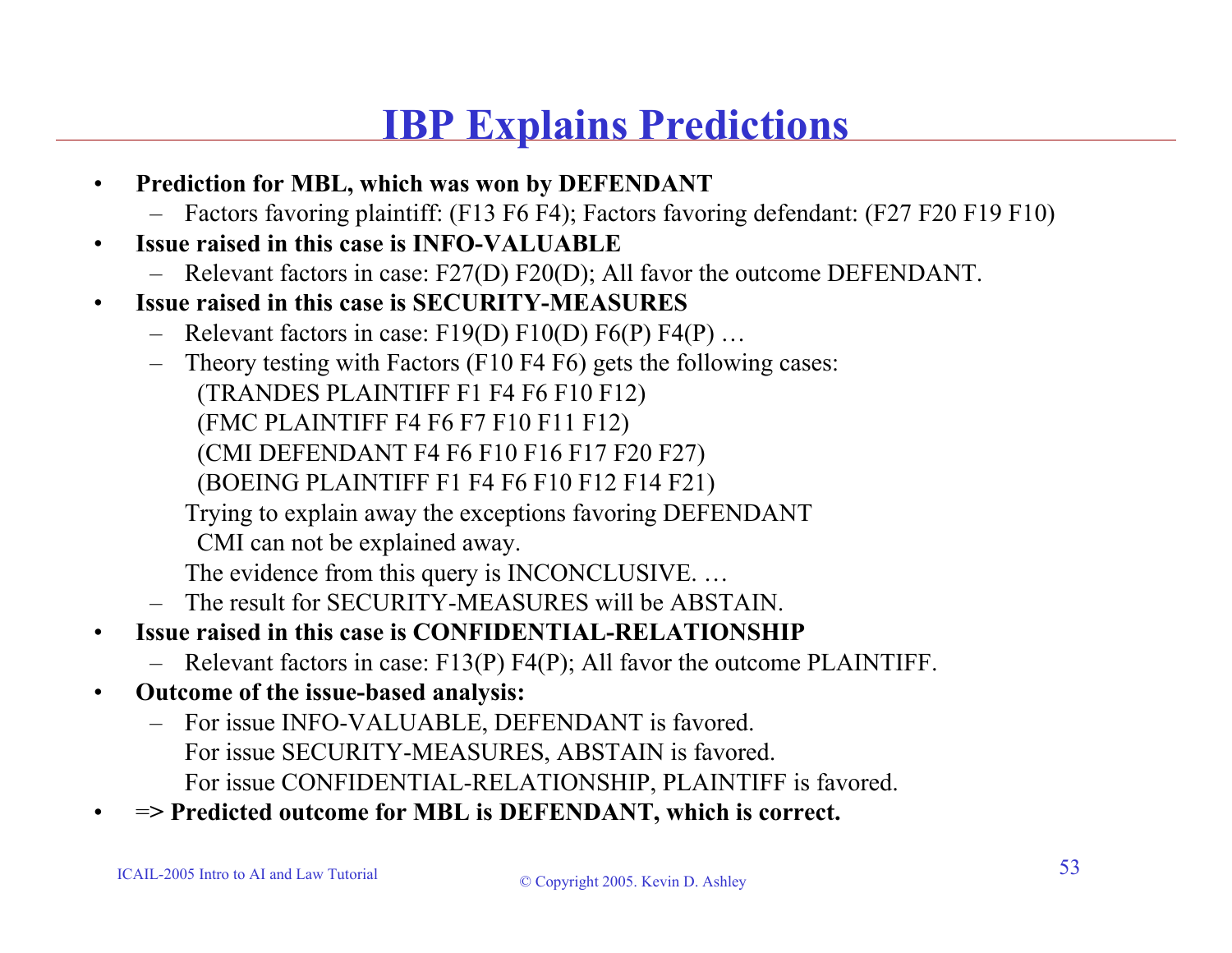### **7. Intelligent Legal Information Retrieval**

Text Retrieval Models [Turtle 1995]

Probabilistic (Westlaw WIN) Vector Space (Flexlaw) Boolean (traditional Lexis or Westlaw) Knowledge-Based (conceptually annotated text) Pattern/Rule-Based

### Sources of Evidence about Text Content

Words, Phrases, Dictionaries, Controlled vocabulary annotations, Citations,Thesauri, Statistical associations, Domain Ontologies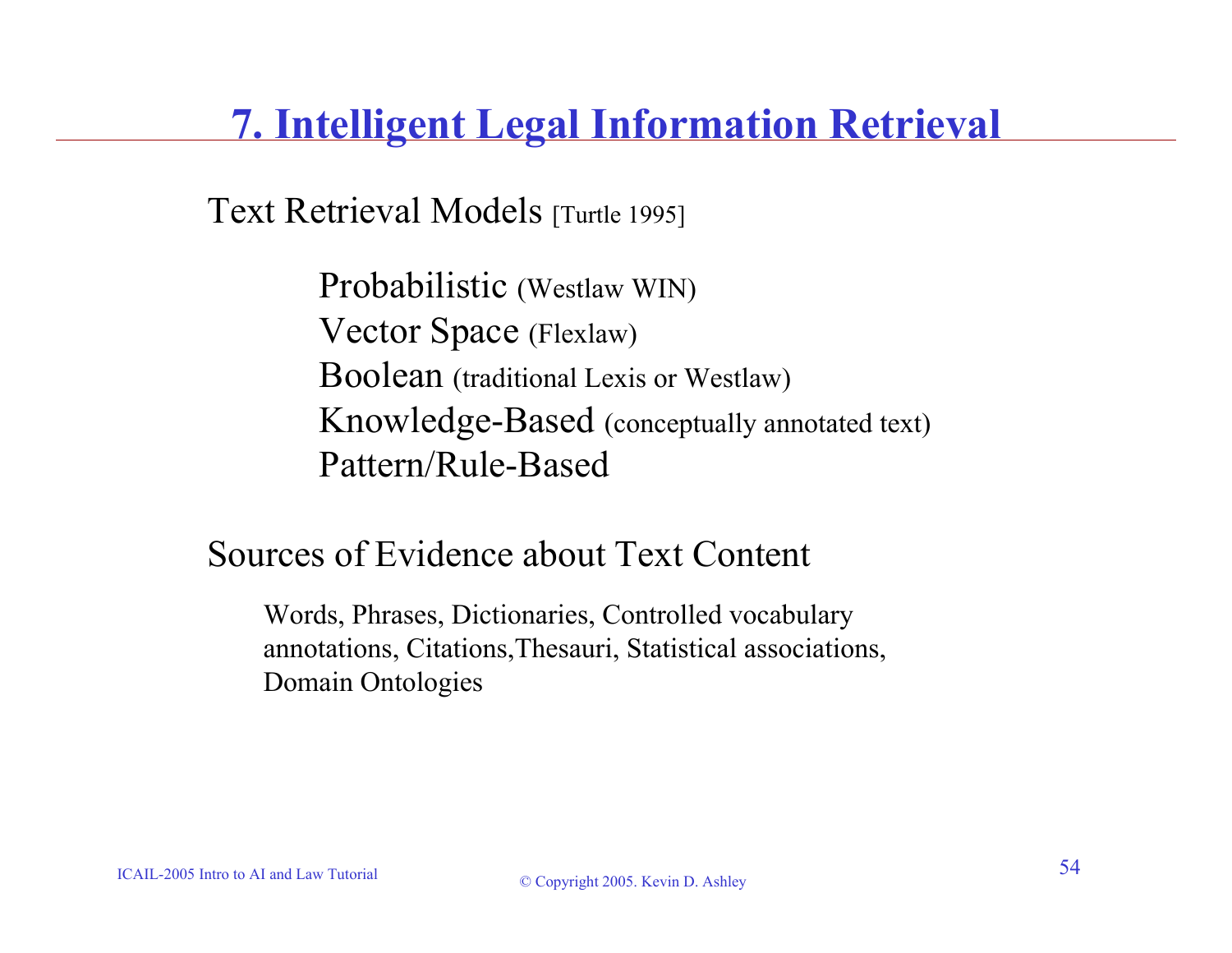### **Bayesian Networks (Probabilistic)**

[Turtle and Croft]

Approach used in WIN (Westlaw)

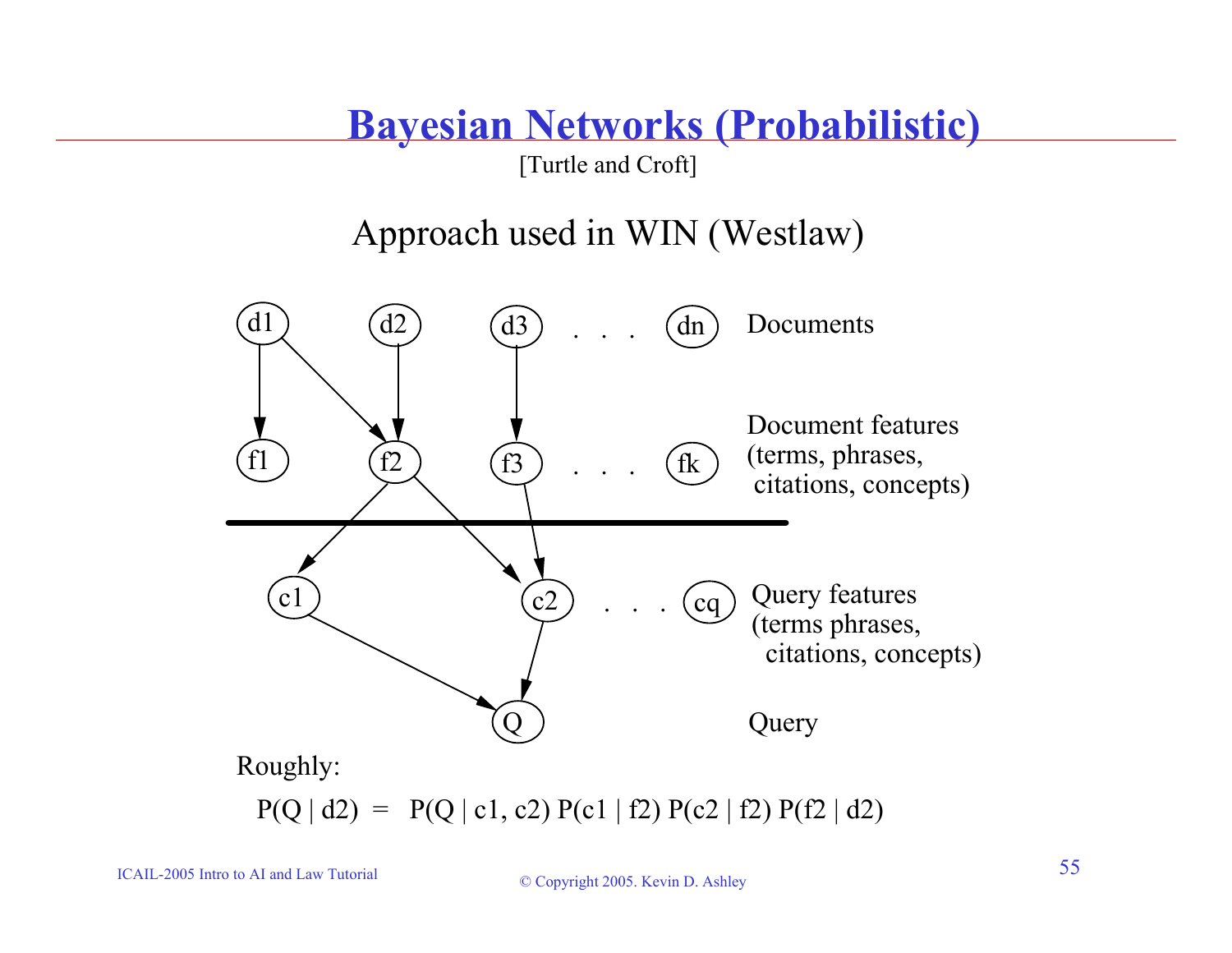### **FlexLaw**

[J.C. Smith et. al.]



### Preprocessing

Large legal concept dictionary (shallow ontology)  $+$  linguistic analysis Template matching for case and statute citations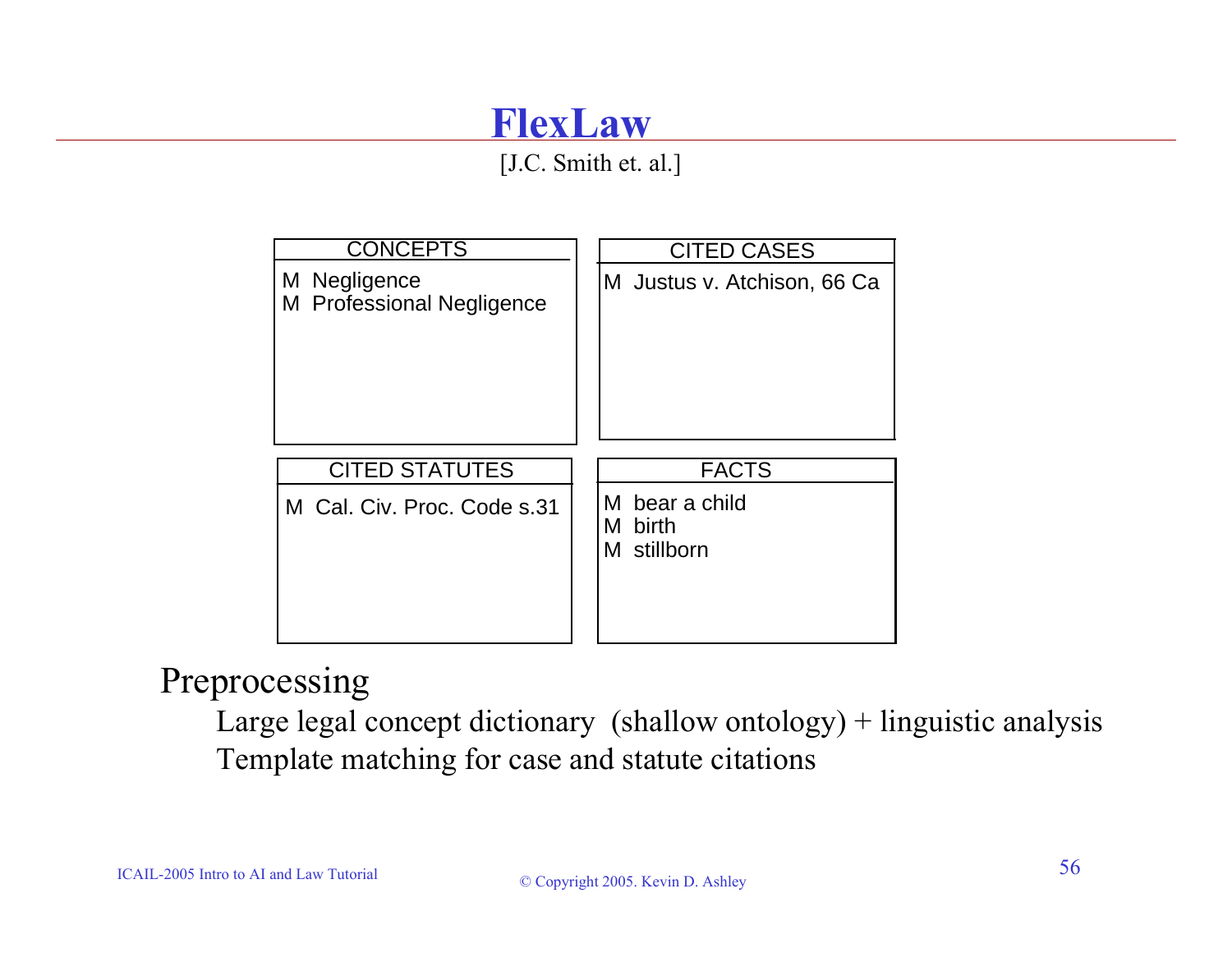Similarity = Weighted sum of query terms in d (roughly) Weighted sum of all terms in d (and in query) Weight of a term T in  $d = Td * IDF$  $Td =$  number of occurrences of T in d  $IDF = log (total # of documents / # of documents with T)$ •Vector space model for matching

Documents (cases) returned in ranked order FlexNote - same form as query (good for relevance feedback) Tested on 1000 negligence cases "Best" FlexLaw result better then "best" Boolean result.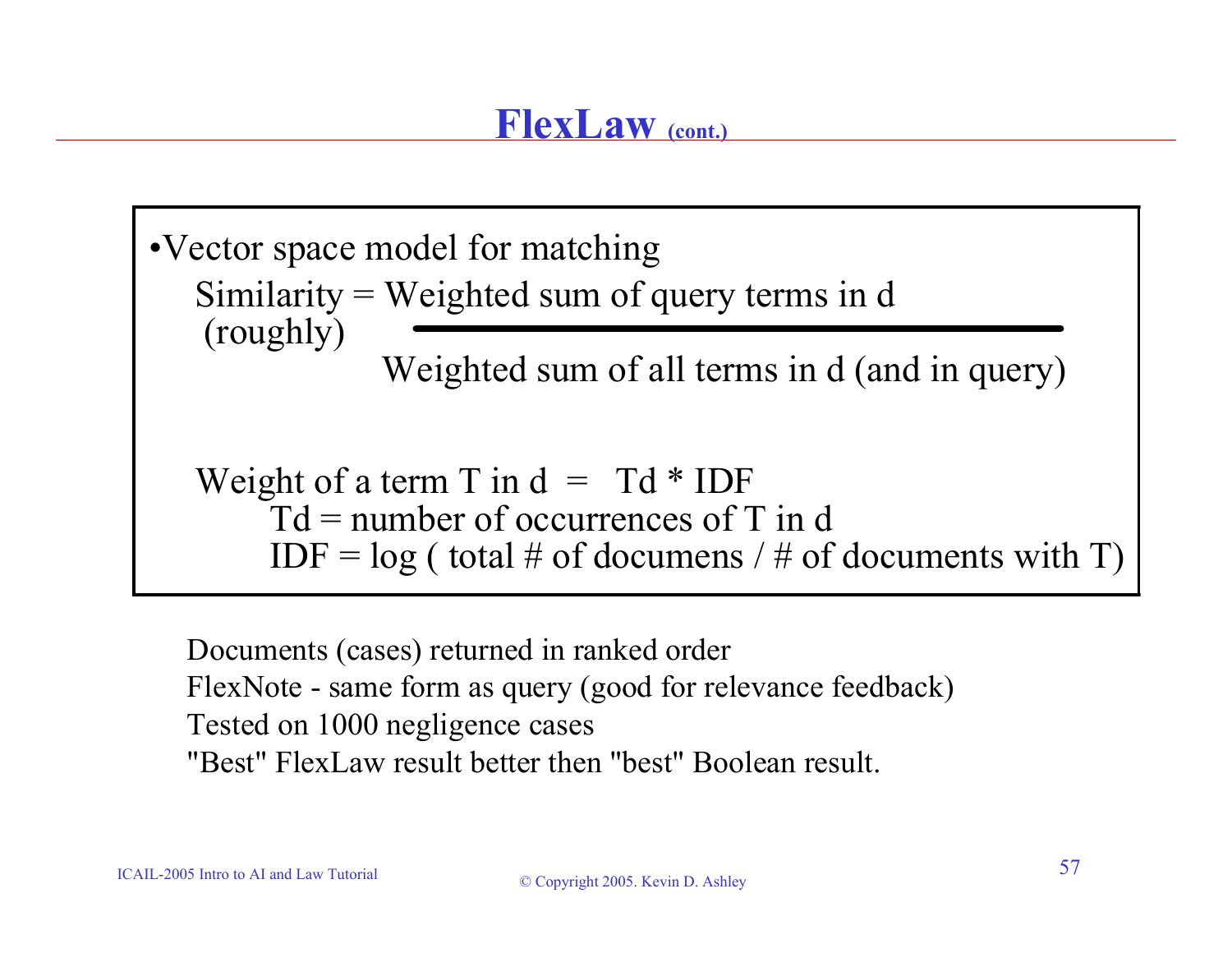### **DataLex - Hypertext + Rules + Queries**

[Greenleaf, et al.]

Applications: Intellectual Property, Privacy, Insurance Law

Traditional hypertext

- hyperterms linked to their definitions in the statute
- citations linked to the document cited

### Hypertext <-> knowledge base

- hyperterms linked to expert system dialog with term as goal
- hyperterms in consultation questions linked back to their definitions in the statute
- citations in explanations linked to the document cited

Hypertext --> Full Text

• hyperterms link to pre-stored searches of a larger database ("Noteup")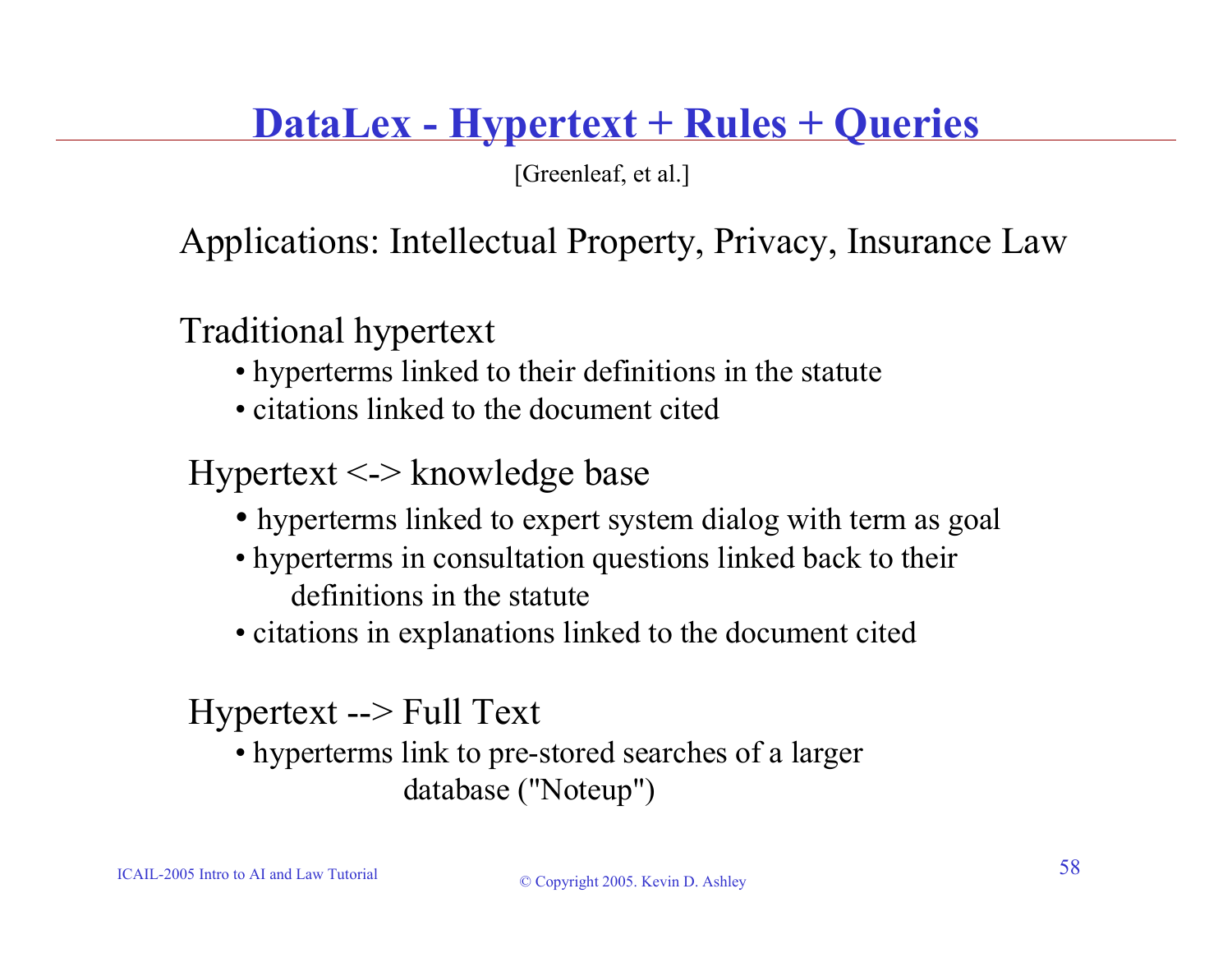### **Knowledge-Based Information Retrieval**

- Automated concept recognition very difficult (NL challenge)
- Manual annotation of text is time consuming (but not always impractical !)
	- See Hafner on conceptual retrieval [1981, 1987]
- Development of legal ontologies offers promise for future
	- Semantic Web and Ontology Web Language
	- E-court project [Breuker, 2002]

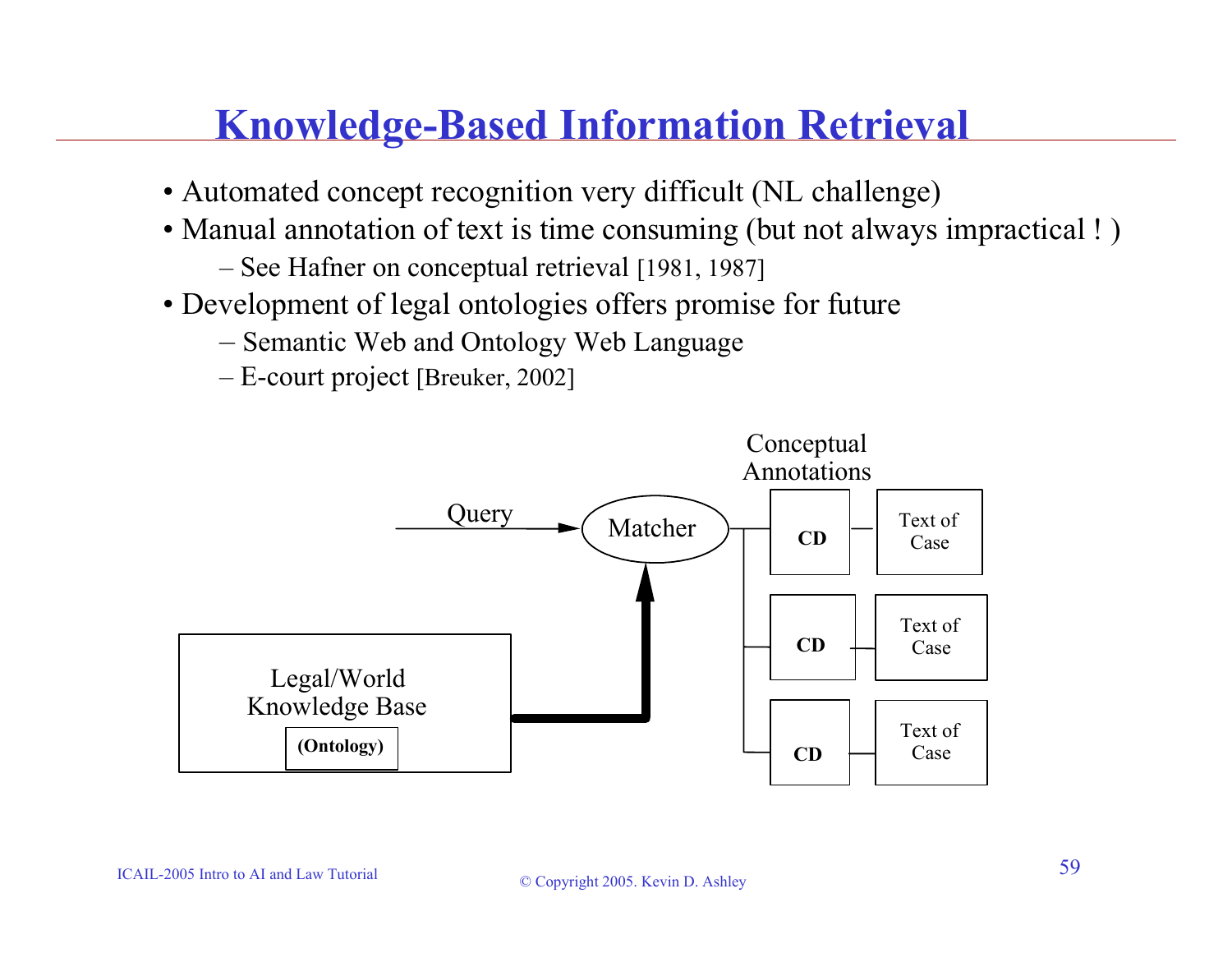### **BANKXX – Annotated Legal Network** [Rissland, et al. 1996]



ICAIL-2005 Intro to AI and Law Tutorial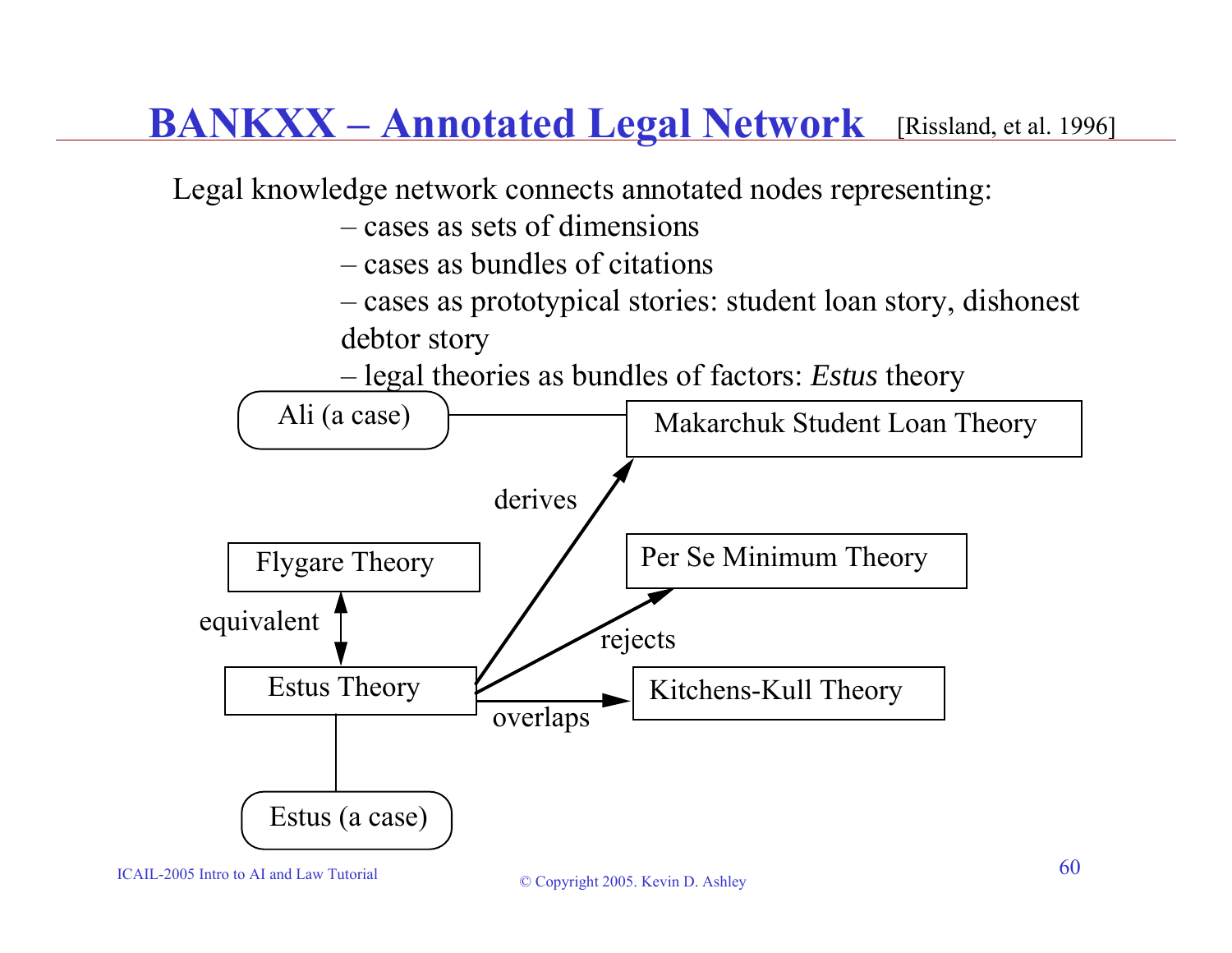Criminal Law Information Retrieval

- Multi-media combine audio-video of depositions and hearing with legal documents (transcripts, criminal code, indictments)
- Intelligent retrieval statistical techniques combined with ontology-based indexing and search
- Documents are annotated and tagged in XML using terms from the ontology
- Retrieval is multi-lingual, tolerant of vagueness
- E-court documents will be available on the Web, via Semantic Web services (XML, RDF and OWL)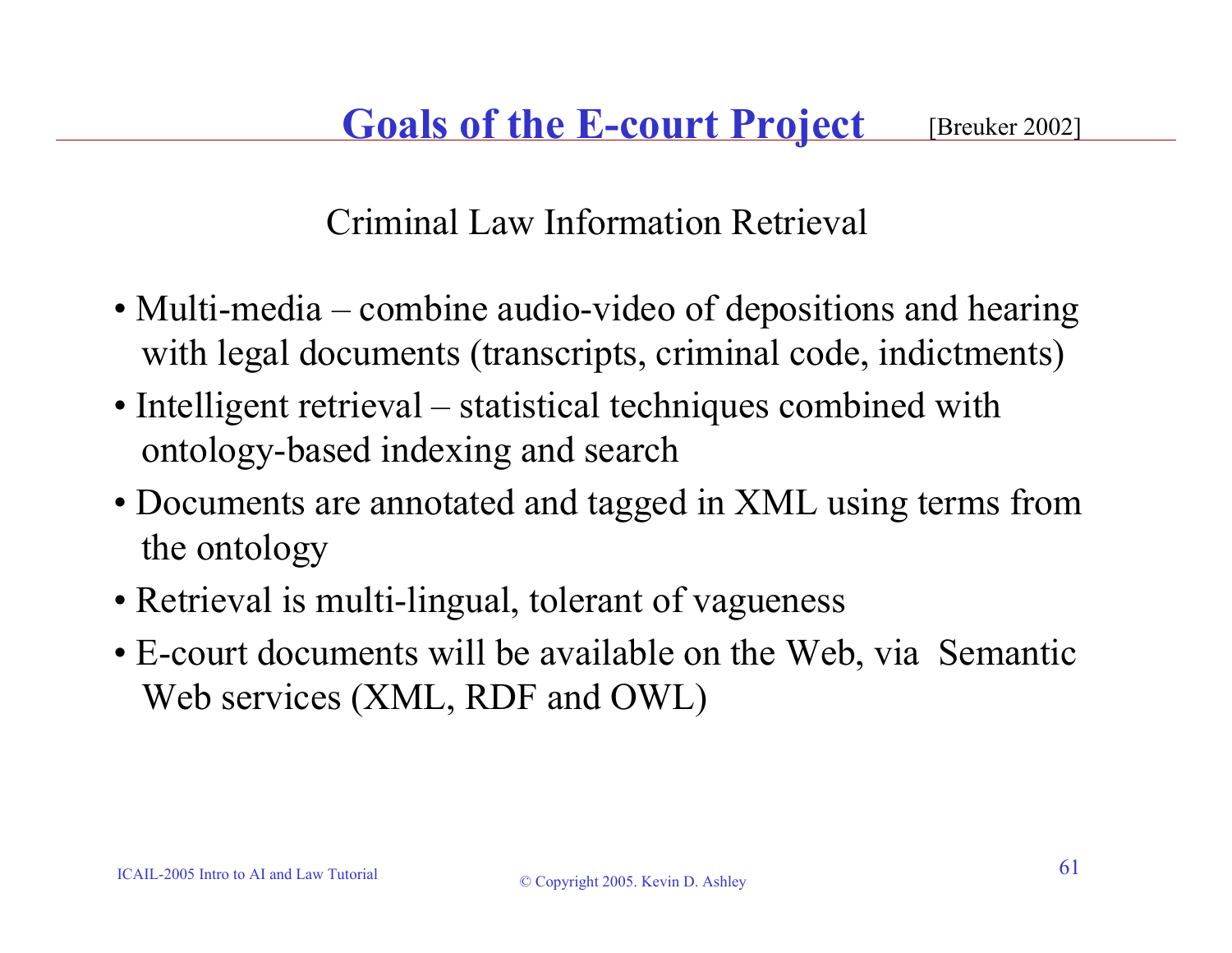#### **SMILE+IBP**[Brüninghaus & Ashley ICAIL-05]





#### ICAIL-2005 Intro to AI and Law Tutorial

#### $\degree$  Copyright 2005. Kevin D. Ashley 62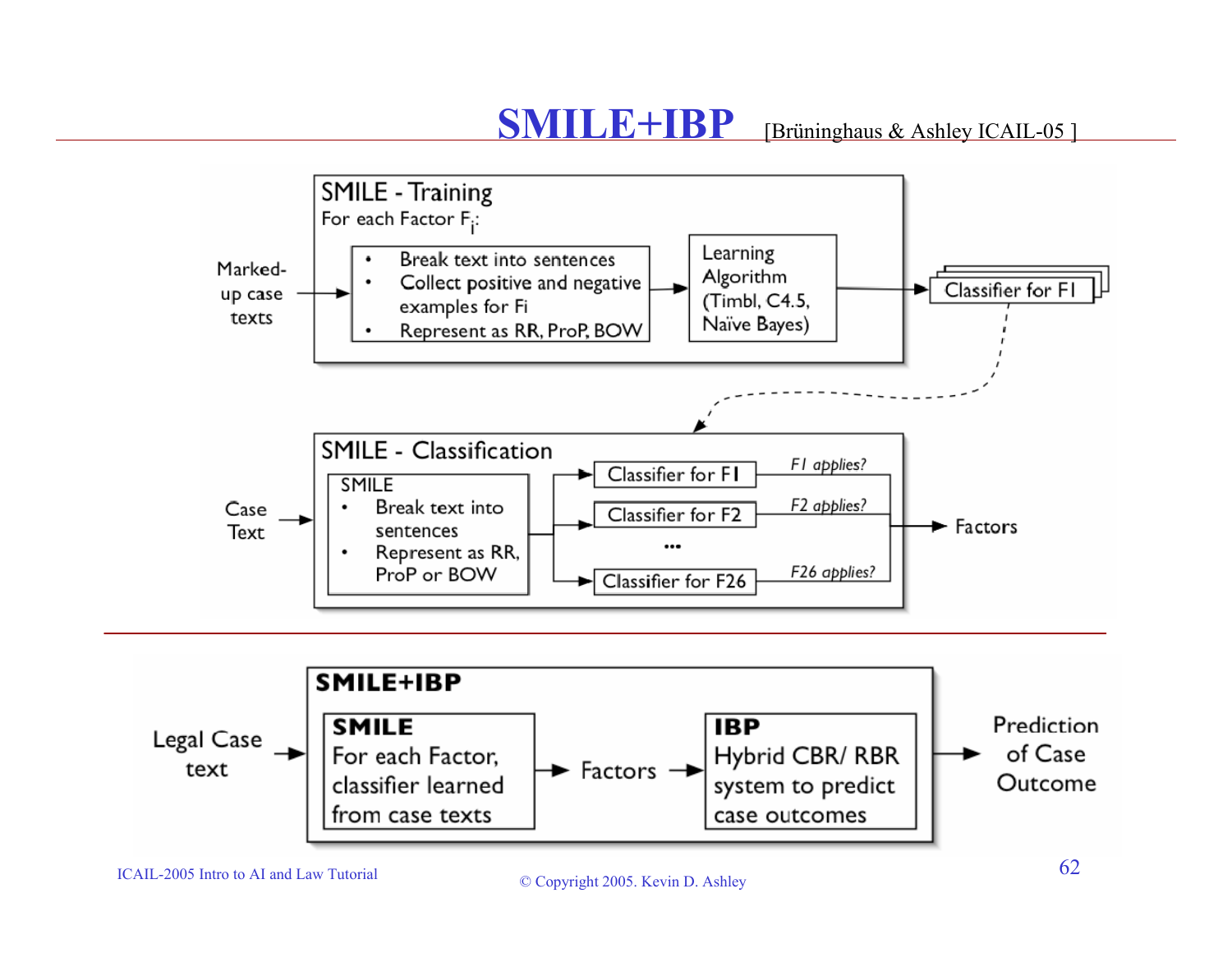- Learned lessons from formalizing rules:
	- syntactic, semantic ambiguities, need for ontologies, reasoning about rules, not just with them, etc.
- CBR approach to semantic ambiguities
	- Look for ways to incorporate purposes of rules.
- Progress predicting outcomes of legal disputes
	- explaining predictions in terms attorneys can fathom.
- Techniques for dealing with textual legal cases in IR
	- $-$  even reasoning directly from textually described cases.
- Future ICAIL topics?
	- Robust interpretation with cases, statutes, purposes, and principles
	- Automatically indexing cases in AI/CBR to improve legal information retrieval
	- Robust machine learning from cases and examples
	- Shared legal ontologies in e-Commerce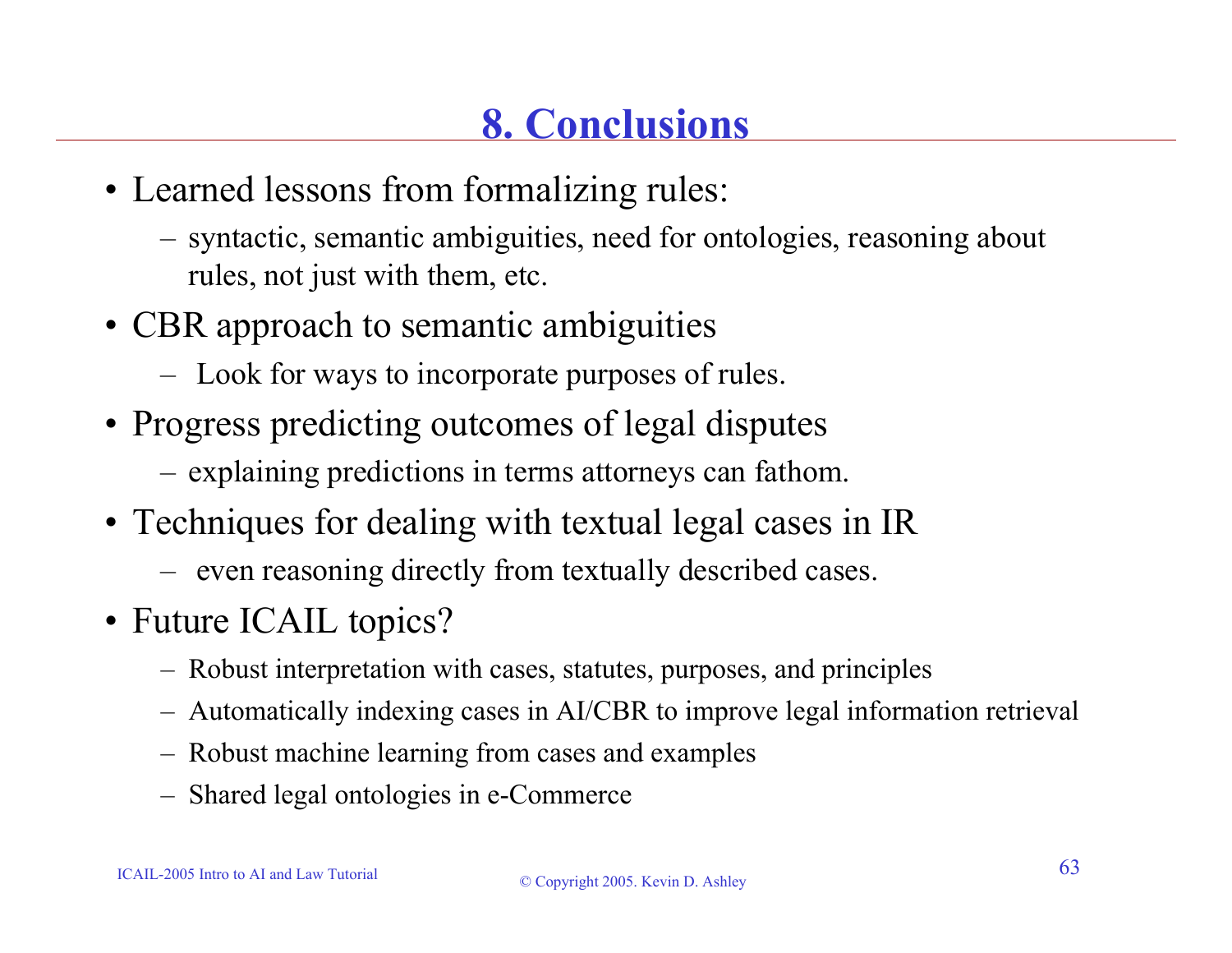### **General AI & Law References**

- Aleven, V. *Teaching Case-Based Argumentation Through a Model and Examples*. (1997) Ph.D. U. Pittsburgh Graduate Program in Intelligent Systems.
- Allen, L. E. and C. R. Engholm, "Normalized Legal Drafting and the Query Method." 29 Journal of Legal Education (1978), 380-412.
- Allen, L. E., "The Language of LEGAL RELATIONS (LLR): Useful in a Legal Ontologist's Toolkit?", Proc. 1st Int'l Workshop on Legal Ontologies, University of Melbourne Law School, Australia, pp. 47-59 (1997).
- Ashley, K.D. (2000) "Designing Electronic Casebooks That Talk Back: The CATO Program" 40 *Jurimetrics J.* 275-319.
- Ashley, K. D. (1990). *Modeling Legal Argument: Reasoning with Case and Hypotheticals*. Cambridge, MA: MIT Press.
- Ashley, K.D. (1992). Case-Based Reasoning and Its Implications for Legal Expert Systems. *AI and Law Journal* 1:113-208.
- Ashley, K. D., & Rissland, E. L. (1988). Waiting on Weighting: A Symbolic Least Commitment Approach. In *Proceedings AAAI-88*. August, Minneapolis, MN.
- Bench-Capon, T. and M. Sergot, "Toward a rule-based representation of open texture in law," In Computer Power and Legal Language, C. Bench-Capon, T., A. Daskalopulu and R.G.F. Winkels (eds.), Legal Knowledge and Information Systems. Jurix 2002: The Fifteenth Annual Conference. Amsterdam: IOS Press, 2002, pp. 73-82.
- Walter, ed., pp. 39-60. Quorum Books, New York (1988).
- Bench-Capon, T.J.M and F.P. Coenen, "Isomorphism and Legal Knowledge Based Systems." Artificial Intelligence and Law 1 : 65-86 (1992). Berman, D. H. and C. D. Hafner, "Obstacles to the Development of Logic-Based Models of Legal Reasoning. In Computer Power and Legal
- Language, C. Walter, ed., pp. 183-214. Quorum Books, New York (1988).
- Berman, D. H. and C. D. Hafner, "Artificial Intelligence to Help Solve the Crisis in our Legal System." Communications of the ACM, Vol. 32, No. 8 (August 1989), 928-938.
- Berman, D. & Hafner, C. "Representing Teleological Structure in Case-Based Legal Reasoning: The Missing Link." ICAIL-93.
- Bing, J., "Legal Information Retrieval Systems: The Need for and Design of Extremely Simple Retrieval Strategies." *Computer/Law Journal 1*, 2 (1978) 379-401.
- Blair, D. C. & M. E. Maron, "An Evaluation of Retrieval Effectiveness for a Full-Text Document Retrieval System." *Communications of the ACM 28*, 3 (1985), 289-299.
- Branting, L.K. (2000) *Reasoning with Rules and Precedents*. Kluwer: Dordrecht, The Netherlands.
- Breuker, J., A. Elhag, E. Petkov and R. Winkels, 'Ontologies for Legal Information Serving and Knowledge Management' in T.J.M. Bench-Brüninghaus, S. and K. D. Ashley (1999) Toward Adding Knowledge to Learning Algorithms for Indexing Legal Cases In: *Proceedings ICAIL-99* Oslo, Norway.
- Conrad, J. G. and D. P. Dabney, "A cognitive approach to judicial opinion structure: applying domain expertise to component analysis." In *Proc. 8th Int'l Conf on Artificial Intelligence and Law* (ICAIL-01), ACM Press, New York (2001), pp. 1-10.
- Fuller, "Positivism and Fidelity to Law A Reply to Professor Hart", 71 Harv. L. Rev. 630 (1958).<br>ICAIL-2005 Intro to AI and Law Tutorial © Copyright 2005. Kevin D. Ashley

ICAIL-2005 Intro to AI and Law Tutorial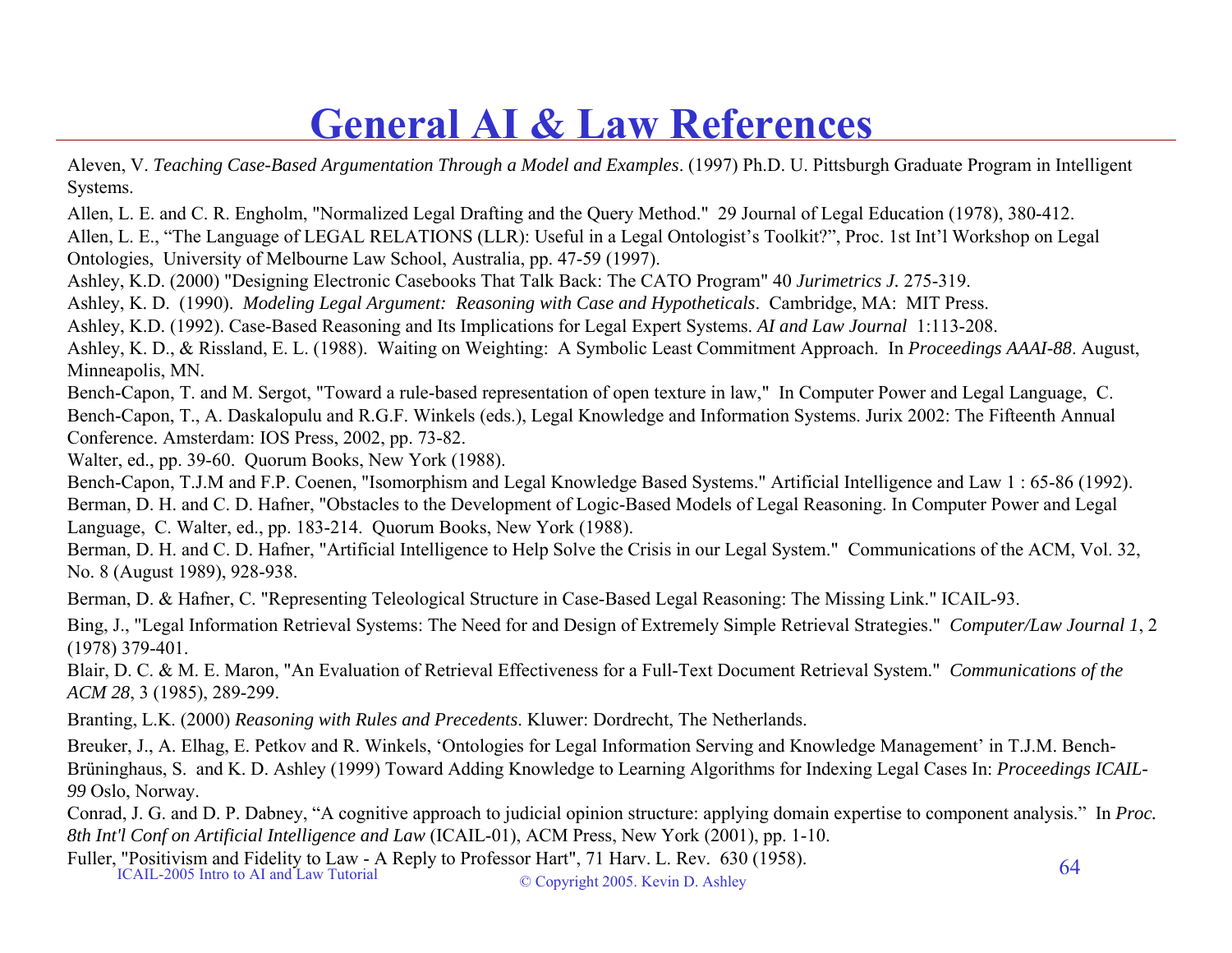### **General AI & Law References (cont.)**

Gardner, A. v.d. L., *An Artificial Intelligence Approach to Legal Reasoning.* MIT Press, Cambridge, MA (1987). Ph.D. Dissertation, Stanford University (1985).

Greenleaf, G, A. Mowbray, P. Van Dijk, "Representing and Using Legal Knowledge in Integrated Decision Support Systems: Datalex Workstations." *Artificial Intelligence and Law 4* : 97-142 (1996).

Gruber, T. R., "Ontolingua: A Mechanism to Support Portable Ontologies. Knowledge Systems Laboratory, Stanford University (1992). http://www-ksl.stanford.edu.

Hafner, C. D., "Representation of Knowledge in a Legal Information Retrieval System." In *Information Retrieval Research,* R. N. Oddy, S. Robertson, and P. William (eds.), Butterworths & Co., London (1981).

Hafner, C. D., "Conceptual Organization of Case Law Knowledge Bases." In *Proc. 1st Int'l Conf on Artificial Intelligence and Law* (ICAIL-87), ACM Press, New York (1987), 35-42.

Hart, "Positivism and the Separation of Law and Morals", 71 Harv. L. Rev. 593 (1958).

Hohfeld, Wesley N., "Fundamental Legal Conceptions as Applied in Judicial Reasoning." *23 Yale Law J.* 16 (1913).

Kralingen, R. W. van*, Frame-Based Conceptual Models of Statute Law.* Kluwer Law International, The Hague (1995).

Lenat, D.B. and Guha, R.V., Building large knowledge-based systems : representation and inference in the Cyc project. Reading, Mass: Addison-Wesley Pub. Co. (1990).

Loui R. P. and J. Norman J. "Rationales and Argument Moves." *Artificial Intelligence and Law* 3: 159-185 (1995).

MacRae, C. D., "Tax Problem Solving with an IF-THEN System". In *Computing Power and Legal Reasoning,* 595-620. Walter, C. (ed.)*,*  West Publishing Co.., St. Paul MN (1985).

McCarty, L. T., "Reflections on TAXMAN: An Experiment in Artificial Intelligence and Legal Reasoning." 90 Harvard L. Rev. 837-893 (1977).

McCarty, L. T. and N. S. Sridharan, "The Representation of an Evolving System of Legal Concepts: II. Prototypes and Deformations." In *Proc. 7th Int'l Joint Conf. on Artificial Intelligence* (IJCAI-81), 304-311.

McCarty, L. T., "Intelligent Legal Information Systems: Problems and Prospects." *Rutgers Computer and Technology Law Journal*, Vol. 9, No. 2 (1983), 265-294.

McLaren, B. (1999) "Assessing the Relevance of Cases and Principles Using Operationalization Techniques." Ph.D. U. Pittsburgh Graduate Program in Intelligent Systems.

Peterson, M.A. and D. A. Waterman, "An Expert Systems Approach to Evaluating Product Liability Cases." In *Computing Power and Legal Reasoning,* 629-659. Walter, C. (ed.)*,* West Publishing Co.., St. Paul MN (1985).

Prakken, H. and G. Sartor, "Modelling Legal Reasoning with Precedents in a Formal Dialogue Game*. Artificial Intelligence and Law 6:* 231-287 (1998).